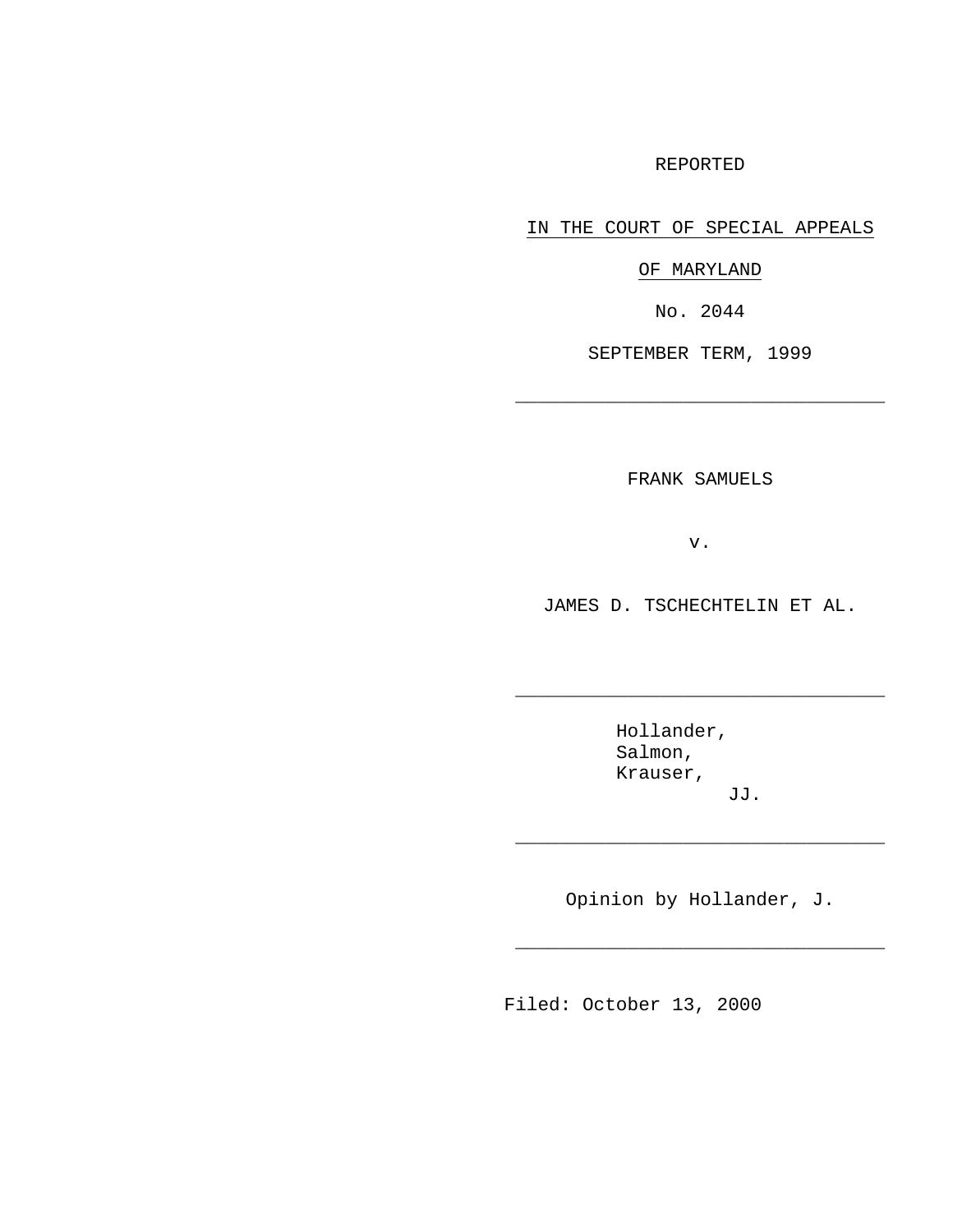This matter, which is before the Court for the second time, has its genesis in the 1995 termination of Dr. Frank Samuels, appellant, from the position of Vice President of Academic Affairs for Baltimore City Community College ("BCCC" or the "College"). Pursuant to Md. Code (1978, 1999 Repl. Vol.), § 16- 503(b) of the Education Article ("E.A."), BCCC "is an institution of higher education of the State of Maryland."<sup>1</sup>

In 1996, appellant filed a multi-count complaint in the Circuit Court for Baltimore City against Dr. James D. Tschechtelin, President of BCCC; the Board of Trustees of the College (the "Board"); the individual members of the Board (the "Trustees") $i^2$  and the State of Maryland, appellees herein. As to all appellees, jointly and severally, Samuels challenged his termination, alleging breach of his employment contract (Count I); breach of the implied covenant of good faith and fair dealing (Count II); denial of procedural due process under the

 $1$  BCCC was formerly known as the New Community College of Baltimore. *See* E.A. § 16-503. See *Gardiner v. Tschechtelin*, 765 F. Supp. 279, 281-82 (D. Md. 1991), for a discussion of the history of BCCC.

 $2$  In our discussion, we shall use the term "Board" to refer collectively to the trustees as the governing body of the College, *see* E.A. § 16-504(a), and we shall use the term "Trustees" to refer collectively to the individual members of the Board.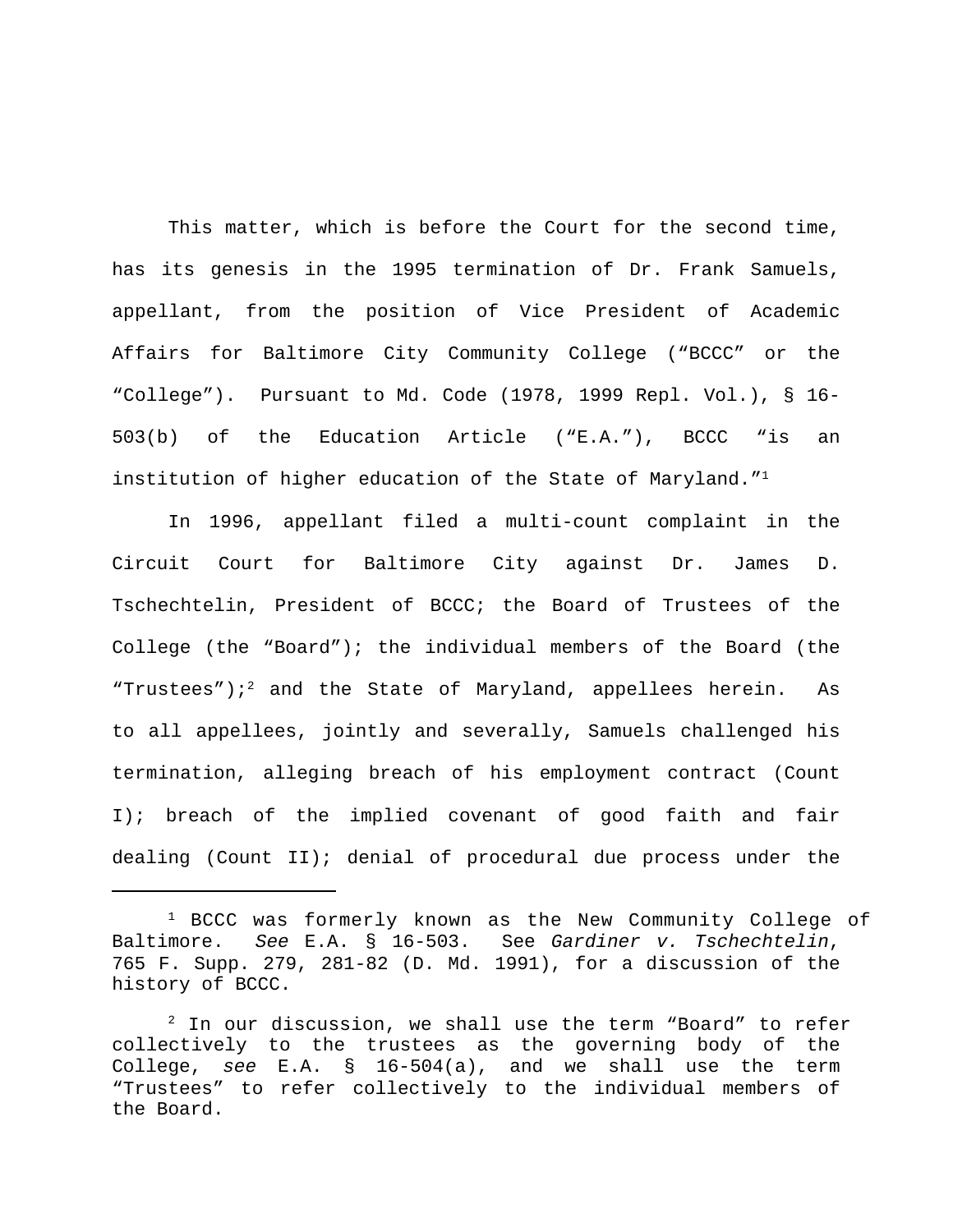Fourteenth Amendment to the United States Constitution and the Maryland Declaration of Rights (Count III); denial of substantive due process under the Fourteenth Amendment to the federal Constitution and the Maryland Declaration of Rights (Count IV); defamation (Count V); racial discrimination, in violation of 42 U.S.C. § 1981 (Count VI); and racial discrimination, in violation of 42 U.S.C. § 1983 (Count VII). Over a three-year period, the circuit court disposed of the entire complaint through dismissal and summary judgment.

On appeal, Dr. Samuels does not challenge the court's ruling in appellees' favor as to Count VI. Moreover, with respect to the other counts, appellant disputes the lower court's rulings only as to certain appellees. Dr. Samuels presents four questions for our review, which we have rephrased and reordered:

- I. Did the circuit court err in dismissing Counts III and IV as against Dr. Tschechtelin and the Trustees under the Maryland Declaration of Rights?
- II. As to Counts I and II, did the circuit court err in granting summary judgment in favor of all appellees with respect to the claims for breach of contract and breach of the implied covenant of good faith and fair dealing?
- III. Did the circuit court err in granting summary judgment in favor of Dr. Tschechtelin as to the defamation claim asserted in Count V?
- IV. With respect to Count VII, did the circuit court err in granting summary judgment in favor of Dr. Tschechtelin and the Trustees as to the alleged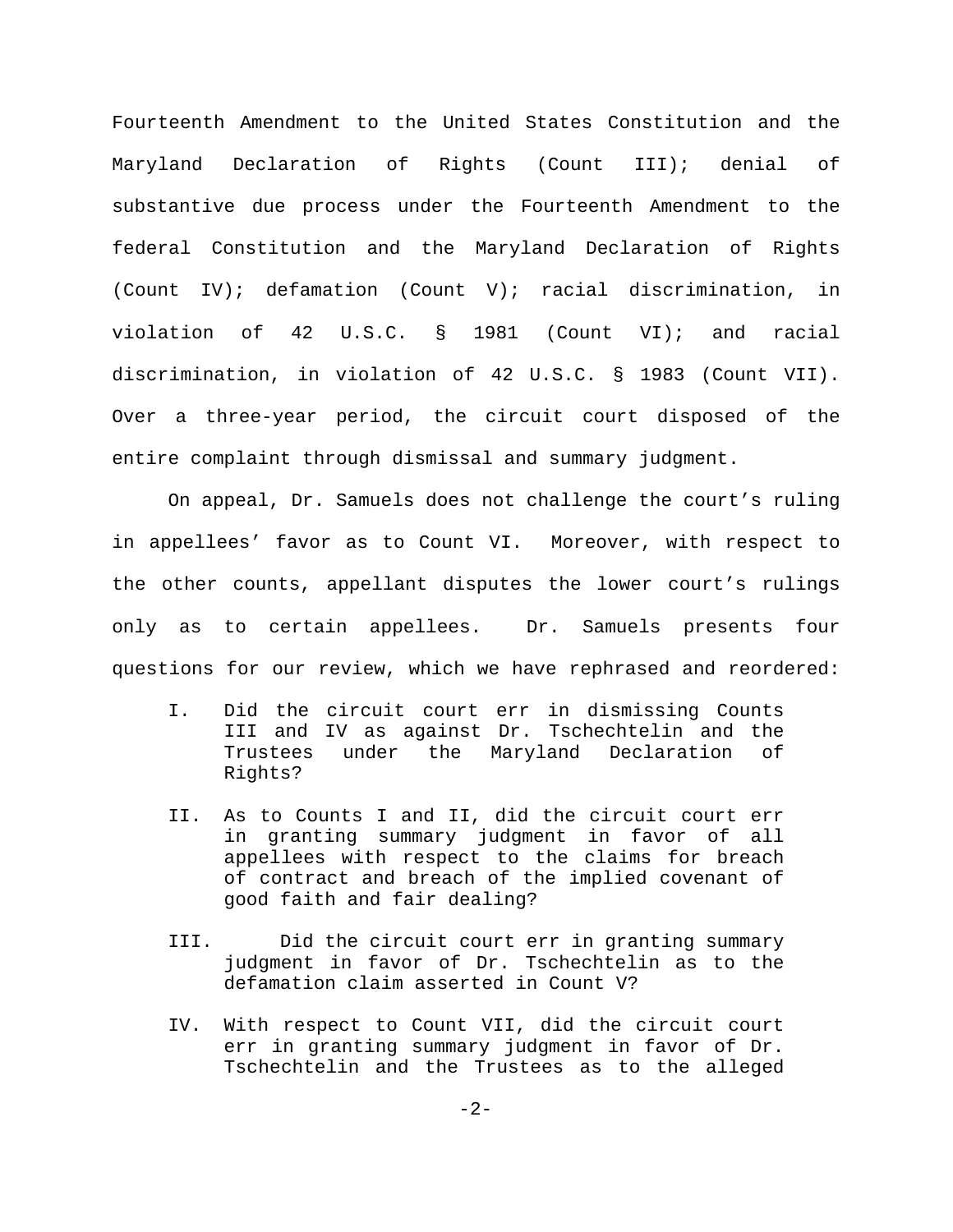violation of 42 U.S.C. § 1983?

For the reasons that follow, we shall affirm in part, vacate in part, and remand for further proceedings.

#### **I. FACTUAL BACKGROUND**

#### **A. Motion to Dismiss**<sup>3</sup>

Dr. Samuels, who is African-American, earned his Ph.D. in Sociology in 1970. Prior to joining the BCCC administration, Dr. Samuels held various administrative positions with the Wayne County Community College in Detroit, Michigan and the Milwaukee Area Technology College in Wisconsin. In 1991, Dr. Samuels was appointed Vice President of Academic Affairs for the College. The appointment was evidenced by a Letter of Appointment dated October 29, 1991, from Dr. Tschechtelin to Dr. Samuels. It was signed and dated by Dr. Samuels on November 3, 1991, and approved by the Board on or about November 20, 1991. Attached as an exhibit to the complaint, the Letter of Appointment stated, in pertinent part:

I am pleased to offer you an appointment as Vice President of Academic Affairs. I am confident that you will contribute significantly to our goal of building a model urban community college.

<sup>&</sup>lt;sup>3</sup> In this section, we have limited our summary to those facts alleged in the complaint and the exhibits attached thereto.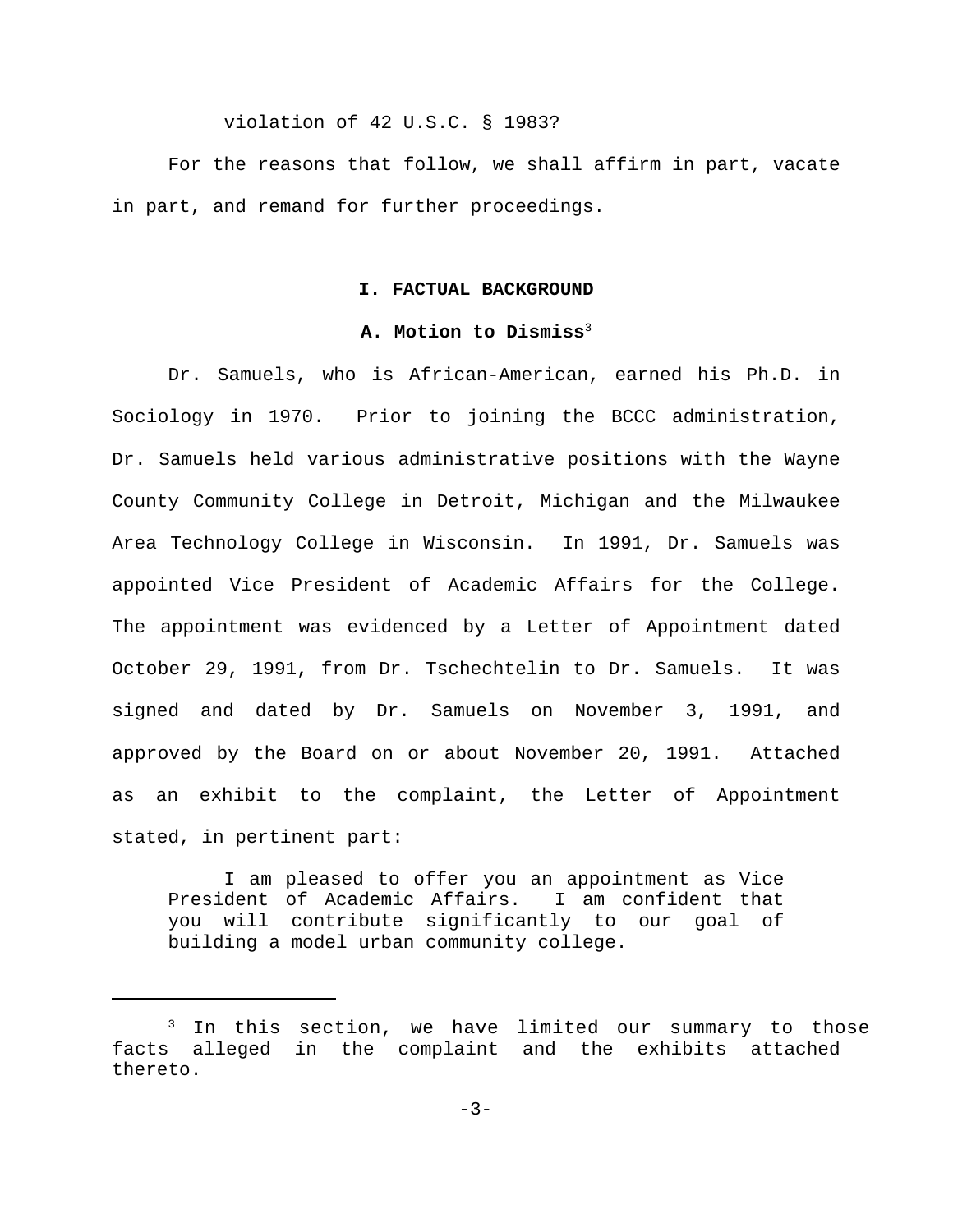Your appointment, which is subject to approval by the Board of Trustees on November 20, 1991, will begin on February 3, 1992. . . . This appointment is subject to the policies and procedures of the Board of Trustees of the New Community College of Baltimore, including those governing the terms and conditions of employment for administrators and professional staff and the Maryland State Department of Personnel.

Please indicate your acceptance of this appointment by signing in the space provided below and returning this letter (original copy) to the Human Resources Office within five days. You should retain the copy for your files.

Dr. Samuels contends that he also entered into a written employment contract with the Board (the "Employment Contract") in the Fall of 1991. The last page of the Employment Contract stated, in typed text: "Approved by Board of Trustees 3/20/91." An unsigned copy of the Employment Contract, dated November 21, 1991, was attached as an exhibit to the complaint. $^4$  It provided that the appointment was "subject to the authority of the Board of Trustees and the President and the policies and procedures of the College as they may be established, modified or amended from time to time." Without further elaboration, appellant alleged that the Employment Contract was renewed for the 1993/1994 and

At his deposition, Dr. Samuels explained that he had 4 received two copies of the Employment Contract, signed and returned one, kept the other for his records, but never received a signed copy. Appellees disputed the validity of the Employment Contract, arguing, *inter alia*, that because the Employment Contract was not executed by an agent of the State, there is no agreement enforceable against the State.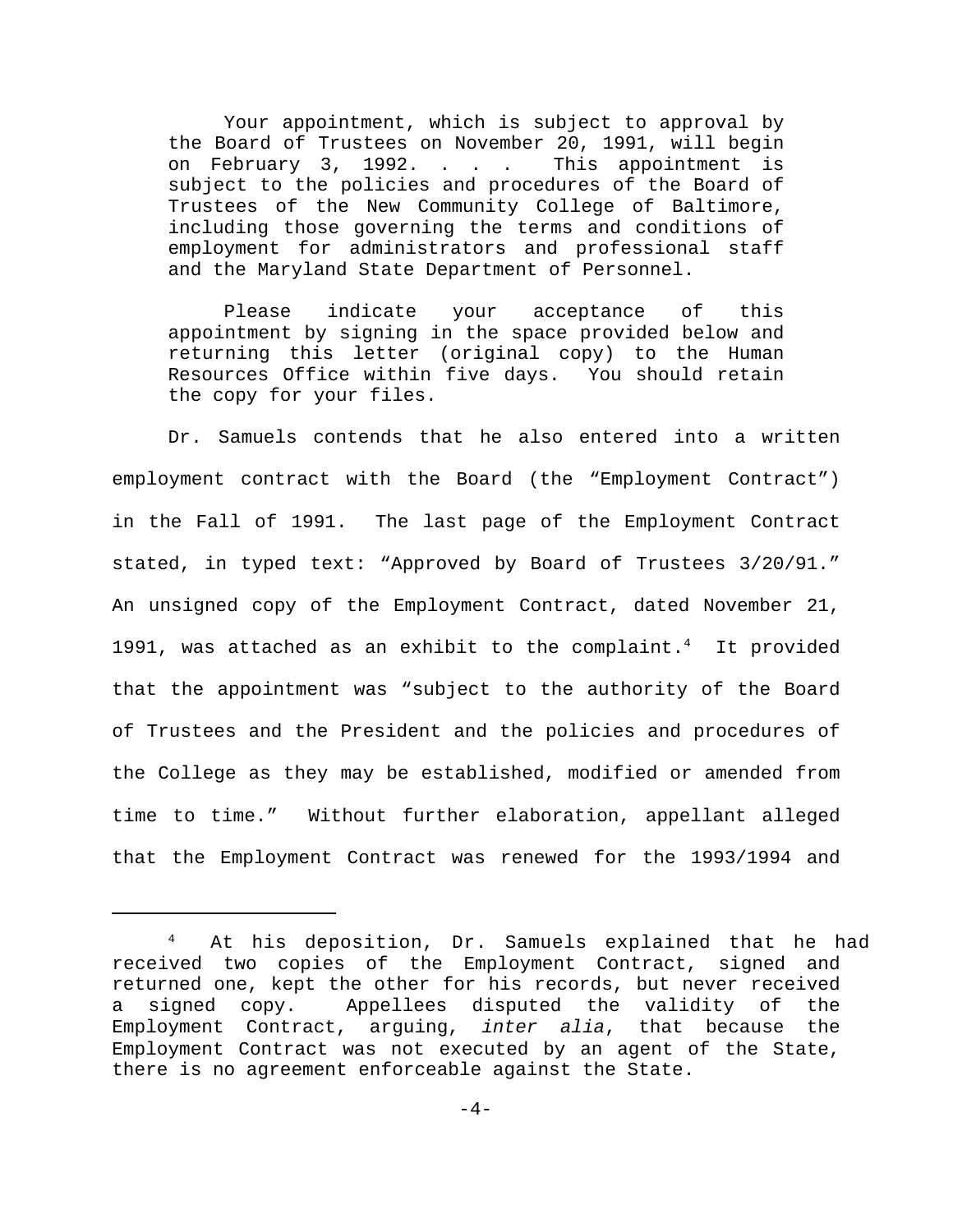1994/1995 terms.

Referring to Dr. Samuels as the "Administrator/Professional Staff Member," the Employment Contract further provided, in part:

2. Term:

Unless otherwise terminated in accordance with the policies and procedures of the College, the term of this agreement shall commence on February 3, 1992, and terminate on February 2, 1993.

3. Notice:

The President shall give written notice of intent to offer a new appointment 90 days before the termination date. Failure to provide advance notice shall not entitle an employee to renewal of the contract.

4. Dismissal During the Term of the Contract:

A. The Board may dismiss the Administrator/ Professional Staff Member for cause at any time on recommendation of the President of the College provided that the Administrator/Professional Staff Member is given at least thirty days written notice of the grounds for dismissal and afforded an opportunity for reconsideration by the President.

B. The President of the College may immediately suspend with pay an Administrator/ Professional Staff Member who is recommended for dismissal as provided herein.

C. An Administrator/Professional Staff Member who is dismissed by the Board shall have the right to file a grievance with the Secretary of Personnel for the State of Maryland.

D. In the event that the Administrator/ Professional Staff Member is dismissed, this Contract shall automatically terminate as of the effective date of the dismissal and the College shall have no further obligation under this Contract.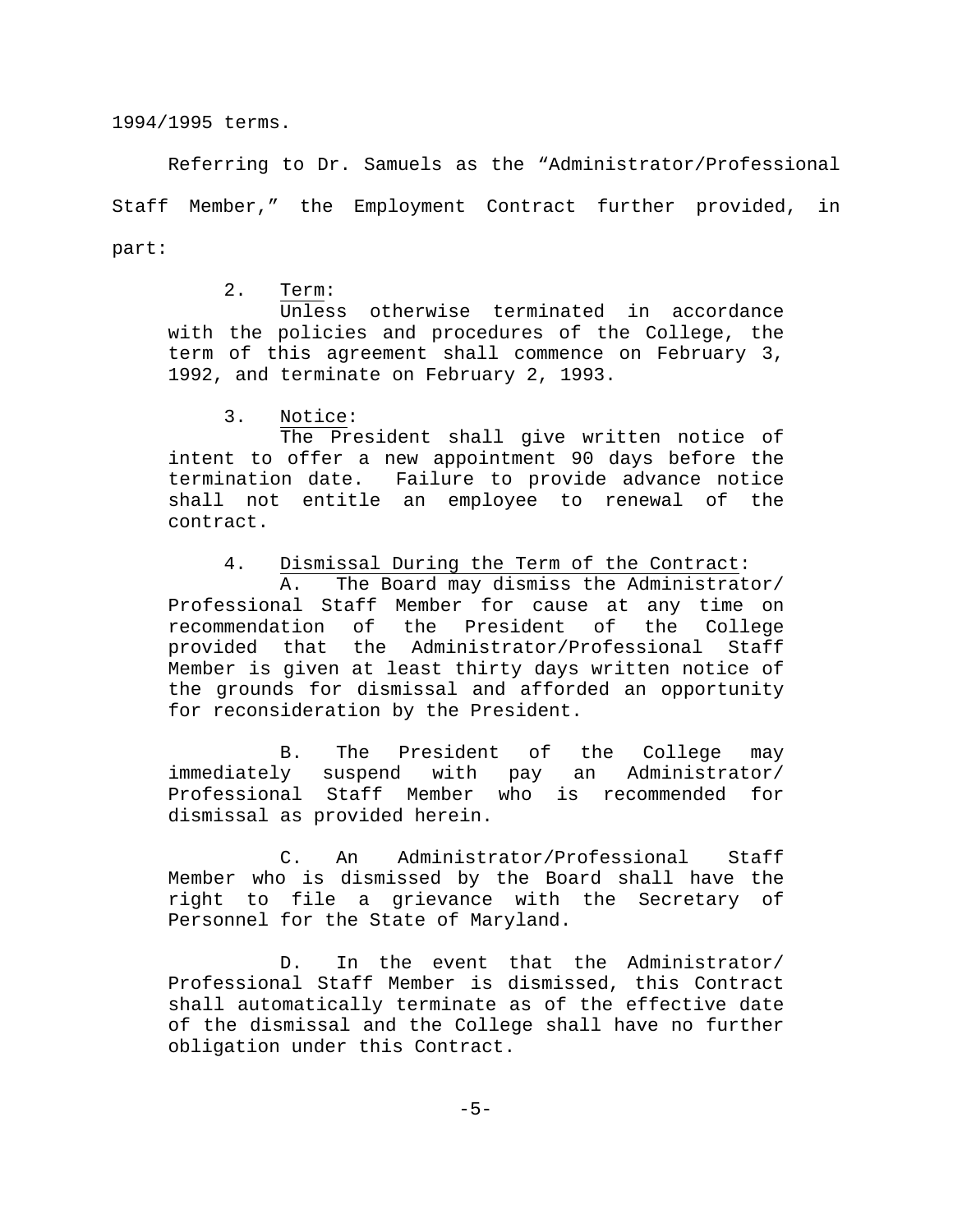E. Nothing in this contract shall be construed to limit the authority of the Board to terminate this agreement based on fiscal exigency.

\* \* \*

# 7. Non-applicability of Tenure or Similar Status:

It is specifically understood and agreed that the Administrative/Professional Staff Member shall not be deemed to be granted tenure or similar status by virtue of entering into this agreement.

\* \* \*

## 10. Entire Agreement:

This contract contains the complete agreement between the Administrator/Professional Staff Member and the Board. This agreement shall be governed by the laws of the State of Maryland and the policies and procedures of the College and, as of its effective date, shall supersede all other agreements between the parties. Any modification of this agreement shall be in writing and signed by both parties; however, nothing in this agreement shall be construed to limit the authority of the Board to establish, amend or modify the policies and/or procedures of the College.

On January 22, 1992, prior to the commencement of Dr. Samuels's service, the Board adopted a "Revised Policy for the Appointment and Evaluation of Administrators and Professional Staff" (the "Revised Policy"), which was attached as an exhibit to the complaint. The Revised Policy included a cover page that discussed its rationale, explaining that the Revised Policy "creates a plan for the appointment, evaluation, and retention of administrators and professional staff at [BCCC]." Moreover, the cover letter indicated that the Revised Policy made several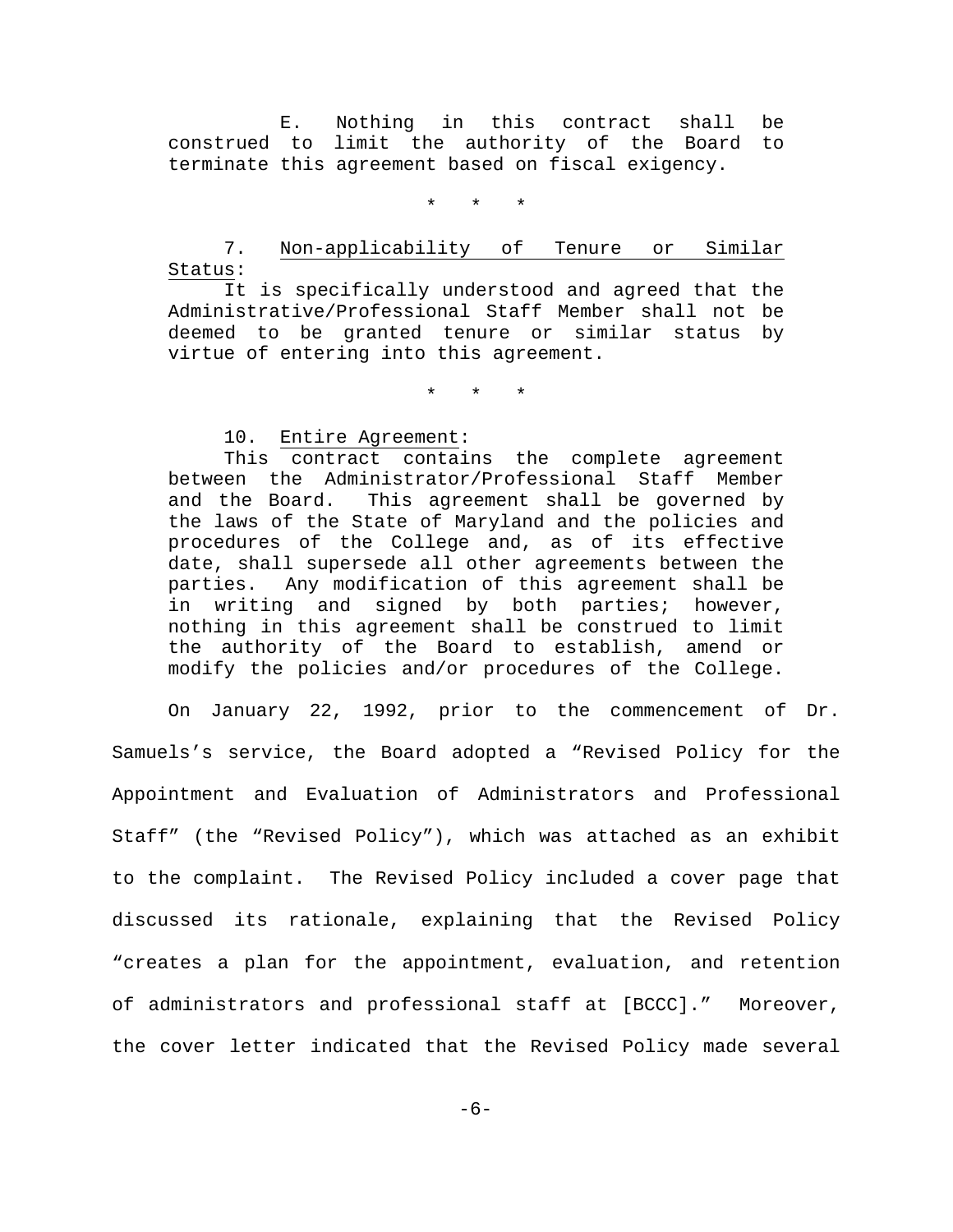"major changes," including:

- 1. One-year contracts for administrators and professional staff will be replaced by letters of appointment offered by the President and accepted by the employees before beginning work. The appointments will have no end date; administrators and professional staff will serve at the pleasure of the President and the Board of Trustees.
- 2. Self-assessment and evaluation will be based on the employee['s] performance in achieving their goals that were approved in their previous evaluation.

\* \* \*

Letters of appointment will be offered to newly hired administrators and professional staff, effective immediately. Currently employed administrators and professional staff will be offered letters of appointment at the end of their current contract period, provided the College elects to continue their employment.

The Revised Policy provided, in pertinent part:

- 1. DEFINITIONS
	- a. Administrators and Professional Staff

For purposes of this evaluation policy, administrators and professional staff are full-time, permanent employees, including the Vice Presidents . . . . This policy does not apply to the President, who is evaluated by the Board of Trustees.

\* \* \*

## 2. GENERAL POLICY

a. Administrators and professional staff must accept letters of appointment offered by the President before beginning work. The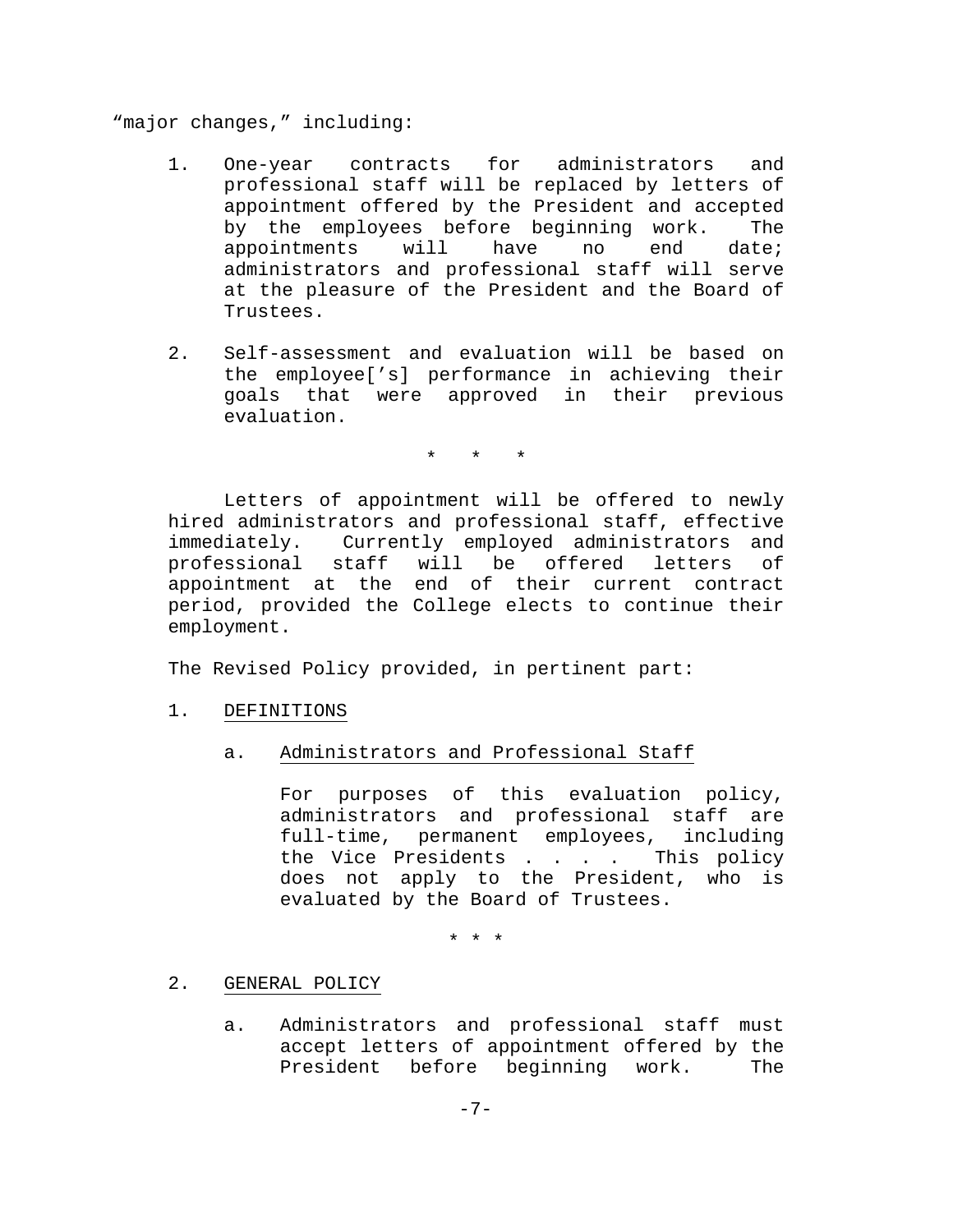appointments will have no end date; administrators and professional staff will serve at the pleasure of the President and the Board of Trustees.

- b. [BCCC] will conduct annual performance evaluations of administrators and professional staff in accordance with the policy and procedures stated in this document.
- c. Newly hired administrators and professional staff will be required to prepare, within the first 3 months of their employment, a list of 4 to 6 goals. These goals must represent specific, quantifiable objectives appropriate to th e administrative/professional position; these goals must be approved by the employee's supervisor.

## 3. EVALUATION POLICY

Administrators and professional staff will be evaluated according to the procedures and criteria stated below. Each evaluation will result in a rating of excellent, very good,  $[5]$  good, fair, or poor.

- a. Administrators and professional staff whose first evaluation results in a rating of fair or poor will be given a thirty day notice of termination at the conclusion of the evaluation process, which is defined as the date the Board of Trustees accepts the staff recommendation for termination.
- b. After the initial evaluation, administrators and professional staff who are rated fair will work with their supervisors to develop an action plan that will, if followed, result in measurably improved performance within a reasonable period

<sup>&</sup>lt;sup>5</sup> A note on the Revised Policy indicated that the rating of "very good" was not originally part of the Revised Policy, but was added by the President's staff on or about January 6, 1993.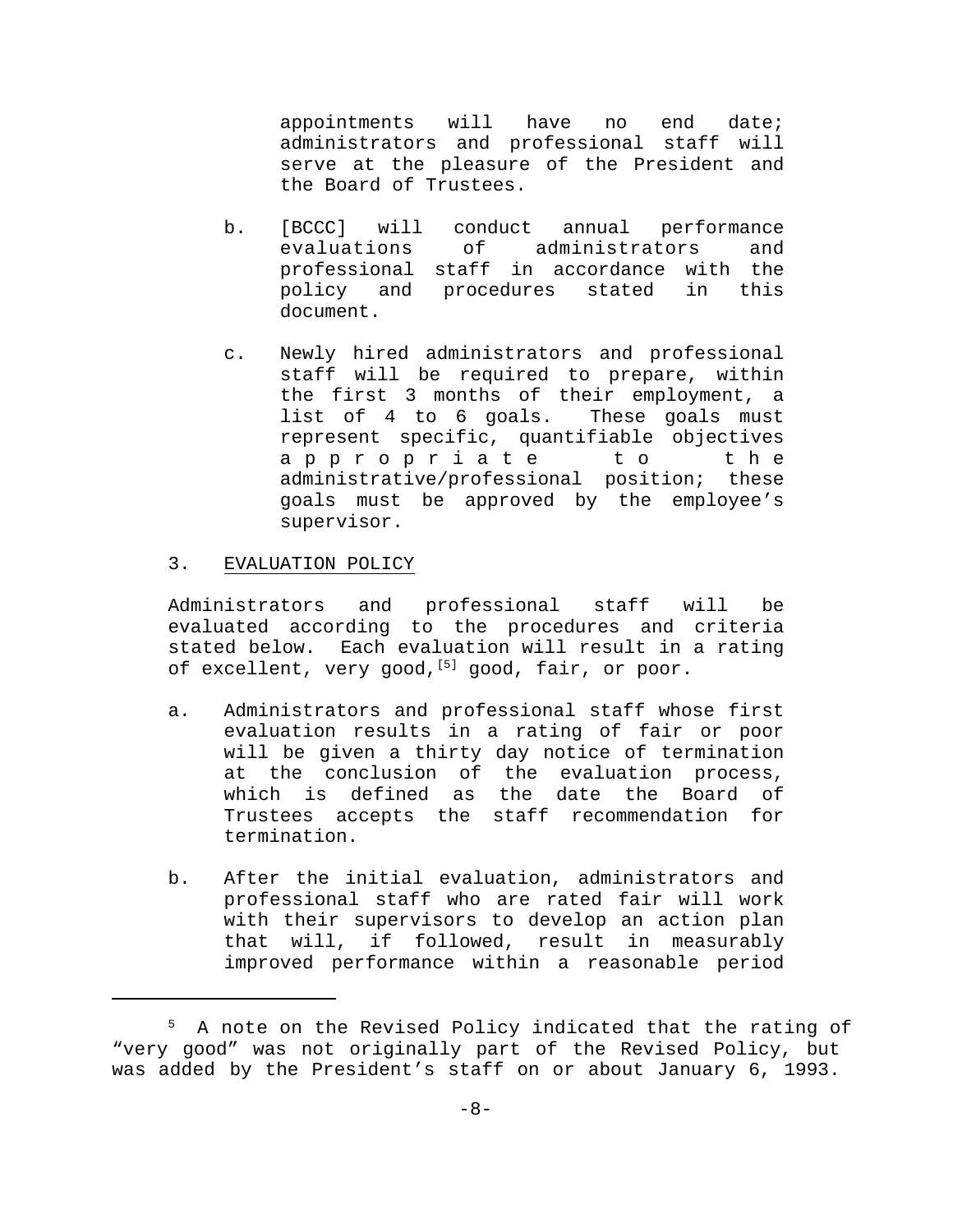of time, to be determined by the supervisor. If the next rating of an administrator or professional staff remains fair or descends to poor, the employee will be given a thirty day notice of termination at the conclusion of the evaluation process, which is defined as the date the Board of Trustees accepts the staff recommendation for termination.

c. After the initial evaluation, administrators and professional staff who are rated poor will be given a thirty day notice of termination at the conclusion of the evaluation process, which is defined as the date the Board of Trustees accepts the staff recommendation for termination.

The evaluation procedures referred to in the Revised Policy included responsibilities for both the administrator/staff member and that individual's supervisor. The administrator/staff member was to perform a self-assessment, list goals for the successive evaluation period, and prepare a current job description. The supervisor was required to rate the administrator/staff member upon review of the materials prepared by the administrator/staff member and an interview.

After completing an evaluation, the supervisor was required to submit his or her conclusions, along with the materials prepared by the administrator/staff member, to the supervisor's superior. But, the Revised Policy made clear that "[e]valuations conducted by the President are not subject to review." In all cases other than a presidential review, the evaluation materials were ultimately submitted to the

 $-9-$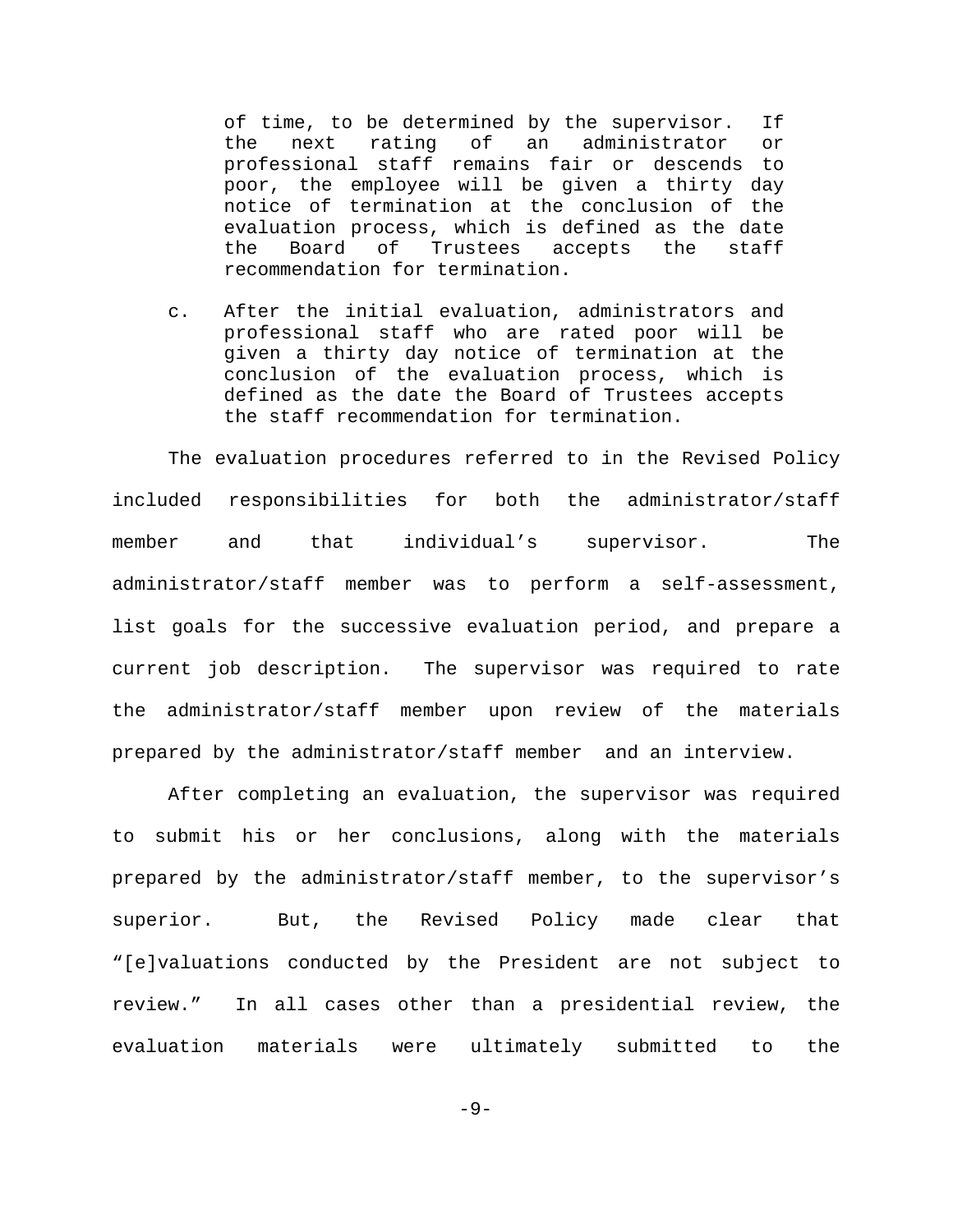appropriate vice president who, upon satisfaction of the remaining criteria, was "responsible for taking the recommendations to the President." Under the heading "EVALUATION PROCEDURES," the Revised Policy concluded:

[4.] e. Consultation with the Administrator or Professional Staff

> The supervisor who performed the evaluation should discuss the evaluation with the administrator or professional staff, give the employee an opportunity to make comments about the evaluation, have him or her sign the evaluation and provide him or her with a copy. The supervisor should then pass the materials on to the appropriate Vice President who will be responsible for taking the recommendations to the President.

- $g.$ <sup>[6]</sup> Reconsideration by the President Administrators and professional staff recommended for termination may request reconsideration by the President.
- h. Recommendations to the Board of Trustees by the President The President will make recommendations to the Board of Trustees for terminations at the next meeting of the Board. There is no appeal to the Board of Trustees of the President's recommendation.

As Dr. Samuels's supervisor, Dr. Tschechtelin completed a written evaluation of appellant on August 26, 1993, for the period of Dr. Samuels's first 18 months at BCCC, from February 3, 1992 to June 30, 1993. Dr. Tschechtelin rated Dr. Samuels as

 $6$  The paragraphs skip from "e" to "g" without any apparent omission.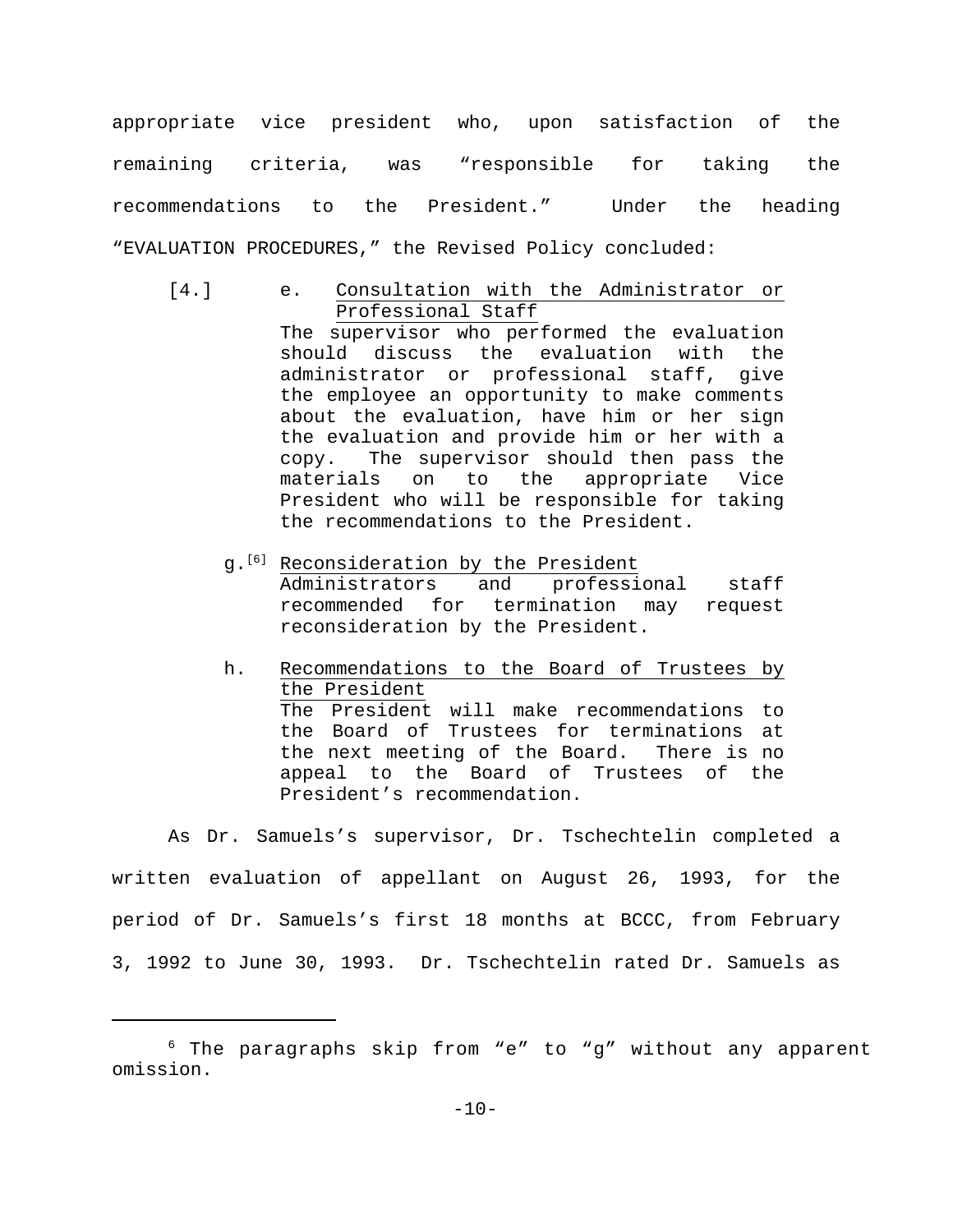"very good" and recommended a salary increase. The complaint suggested that this was the only occasion Dr. Samuels was evaluated, "despite the [Revised Policy's] requirements" of an annual evaluation.

Notwithstanding the favorable evaluation in August 1993, Dr. Tschechtelin "notified Dr. Samuels that he was terminated via correspondence dated January 17, 1995," effective February 17, 1995. The termination was allegedly without cause. Although the correspondence was not attached to the complaint, appellant claimed it directed him "to remove his personal effects from his office within 3 days and provided no further information with respect to appeals, reconsideration, or otherwise." No mention was made of any action by the Board in connection with the termination.

According to the complaint, Dr. Tschechtelin subsequently made a defamatory statement to Yvette Aldrich, a staff writer for *The Baltimore Afro-American* (the "Newspaper"), a newspaper circulated in the Baltimore metropolitan area with a readership of approximately 88,000 persons. The statement was published in an article on March 11, 1995, which attributed to Dr. Tschechtelin the comment "that Samuels had been terminated for poor performance." The article was not included as an exhibit to the complaint.

-11-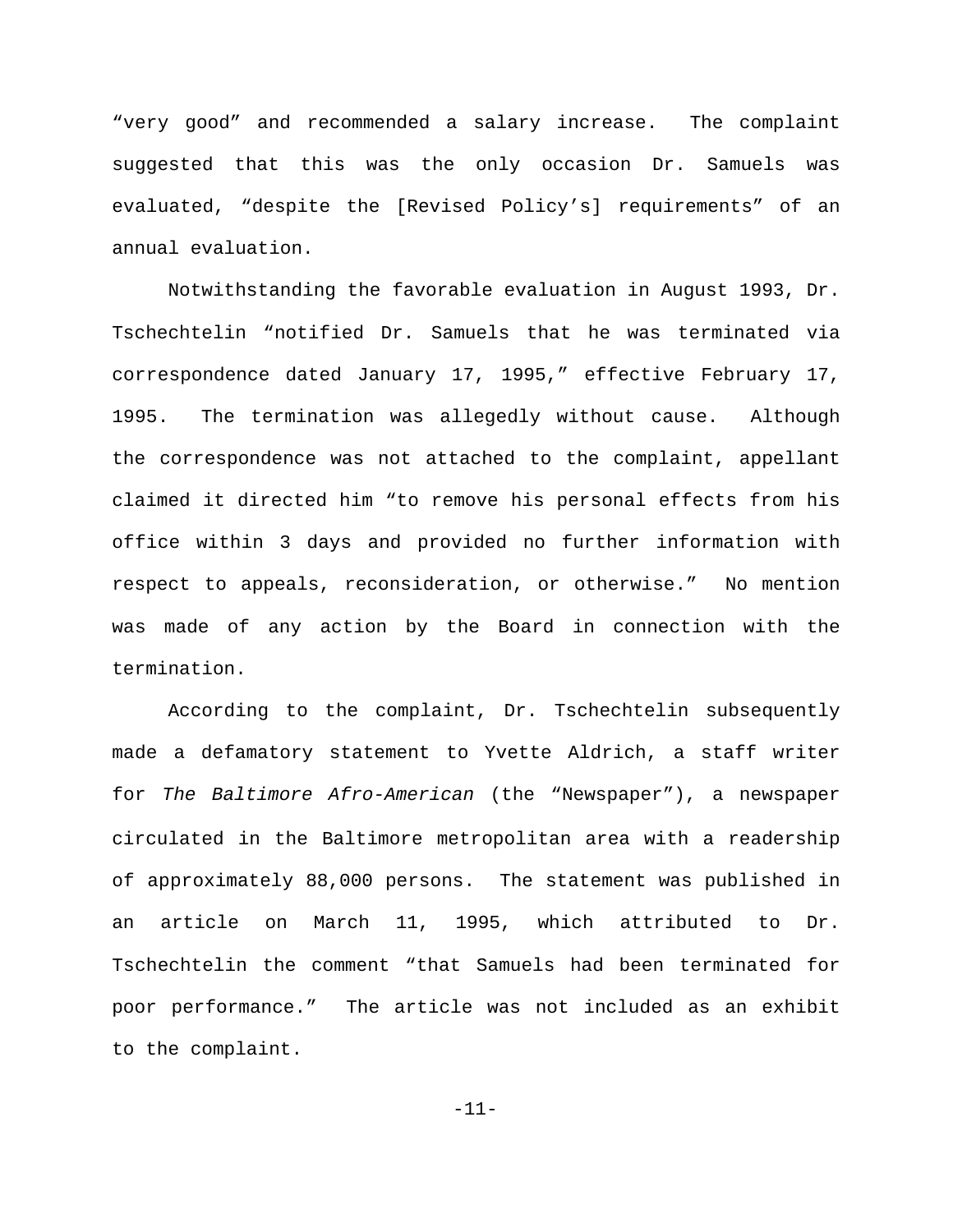On February 28, 1996, Dr. Samuels filed suit, seeking compensatory and punitive damages and attorneys' fees. Appellees answered on June 13, 1996, asserting, *inter alia*, five affirmative defenses: (1) Dr. Samuels failed to state a claim upon which relief could be granted; (2) appellant's suit was barred by sovereign immunity; (3) the individual Trustees and Dr. Tschechtelin were protected by qualified immunity; (4) appellees' actions were based on "reasonable factors other than race, color or national origin"; and (5) Dr. Samuels "was terminated because of poor performance and an unwillingness to improve his performance." Appellees' answer was accompanied by a motion to dismiss all counts.

On August 30, 1996, appellees filed an amended answer that included as an additional affirmative defense the contention that Dr. Samuels's contract claims (counts I and II) were barred by the statute of limitations. Appellees again raised the statute of limitations in a "Reply Memorandum in Support of Defendants' Motion to Dismiss," filed on September 20, 1996. In a "surreply" filed in opposition to appellees' reply memorandum, appellant claimed that appellees waived the defense of statute of limitations because they failed to raise it in the original answer. At a hearing on appellees' motion to dismiss, the circuit court agreed with appellant's waiver argument as to the

-12-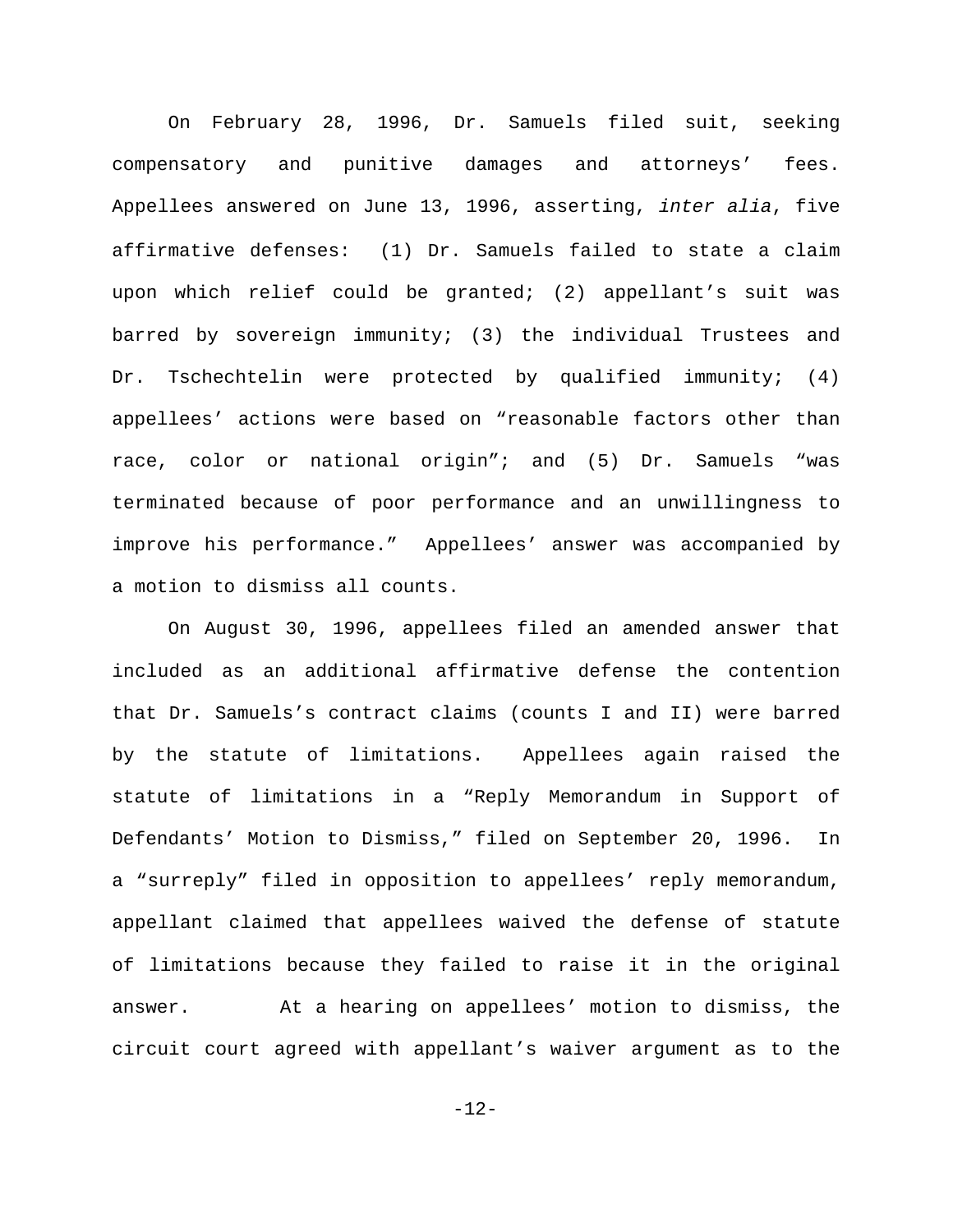statute of limitations. In addition, the court determined that there was a dispute between the parties as to the validity of the Employment Contract. But, by orders dated December 23, 1996, and March 7, 1997, the circuit court (Dancy, J.) dismissed Counts III, IV, and VI against all appellees; Count V as against the State, the Board, and the Trustees; and Count VII as against the State and the Board. Accordingly, Count V, as against Dr. Tschechtelin, and Count VII, against the individual Trustees and Dr. Tschechtelin, remained viable.

### **B. Motions For Summary Judgment**

On April 3, 1997, appellees filed their first motion for summary judgment with respect to those claims that the court had not dismissed in its orders of December 1996 and March 1997. Appellees' memorandum filed in support of their motion included numerous exhibits, including an affidavit by Dr. Tschechtelin dated April 3, 1997. There, Dr. Tschechtelin referred to the August 26, 1993, evaluation mentioned in appellant's complaint. The 1993 report, which was attached to Dr. Tschechtelin's affidavit, highlighted various strengths and weaknesses of appellant, and said, in part:

Dr. Samuels is a man of strong academic experience who is quite familiar with issues related to faculty and academic life. He expresses high expectations for excellence among students and faculty. He is

 $-13-$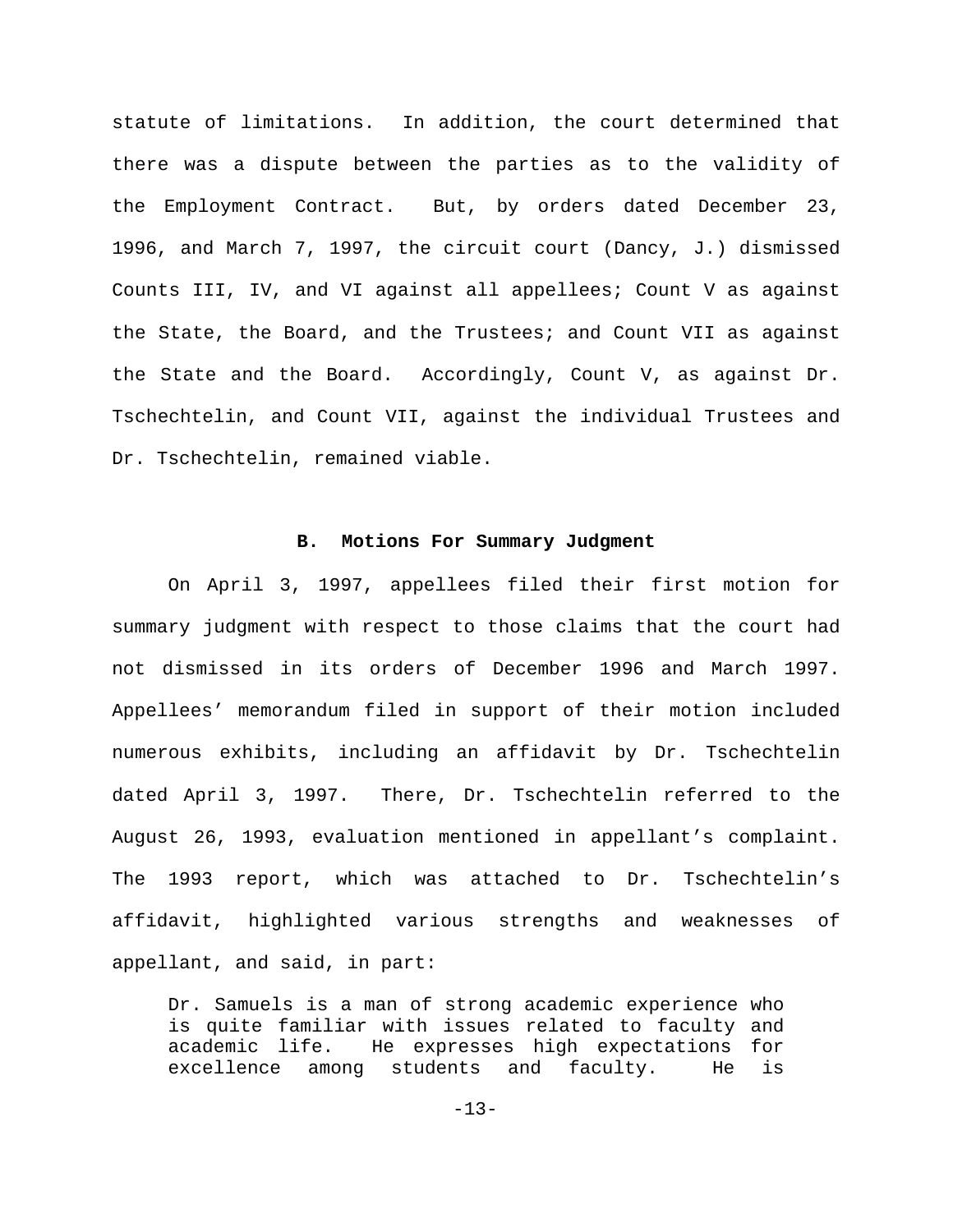friendly, hard working, and committed to the philosophy of the community college.

During the past year, he was instrumental in preparing for the successful Middle States self-study and subsequent accreditation team visit.

He does a good job when he addresses student groups and organizations, encouraging them to do their best and motivating them to work hard.

Among his major accomplishments during the past months are developing a program review and evaluation policy, improving the planning and budget development process for the division, and assisting with the development of a plan for assessing student learning outcomes.

He also initiated the updating and standardizing of the course syllabus format for all College courses, a part-time faculty handbook, meetings of the Academic Advisory Councils, plans for tech prep, and the introduction of Supplemental Instruction in the developmental area.

\* \* \*

Dr. Samuels needs to be more "PR conscious." In addition to making sure that the fundamentals of sound academic life are in place, he needs to be sure that there are well publicized innovations that capture the imagination of people and that motivate sponsors to provide increased funding.

He needs to continue to work on the improvement of teamwork with his peers.

He needs to increase his informal interaction and communication with the faculty members. I suggest that he visit classes and department meetings. I would also like him to become more active and visible in community activities and events.

His personal follow-up on projects the details of their implementation [sic] needs to be improved, as in the case of the [Student Instructional Report] data in faculty evaluation.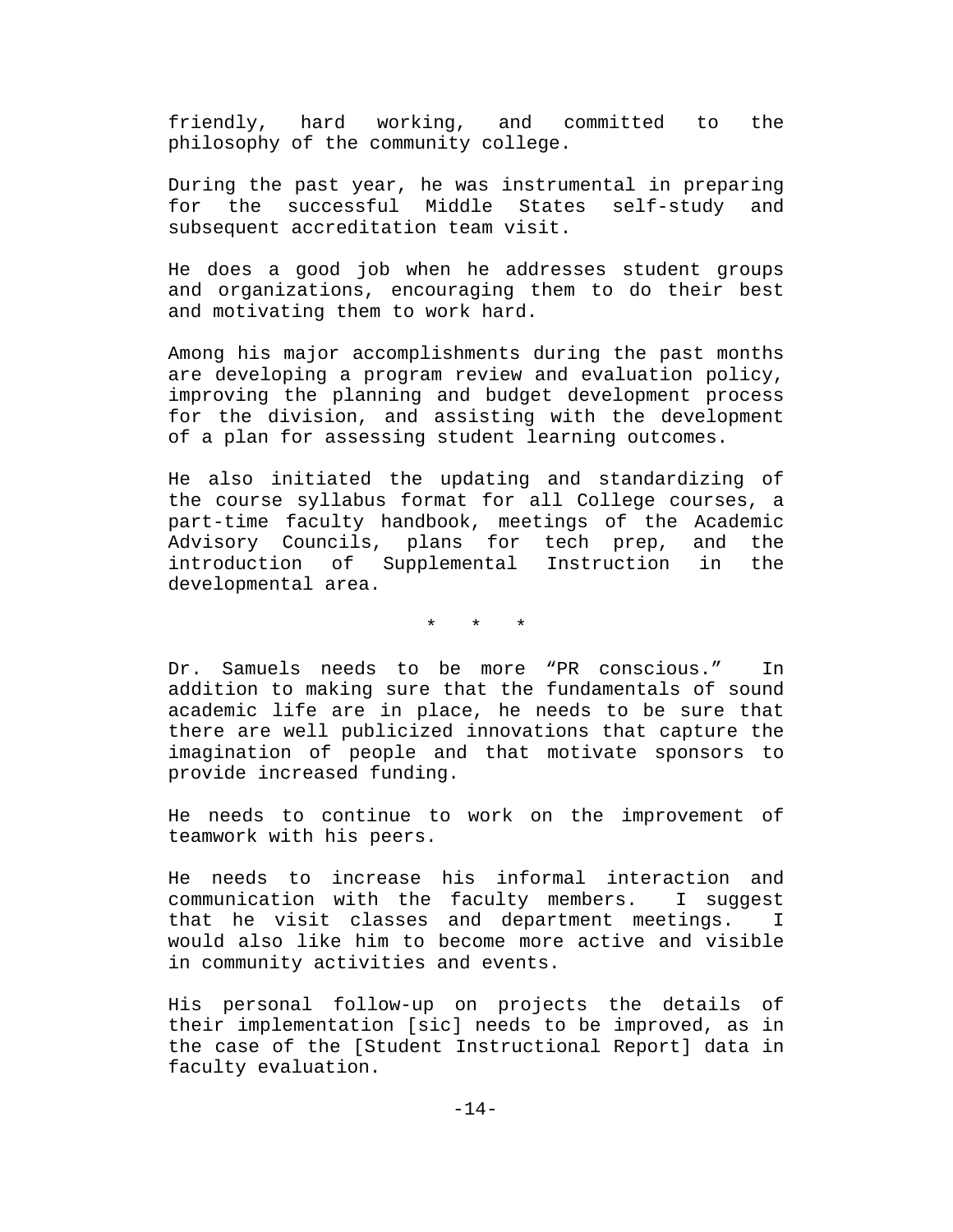Dr. Samuels needs to be careful to be objective in the evaluation of persons in his division.

Dr. Tschechtelin's report also documented a number of goals

for Dr. Samuels for the coming year, including:

- ! Taking steps to improve educational quality as measured by trends in the student success (retention to graduation), job placement among graduates of career programs, and academic success upon transfer.
- ! Promoting teamwork among the College divisions.
- ! Assuring proper and timely administration of the Student Instructional Report, using it in the performance evaluation process, and working with faculty about how to use it to improve instruction.
- ! Developing plans for two new career programs.
- ! Providing the oversight necessary to assure an excellent self-study and team visit of the Respiratory Technology program.
- ! Coordinating the design and implementation of a faculty development program.
- ! Evaluating the department chairs in their administrative capacity.
- ! Making greater use of his personal computer, including using LAN mail, and checking it every day.

As we noted, in the evaluation, Dr. Tschechtelin rated Dr. Samuels as "very good" and recommended a salary increase. The last page of the report contains the signatures of Dr. Tschechtelin and Dr. Samuels.

Notwithstanding the positive characterizations of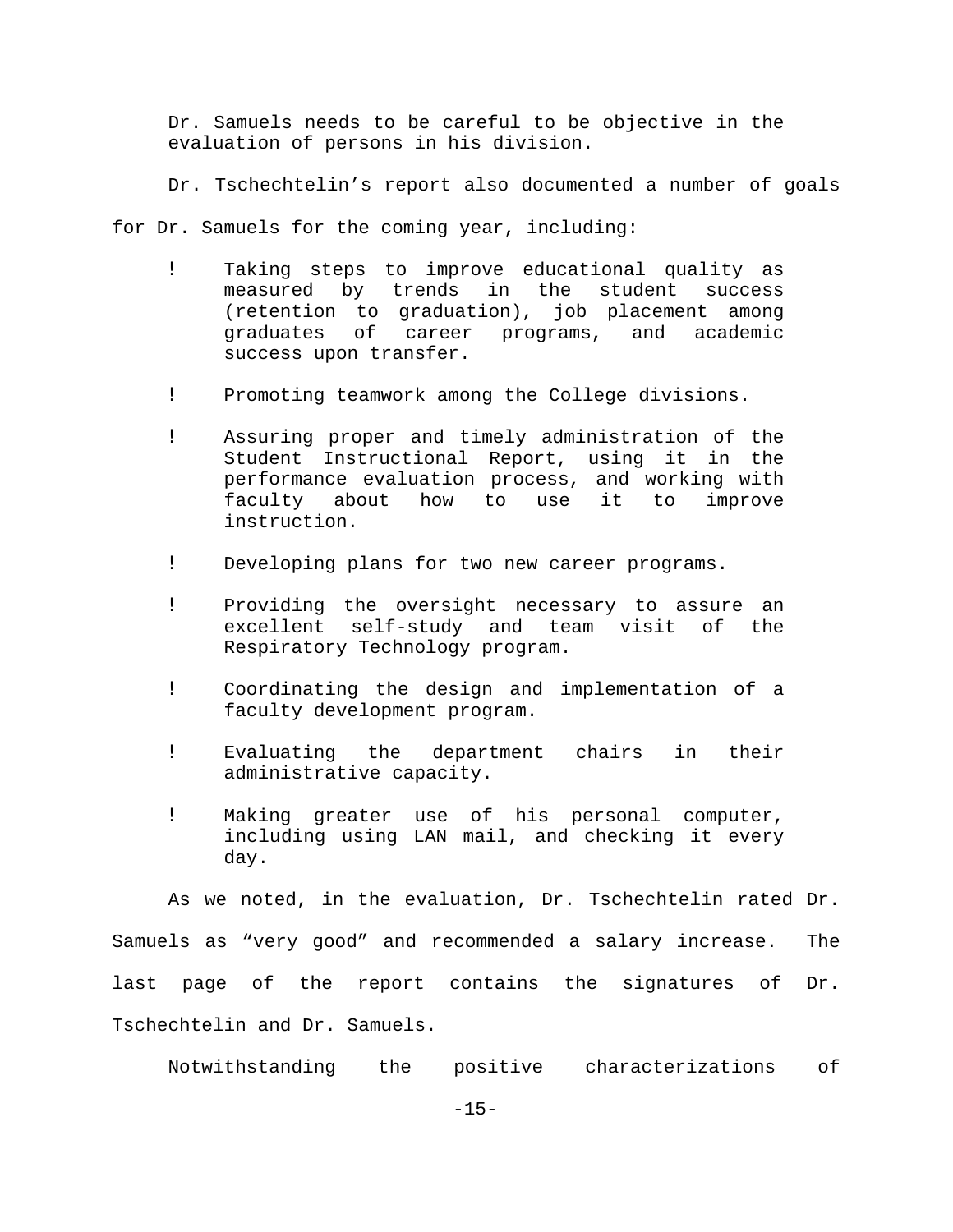appellant's work in the August 1993 report, Dr. Tschechtelin averred in his affidavit that Dr. Samuels failed to satisfy nearly all of the goals in that report, including:

improving teamwork with his peers; improving his follow-up on projects and paying more attention to detail; assuring the proper and timely implementation of the Student Instructional Report in evaluating faculty members; developing plans for two new academic programs; providing oversight to assure an excellent self-study and successful visit of the accreditation team for the Respiratory Therapy program; and making greater use of his personal computer, including LAN mail (e-mail).

According to Dr. Tschechtelin, Dr. Samuels's alleged deficiencies prompted Dr. Tschechtelin to draft a memorandum targeting five areas of improvement. The memorandum, dated June 16, 1994, provided, in part:

There are several areas needing improvement that I would like to discuss with you . . . . In the interest of clear communication, I have written about them; that way we can discuss them at our next biweekly meeting. I would like you to:

- 1. Get closer to the details of the Academic Affairs Division. You need to be more involved in the key aspects of your division, asking questions, and making sure that what your staff does makes sense to you. For example, the budget proposal for two new faculty members in FY 1996 plus an honors program at \$10,000 does not seem possible for \$82,000. I would like you to make increasing use of data tables to help guide decisions, such as the replacement of faculty when a vacancy occurs.
- 2. Understand and apply the principles involved in the new fiscal reality. I was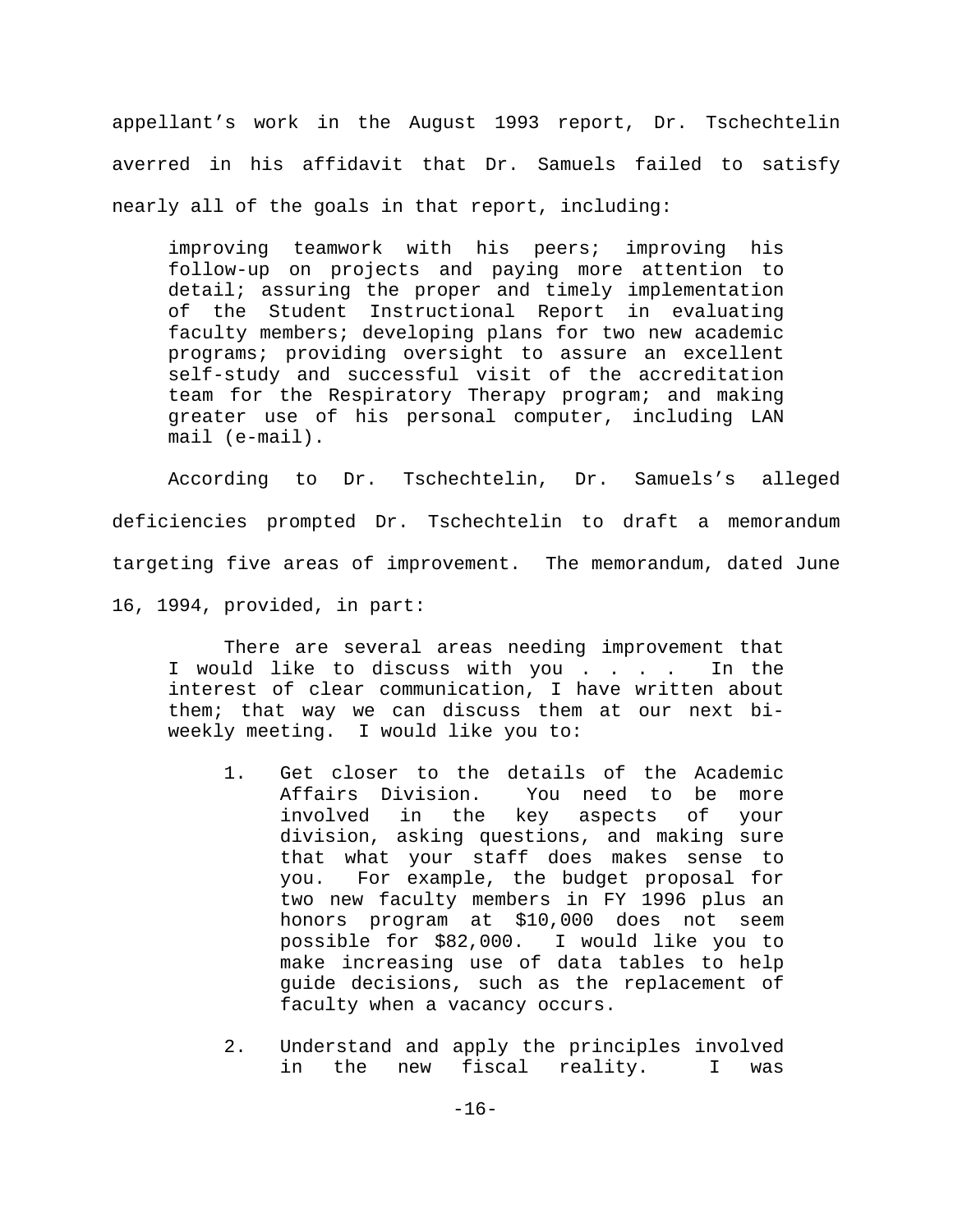disappointed that your division, with a budget of over \$10 million, had not one idea about how funds could be recycled. . . .

- 3. Be better organized and follow up on requests. Specifically, I want you to maintain a list of the things that I have asked you to do and to report on the status of each of them when we have our bi-weekly meetings. . . .
- 4. Lead the Academic Affairs Division away from "divisionism" and toward a greater sense of teamwork. There are too many persons in the Academic Affairs Division who regard it as inherently superior to the other divisions of the College. . . .
- 5. Take initiative to think through the roots of key problems and challenges, outline the alternatives that we have for addressing them, summarize this in brief written form, and discuss it with me. An example of this is the recent contention with the faculty and the evaluation process in particular.

Dr. Tschechtelin further averred that he prepared this memorandum in anticipation of Dr. Samuels's upcoming evaluation for the 1993/1994 term. On June 22, 1994, Dr. Samuels responded to the document with a seven-page memorandum addressing Dr. Tschechtelin's points, and said:

I am not someone recently off the streets who need [sic] close supervision. Present me with clear, agreed upon objectives, a timeline for their accomplishment, reporting deadlines and reasonable resources, and the objectives will be accomplished. They will be accomplished. For reasons beyond my comprehension, my professional standing is being devalued. It is clear that we need to review the fit between myself and the current institutional environment. I welcome the opportunity to do so at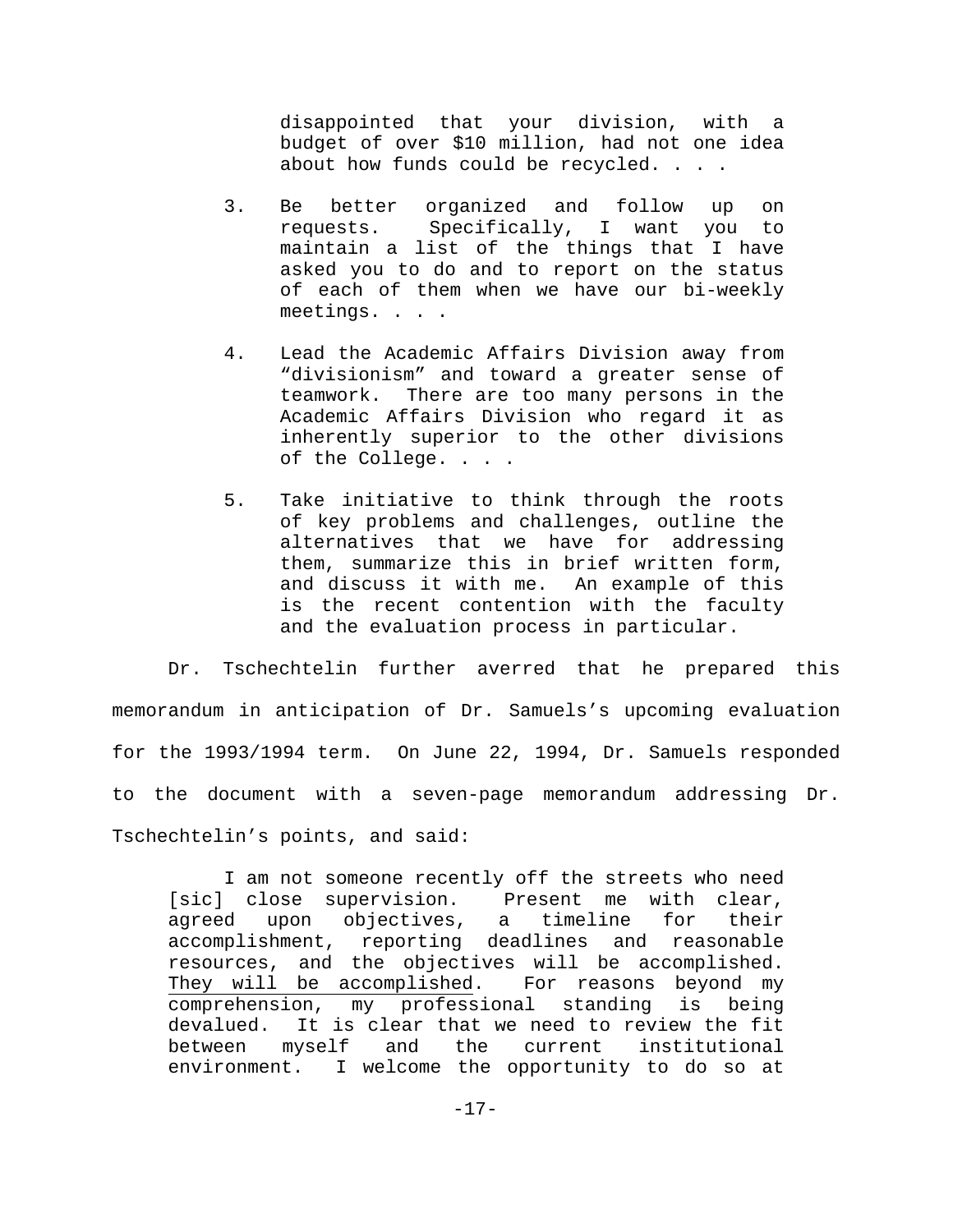our next meeting.

Although Dr. Samuels and Dr. Tschechtelin met on June 28, 1994, to discuss the memoranda, Dr. Tschechtelin stated that he saw little improvement during the ensuing three month period. Accordingly, on October 4, 1994, Dr. Tschechtelin informed appellant that he "needed to make a change in the vice presidency and that [Dr. Samuels] should look for a new position." Dr. Tschechtelin offered to help Dr. Samuels find a new job, and gave him the option of resigning. Because Dr. Samuels had not yet vested in the college's retirement program, Dr. Tschechtelin also told Dr. Samuels that he could remain at the College in a "professorial position."

On October 27, 1994, Dr. Samuels told Dr. Tschechtelin that he was convinced that Dr. Tschechtelin was motivated by "racial discrimination." Dr. Tschechtelin claimed that he was both upset and surprised by the accusation, because "this was the first time [Dr. Samuels] had accused me of racial discrimination." On November 10, 1994, Dr. Samuels rejected the various options offered by Dr. Tschechtelin.

After detailing more than a dozen alleged deficiencies with respect to appellant's performance, Dr. Tschechtelin recounted the following:

At the Board meeting on December 21, 1994, I informed the Trustees of my decision to recommend Dr. Samuels'

-18-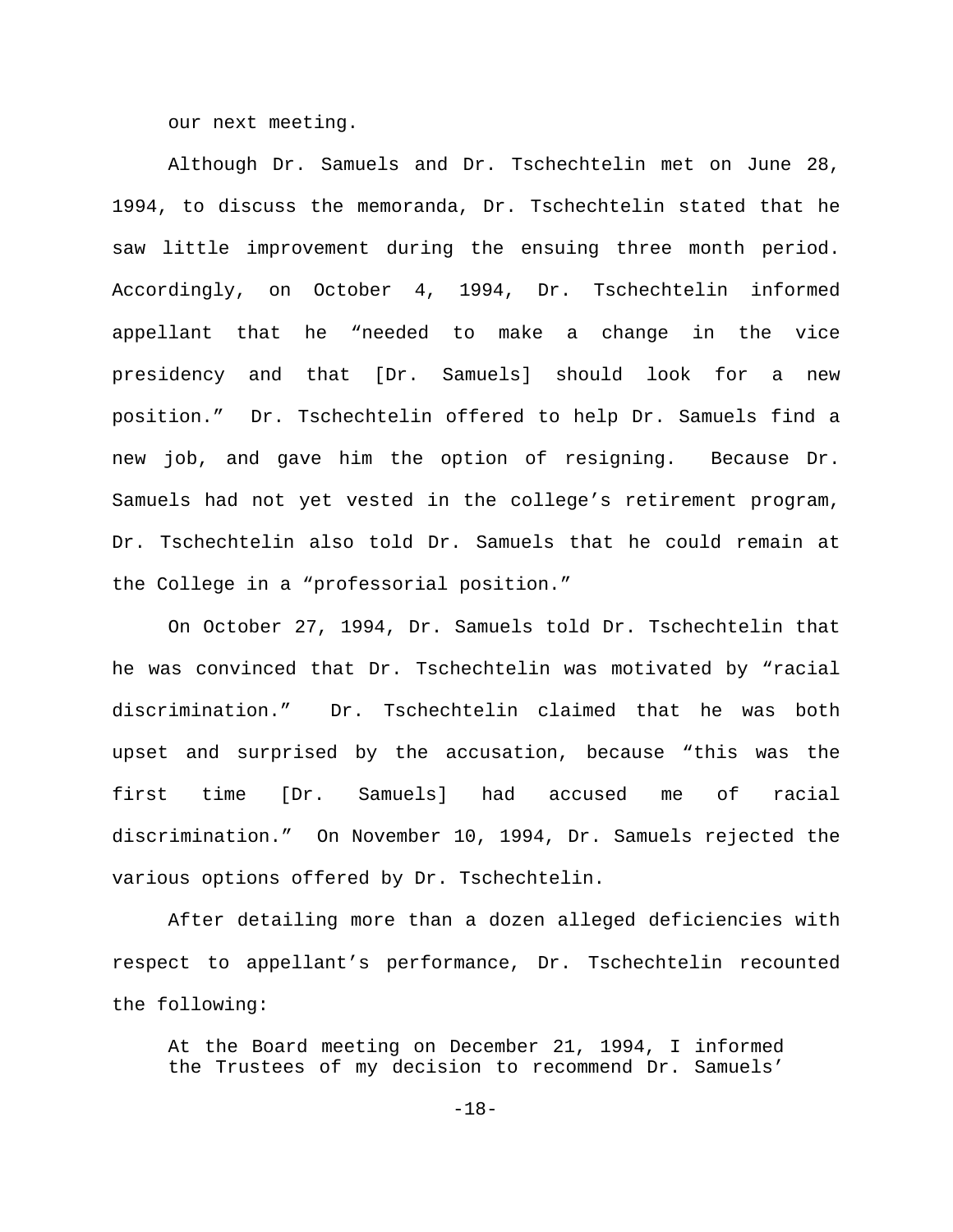termination. At the meeting, I described the problems with Dr. Samuels' performance and the series of meetings that I had held with Dr. Samuels. I also reported that Dr. Samuels had rejected my offers of a faculty position or of assistance in finding a new job. During this December meeting, members of the Board questioned me as to the procedural correctness of his [sic] action, e.g., the steps I had taken to discuss the problems with Dr. Samuels in an attempt to find solutions.

Dr. Tschechtelin delivered a letter of termination to appellant on January 17, 1995, effective February 17, 1995. The letter stated, in pertinent part:

I have carefully considered your work at the Baltimore City Community College and have evaluated your performance as poor. You have, among other things, not taken sufficient initiative for innovation and change and have been out of touch with important details of the Academic Affairs Division. For these reasons, I plan to recommend to the Board of Trustees that you be dismissed from employment at the College, effective February 17, 1995.

Effective immediately, you are relieved of further responsibilities and placed on administrative leave. Please remove your personal effects from your office by the close of business on January 20, 1995.

The following day, January 18, 1995, Dr. Tschechtelin recommended the dismissal of Dr. Samuels to the Board at a closed session. According to the minutes of the Board meeting, Dr. Tschechtelin "gave a chronology of his meetings with Dr. Samuels to discuss Dr. Samuels' performance evaluations and areas needing improvement. Dr. Tschechtelin noted specific areas where Dr. Samuels did not exercise his leadership and

-19-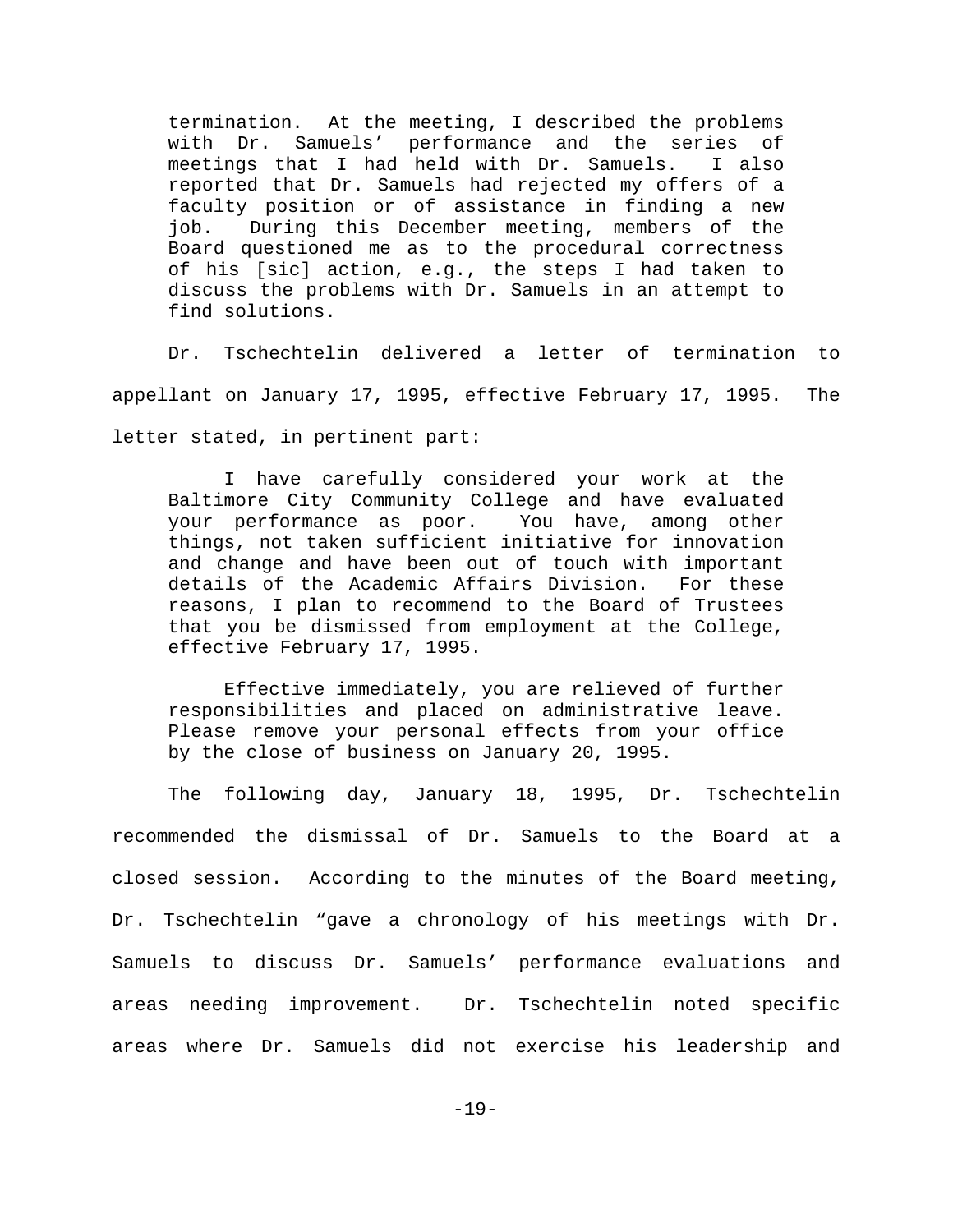management responsibilities." The minutes also reflect that the Board was advised that Dr. Samuels "was given an opportunity to address the performance issues . . . and failed to make improvement." Moreover, the Board was told that Dr. Samuels disagreed "with almost all of the performance issues raised by Dr. Tschechtelin and claimed that [Dr. Tschechtelin's] comments were racially motivated." In the course of the Board's discussion of the matter, "it became apparent that the night before the meeting, Dr. Samuels had called . . . the African American members of the Board to request that he be permitted to address them directly." The Board denied Dr. Samuels's request to appeal to the Board, noting a previously approved policy governing such matters.

On March 11, 1995, the Newspaper printed a story reporting Dr. Samuels's termination, which said, in part:

The [BCCC] African American Issues Committee, charging that the firing of the school's vice president of academic affairs was "politically motivated" and has worsened racial and gender tensions at the school, has called for an investigation into the dismissal as well as other areas of the school's administration.

Dr. Frank Samuels, the highest ranking African American at the college, was given a letter of termination on Jan. 17, and three days to clear his office and be off campus.

The letter came from BCCC's president, James Tschechtelin, and while the committee said that it was not questioning his right to terminate employees, "we believe that the vice president was fired for the wrong reasons and that the manner in which he was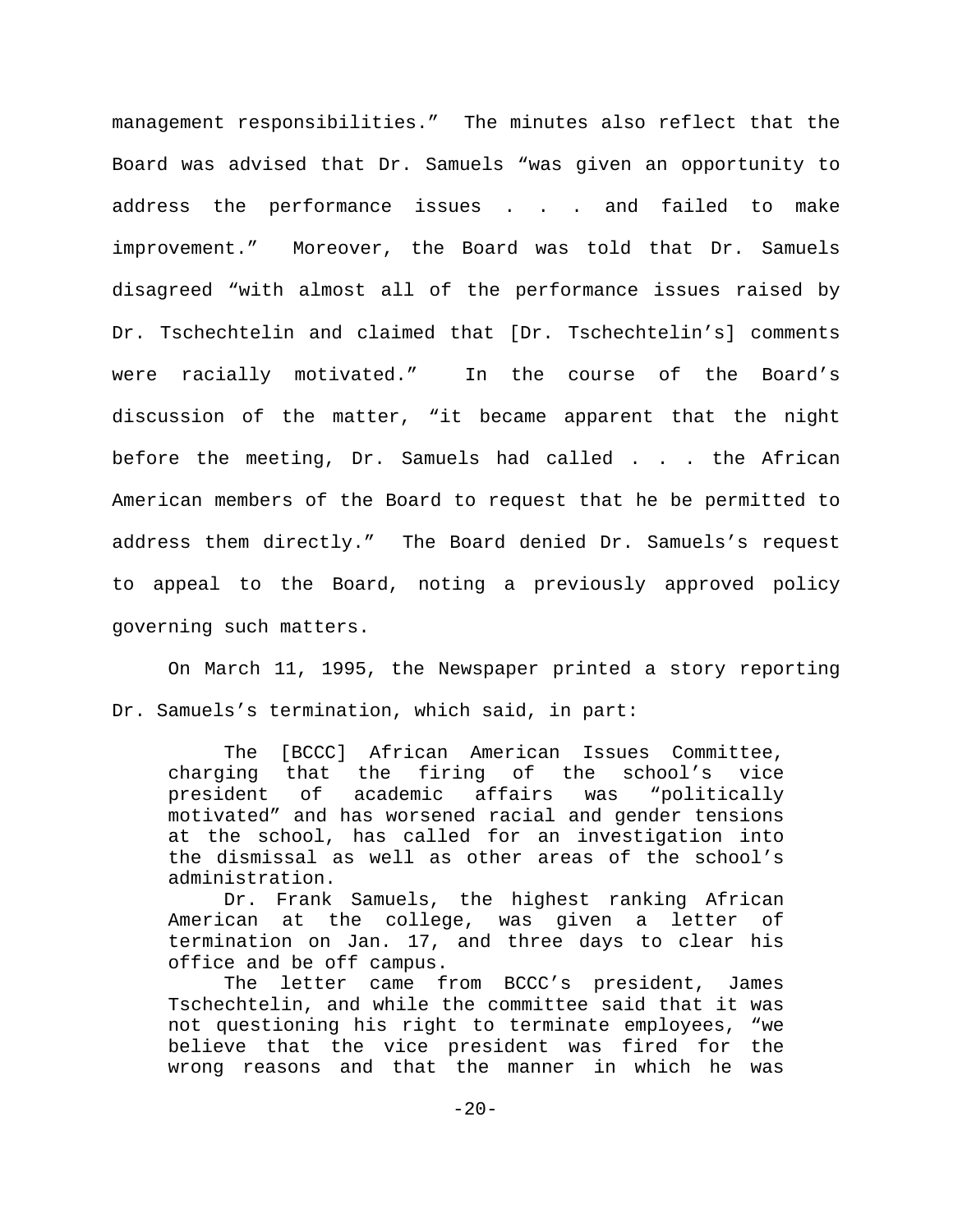fired destabilized the institution."

*When asked about the complaint, Dr. Tschechtelin said it would be unethical to discuss the details of Dr. Samuels' termination because it is a personnel matter. However, he did state that after long consideration the Board of Trustees concluded that Dr. Samuels' performance was poor.*

\* \* \*

Dr. Samuels told the AFRO that among the problems he encountered at the school, racism was one of the largest.

"When I was dismissed, the president reached down three levels to find a White male to replace me. Thus, bypassing the second in command, an African American female with extensive experience at the vice president's level," said Dr. Samuels.

Dr. Samuels also provided a list of 42 accomplishments he made at Baltimore City Community College which he feels proves that he was a strong advocate for change.

(Emphasis added).

In an attempt to defeat summary judgment, Dr. Samuels submitted a number of materials, including excerpts of deposition testimony. We focus here on his undated affidavit, which provides a detailed and lengthy recapitulation of his version of the central factual disputes.

In his affidavit, Dr. Samuels described his former position at BCCC and detailed his accomplishments. Additionally, he asserted that Dr. Tschechtelin told appellant on numerous occasions that appellant's performance was excellent. Dr. Samuels continued: "Tschechtelin recognized my contributions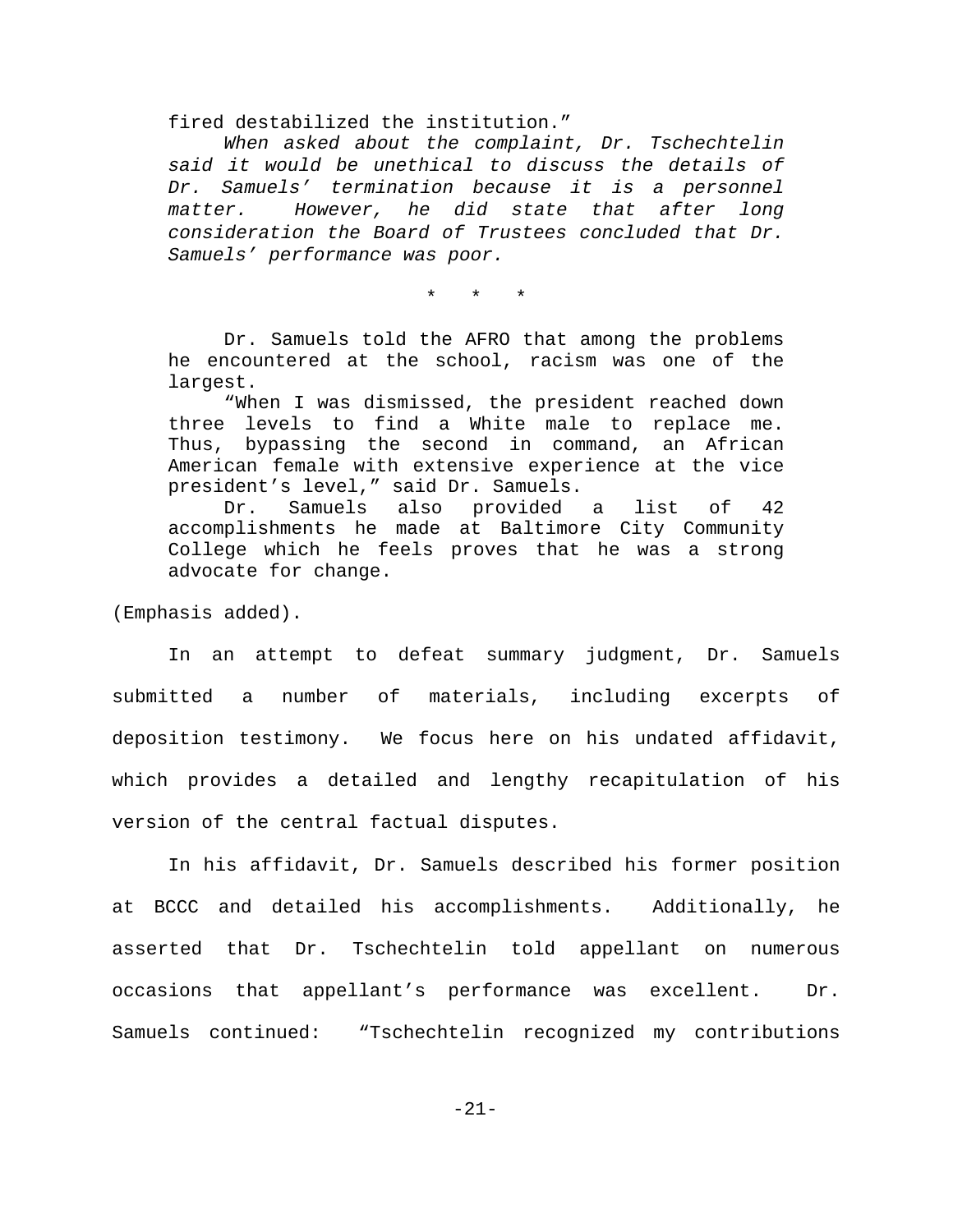were so extensive that whenever I advised Tschechtelin of other employment opportunities, including presidencies and vice chancellorships at other institutions, Tschechtelin told me that I was an asset to the college and that he wanted me to stay in my position." Appellant claimed, however, that his relationship with Dr. Tschechtelin began to sour after a faculty meeting in May 1994. According to Dr. Samuels, the faculty protested the use of Student Instructional Reports in their evaluations, and criticized Dr. Tschechtelin for budget cuts that resulted in the loss of five teaching positions. When the meeting became "heated," and one professor accused Dr. Tschechtelin of lying, Dr. Samuels maintained that he "had to come to Tschechtelin's aid to reestablish decorum." The following paragraph from appellant's affidavit is pertinent:

It was clear to those present that Tschechtelin could not maintain order and that the teachers responded to and respected me. After this meeting, Tschechtelin complained to me that I was not "controlling the faculty" and to stop "this divisionism." Tschechtelin threatened to withhold raises from the faculty because he thought them unappreciative. I advised him against this course. After this meeting, where it was apparent that I, an African American, had more influence and respect in the College than he, Tschechtelin and my relationship demonstratively cooled.

Dr. Samuels suggested that these incidents culminated in the June 16, 1994, memorandum from Dr. Tschechtelin to Dr. Samuels. Appellant explained that he drafted his June 22, 1994, reply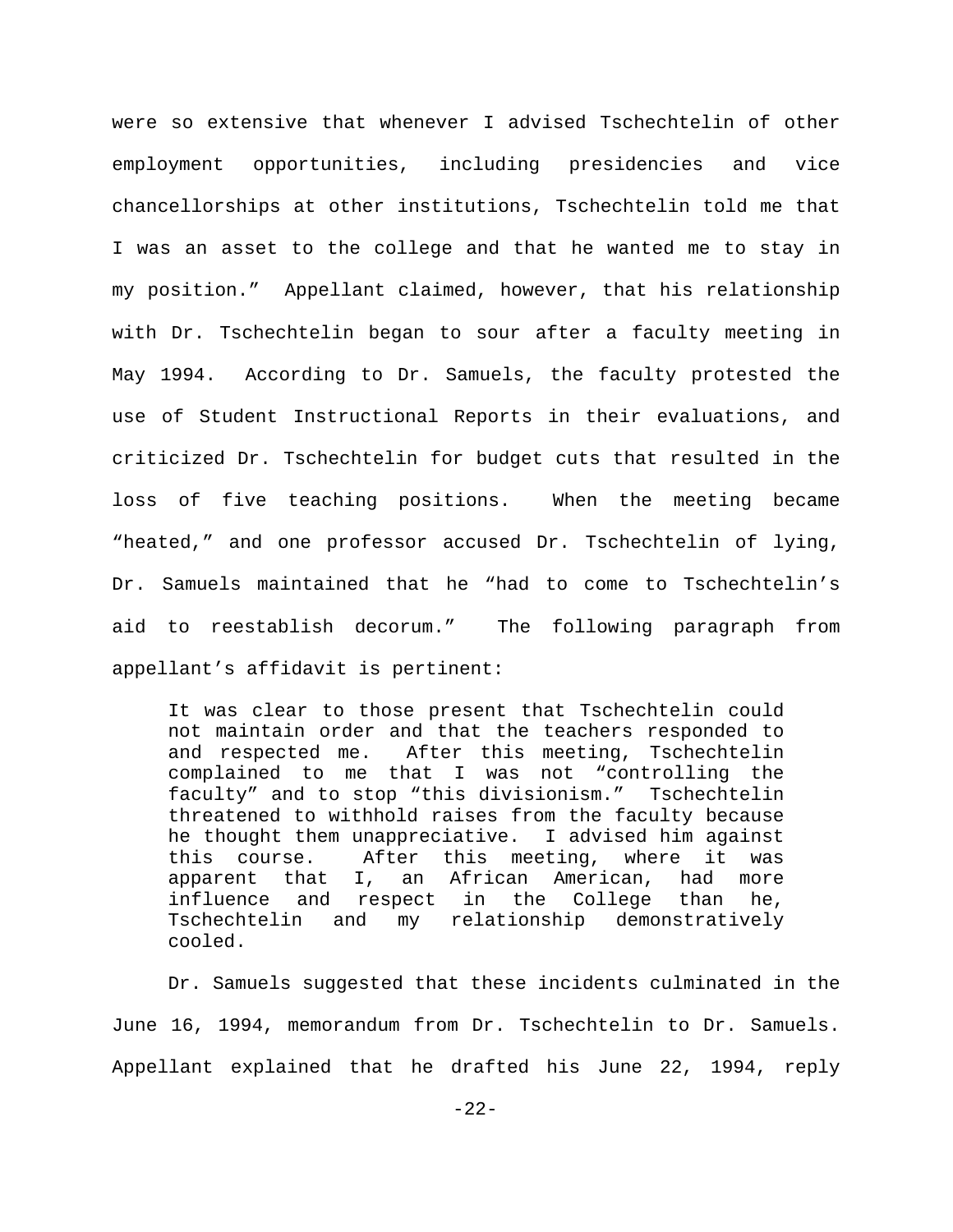memorandum because he "was suspicious of the timing of Tschechtelin's memorandum." Upon meeting to discuss the memoranda, appellant acknowledged that he and Dr. Tschechtelin apologized and shook hands. Nevertheless, appellant "noted [a] continuing deterioration" in his relationship with Dr. Tschechtelin, claiming that Dr. Tschechtelin became increasingly hostile and critical. Dr. Samuels attributed this behavior to racism, stating:

Tschechtelin did not become hostile towards me until it became obvious that I, as an African American, had more influence than he at a predominantly African-American institution. So long as I did not obviously display my abilities and so cast Tschechtelin into shadow, Tschechtelin was pleased with and complimentary about my contributions.

After a court hearing on May 28, 1997, the circuit court (Mitchell, J.) issued an order, docketed on June 18, 1997, granting summary judgment to appellees on the remaining parts of counts V and VII, and on counts I and II as against the Trustees and Dr. Tschechtelin in their individual capacities. But, the court denied appellees' motion as to counts I and II against the Board and Dr. Tschechtelin in their official capacities. The court said, *inter alia*, that appellees "did not timely plead the statute of limitations defense and it is waived."

Thereafter, both sides filed motions for reconsideration. In addition, Dr. Samuels filed a "First Amended Complaint" on

-23-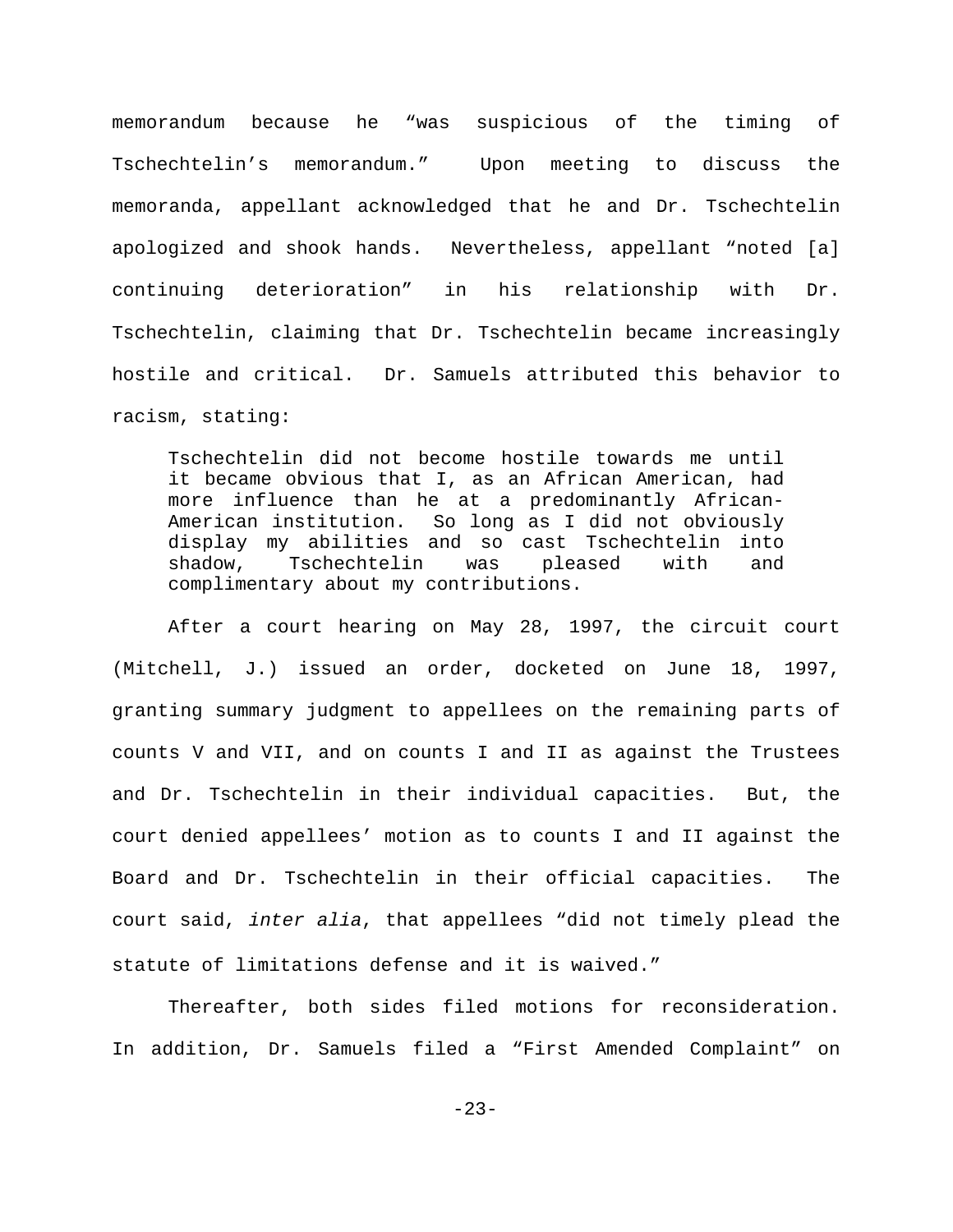August 11, 1997,<sup>7</sup> seeking to reinvigorate the contract claims alleged in the initial complaint and adding a third count for wrongful discharge. On August 25, 1998, appellees moved to dismiss or for summary judgment. At a hearing on December 8, 1997, the circuit court (Mitchell, J.) dismissed the additional count in the amended complaint and denied the motions to reconsider. These rulings are embodied in an order of December 8, 1997, as clarified and amended by an order of December 15, 1999. 8

After the disposition of the motions on December 8, 1997, the defendants appealed the court's ruling as to the contract claims under the collateral order doctrine. They argued that Dr. Samuels's contract claims were barred by sovereign immunity under Md. Code (1984, 1999 Repl. Vol.), § 12-202 of the State Government Article ("S.G."). Dr. Samuels filed a cross-appeal, challenging the disposition of most of his claims. We held that Dr. Samuels's contract claims were barred by sovereign immunity and declined to review Dr. Samuels's issues. *Tschechtelin v. Samuels*, 124 Md. App. 389, 400 (1999) ("*Tschechtelin I*"). In a

 $7$  Unless otherwise noted, our references to the "complaint" shall be to the original complaint.

<sup>&</sup>lt;sup>8</sup> The court's order of December 8, 1997, was inconsistent with its oral ruling, because it incorrectly stated that certain claims had been reinstated. That error was corrected in the order of December 15, 1999.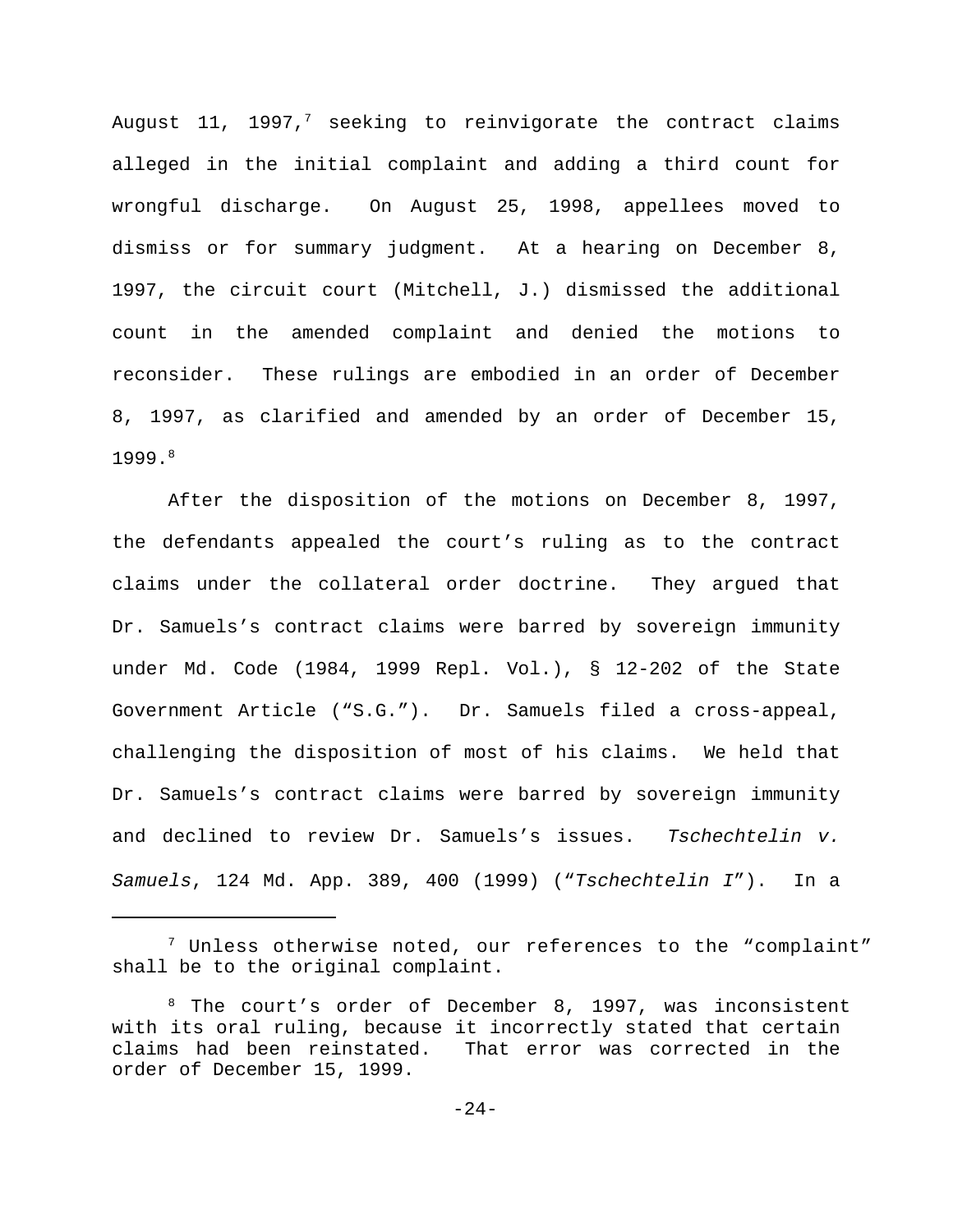per curiam order, the Court of Appeals reversed, concluding that the appeal was premature. Accordingly, the appeal was dismissed. *Samuels v. Tschechtelin*, 353 Md. 508 ("*Tschechtelin II*").

On remand to the circuit court, appellees filed a second motion for summary judgment, relying on this Court's reasoning in *Tschechtelin I*. After a hearing on September 27, 1999, the circuit court (Cannon, J.) agreed, concluding that summary judgment should be "granted on Counts I and II . . . for the reasons stated by the Court of Special Appeals in *Tschechtelin* [*I*] . . . and because the statute of limitations began to run on January 18, 1995."

We shall include additional facts in our discussion.

#### **II. DISCUSSION**

## **A. Motion to Dismiss**

### **1. Standard of Review**

In reviewing the trial court's grant of a motion to dismiss, we assume the truth of all well-pleaded facts in the complaint and reasonable inferences drawn therefrom. *See Morris v. Osmose Wood Preserving*, 340 Md. 519, 531 (1995); *Stone v. Chicago Title Ins. Co.*, 330 Md. 329, 333-34 (1993); *Fick v. Perpetual Title Co.*, 115 Md. App. 524, 547 n.4, *cert. denied*, 347 Md. 153

 $-25-$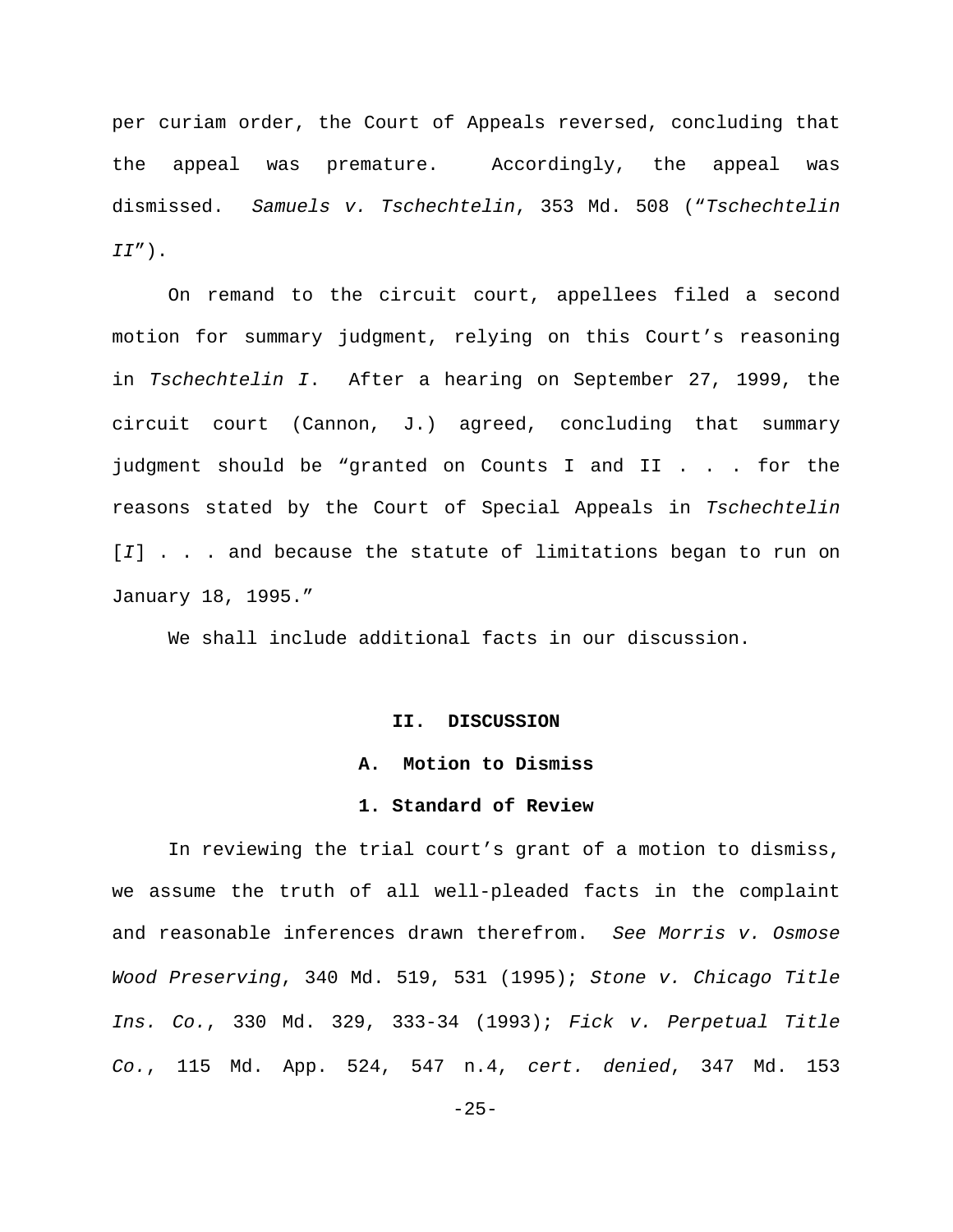(1997). Moreover, we must consider those facts and inferences in the light most favorable to appellant. *See Berman v. Karvounis*, 308 Md. 259, 264-65 (1987); *Parker v. Kowalsky & Hirschhorn, P.A.*, 124 Md. App. 447, 458 (1999)*.* If the complaint fails facially to disclose a legally sufficient cause of action, then we must affirm the dismissal order of the motion court. *See Lubore v. RPM Assocs.*, 109 Md. App. 312, 322, *cert. denied*, 343 Md. 565 (1996); *Hrehorovich v. Harbor Hosp. Ctr., Inc.*, 93 Md. App. 772, 785 (1992), *cert. denied*, 330 Md. 319 (1993). This means that we must affirm the court-ordered dismissal if, even assuming the truth of the facts alleged, Dr. Samuels is not entitled to relief as a matter of law. *See Lubore*, 109 Md. App. at 322.

# **2. Due Process Claims Against Dr. Tschechtelin and the Trustees — Counts III and IV**

Preliminarily, we begin with a clarification of those issues that Dr. Samuels has abandoned on appeal. Counts III and IV of the complaint asserted due process claims against Dr. Tschechtelin, the Board, the Trustees, and the State, under the Fourteenth Amendment to the United States Constitution and Article 24 of the Maryland Declaration of Rights. At oral argument, Dr. Samuels conceded that the trial court properly dismissed the federal due process claims under the Fourteenth

 $-26-$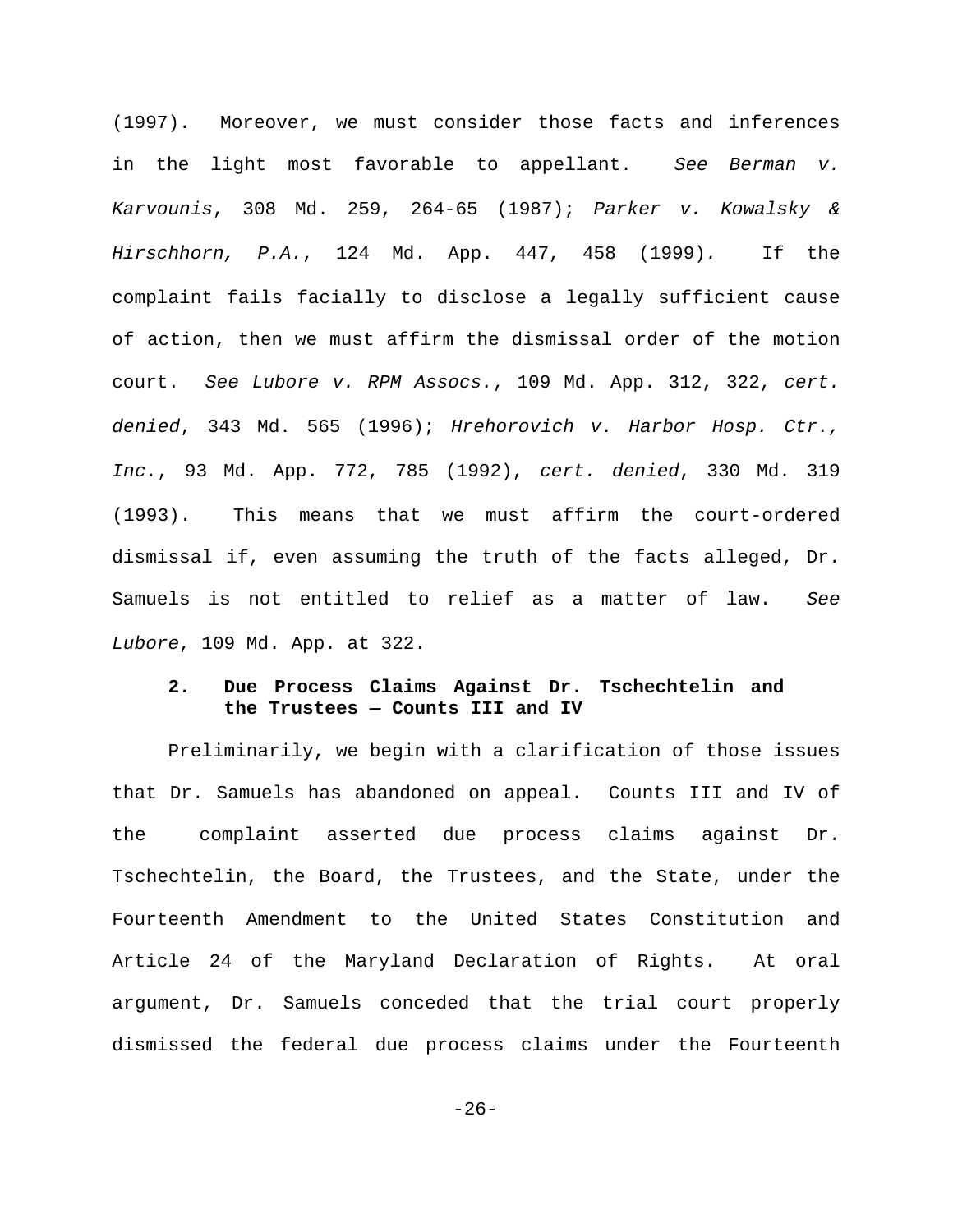Amendment, because appellant had an alternative avenue for relief under 42 U.S.C. § 1983, as asserted in Count VII, which was duplicative of the federal constitutional claim. Moreover, Dr. Samuels does not challenge the dismissal of the alleged State constitutional violations in Counts III and IV as against the State and the Board.

Therefore, as to counts III and IV, we consider only whether the court erred in dismissing the claims against Dr. Tschechtelin and the Trustees for alleged violations of Article 24 of the Maryland Declaration of Rights. Article 24 provides "[t]hat no man ought to be taken or imprisoned or disseized of his freehold, liberties or privileges, or outlawed or exiled, or, in any manner, destroyed, or deprived of his life, liberty or property, but by the judgment of his peers, or by the Law of the land."

Appellees counter that the court properly dismissed appellant's claims. They aver that Dr. Samuels failed to allege facts showing the personal involvement or individual actions of the Trustees with respect to appellant's termination. Appellees also maintain that "the record is devoid of evidence that guarantees under either the due process or equal protection

-27-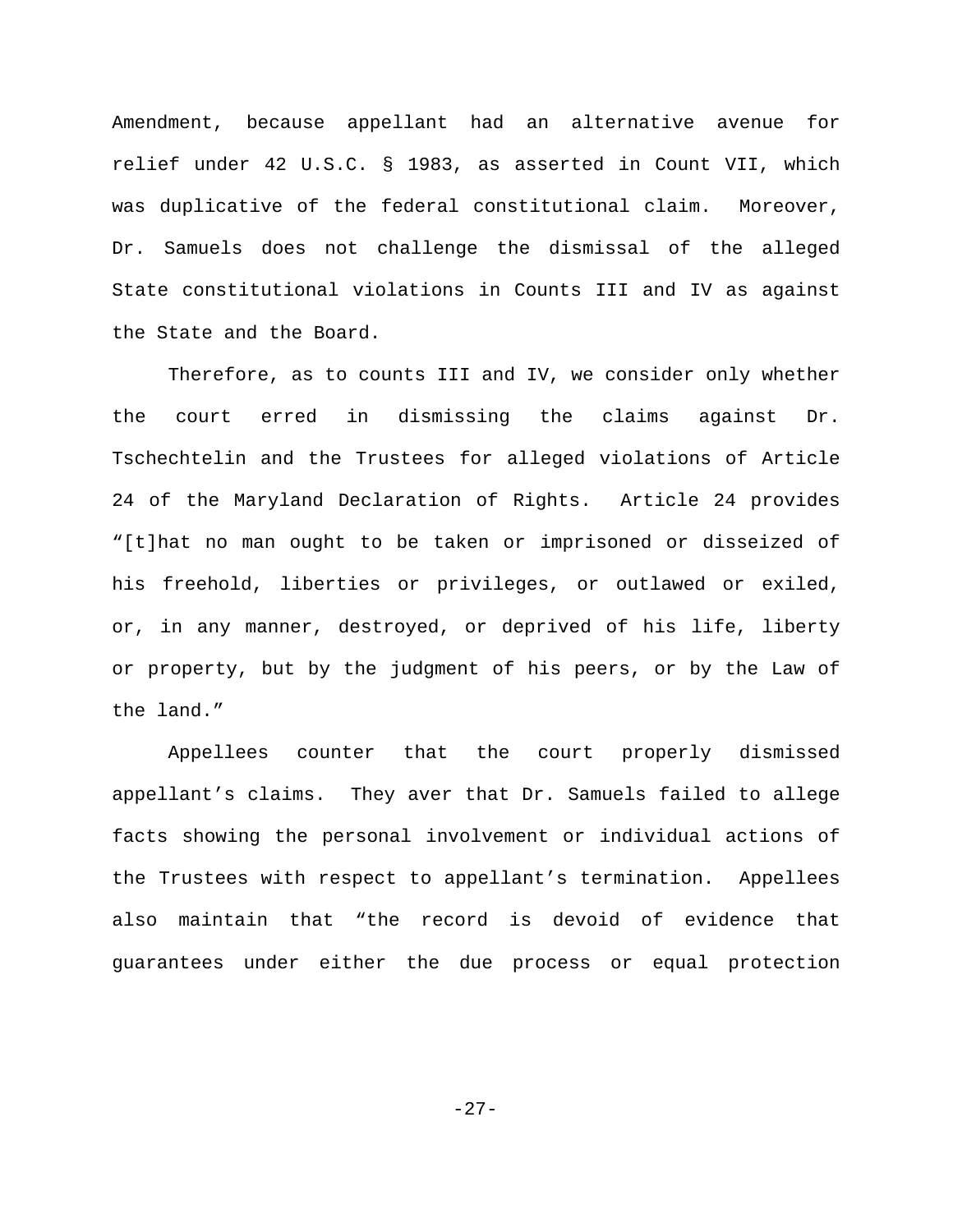clauses were violated."<sup>9</sup>

We begin by reviewing the pertinent portions of counts III and IV.

# COUNT III Procedural Due Process

\* \* \*

37. Based upon Plaintiff's Employment Contract with the College and Plaintiff's compliance therewith, Plaintiff had legitimate liberty and property interests protected by the due process clauses of the Maryland Declaration of Rights and the 14th Amendment to the United States Constitution.

38. These constitutionally protected interests may not be terminated without procedural due process. The fundamental requirements of due process include: the opportunity to be heard at a meaningful time and in a meaningful manner; a hearing conducted by an impartial tribunal; compliance with the established provisions of the Policy for the Evaluation of Administrative and Professional Staff; and a full and fair opportunity to be heard on all pertinent issues prior to a final determination regarding termination of employment.

39. Despite the express provisions of Plaintiff's

 $9$  We agree with appellees that appellant does not complain on appeal that he was denied equal protection under either Article 24 or the Fourteenth Amendment. Therefore, we need not consider that issue. *See Elects. Store, Inc. v. Cellco P'ship*, 127 Md. App. 385, 395, *cert. denied*, 356 Md. 495 (1999) ("[I]t is not this Court's responsibility to attempt to fashion coherent legal theories to support appellant's sweeping claims."); *Conaway v. State*, 108 Md. App. 475, 484 ("[I]n the absence of argument in the brief, the point need not be considered by this [C]ourt."), *cert. denied*, 342 Md. 472 (1996).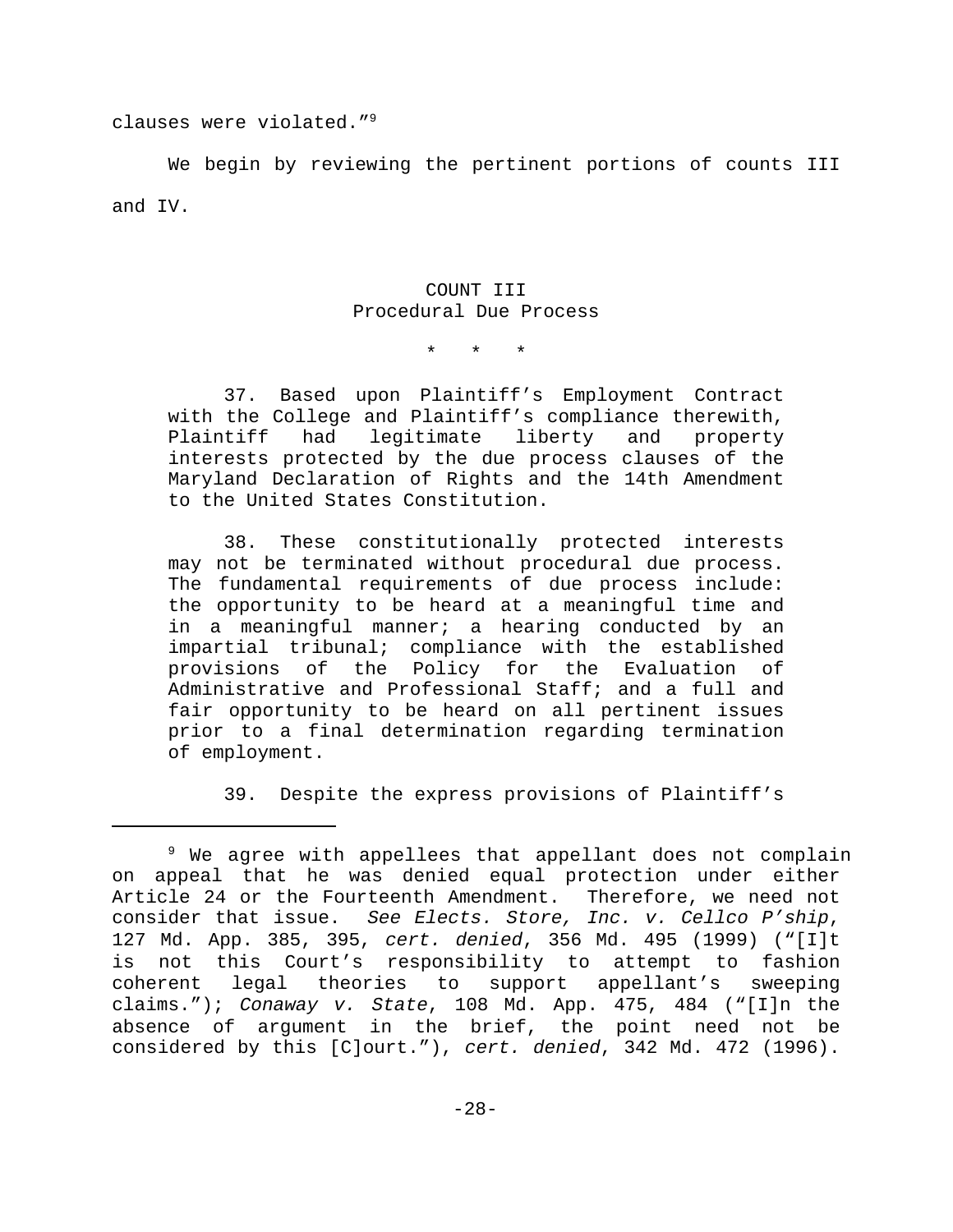Employment Contract and the policies and procedures of the College with respect to the evaluation and termination of administrative and professional staff, Defendants failed to perform the required annual evaluations of the Plaintiff, failed to provide Plaintiff the opportunity to seek reconsideration of the decision to terminate him, and otherwise terminated the Plaintiff's employment without cause. These actions and/or omissions among other things denied Plaintiff procedural due process.

40. Likewise, the Defendants individually owed the Plaintiff the duty to comply with all of the College's own rules, regulations and policies, including the policy of the evaluation of administrative and professional employees as well as to comply with constitutional due process requirements . . . , the Defendants deprived the Plaintiff of his due process rights by failing to perform the required annual evaluations, failing to follow established policies and procedures, failing to make a reasonable determination of cause for dismissal, failing to provide Plaintiff the opportunity to seek reconsideration of the recommendation to terminate him and otherwise in terminating the plaintiff other than for cause.

\* \* \*

# COUNT IV Substantive Due Process

\* \* \*

45. Based upon Plaintiff's Employment Contract with the College and Plaintiff's compliance therewith, Plaintiff had legitimate property and liberty interests protected by the due process clauses of the Maryland Declaration of Rights and the 14th Amendment to the United States Constitution.

46. These protected interests may not be terminated without substantive due process. The protection of substantive due process include [sic] the right to be free from deprivation of protected liberty and/or property interests through arbitrary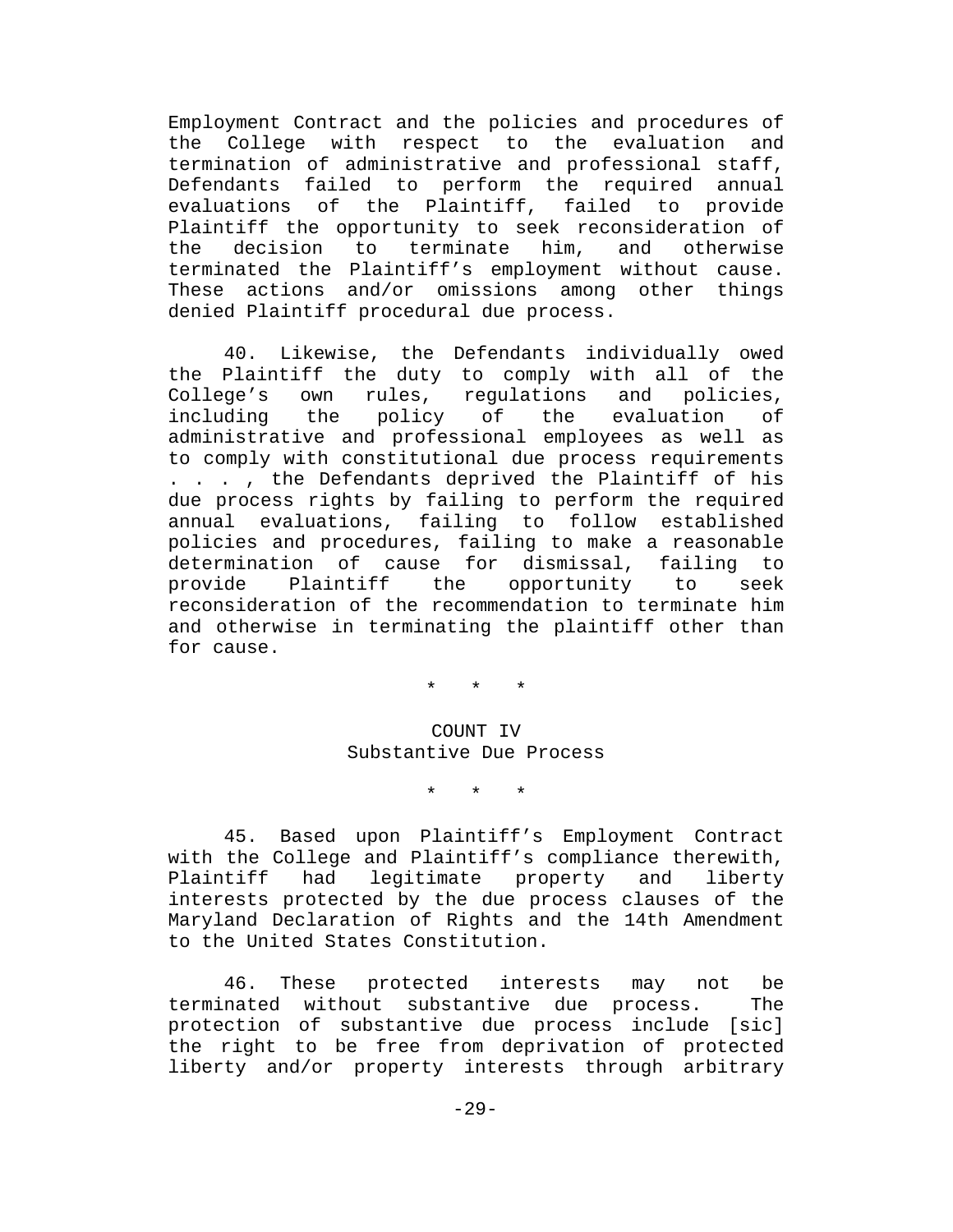and capricious state action.

47. Defendants denied Plaintiff substantive due process by, among other things, failing to perform the required annual evaluations, failing to make a determination of cause for dismissal, failing to provide Plaintiff the opportunity to seek reconsideration of the recommendation to terminate his employment, failing to terminate the Plaintiff for cause and otherwise failing to comply with the policies and procedures of the College and the requirements of substantive and procedural due process.

48. Likewise, the Defendants individually, owed a duty to comply with all of the College's own rules, regulations and policies including the Policy for the Evaluation of Administrative and Professional Staff, as well as to comply with constitutional due process requirements.

Responding to these allegations through their motion to dismiss, appellees contended that appellant failed to state a claim upon which relief could be granted, stating:

3. Counts III (Procedural Due Process) and IV (Substantive Due Process) fail to state a claim upon which relief can be granted as to all Defendants, with respect to the claims based on the 14th Amendment. Where an alternate avenue of relief exists, a claim cannot be brought based directly on the Constitution. *Bivens v. Six Unknown Names* [sic] *Agents* [*of Fed. Bureau of Narcotics*], 403 U.S. 388 (1971). Counts III and IV should also be dismissed because they are duplicative to the due process claims in Count VII (§ 1983).

4. *Counts III and IV, alleging violations of rights guaranteed under the Maryland Declaration of Rights, fail to state a claim upon which relief may be granted.* Constitutional claims are barred by the doctrine of sovereign immunity and Counts III and IV hence must be dismissed with respect to the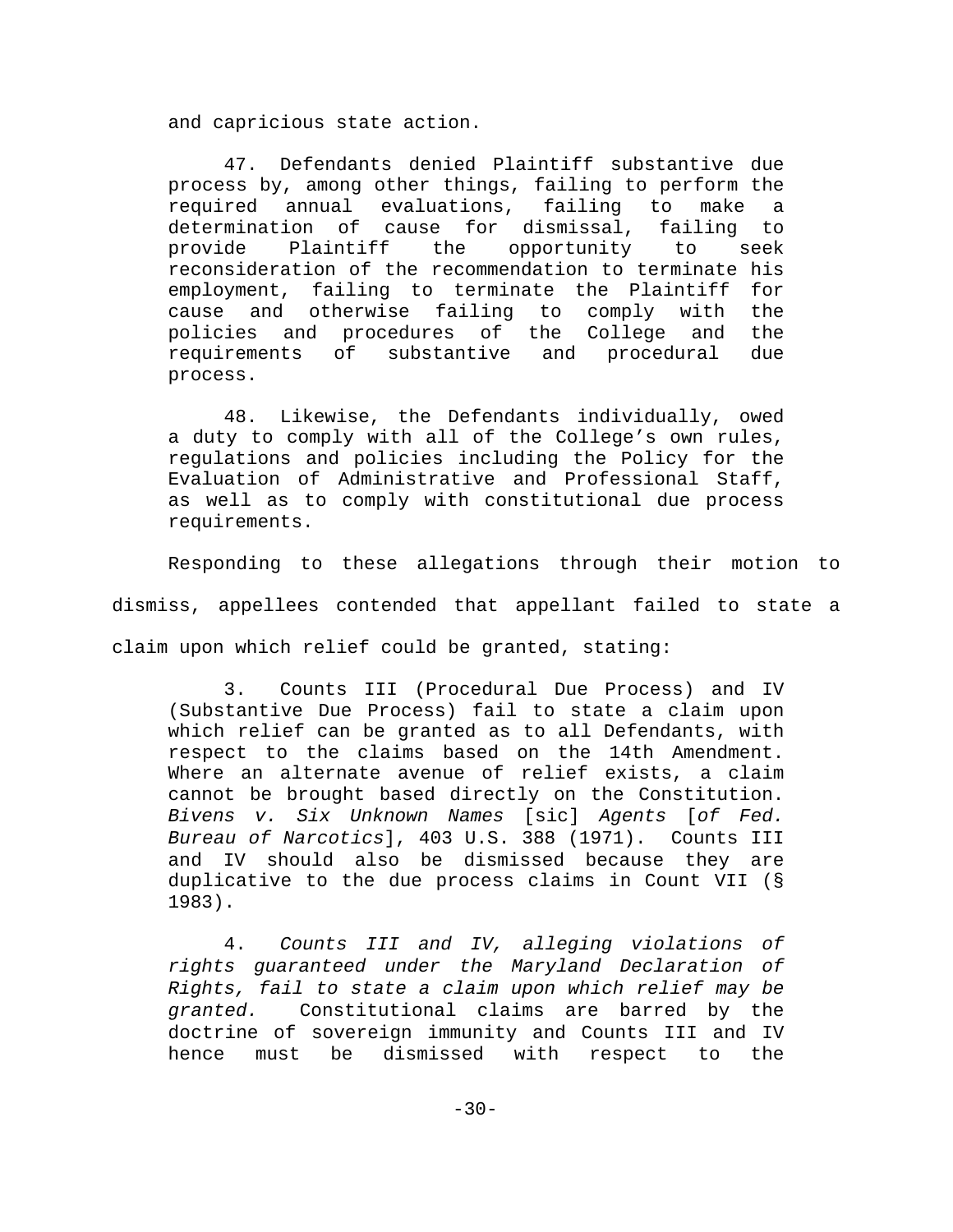institutional defendants. *The Maryland constitutional claims must be dismissed as to the defendants named in their individual capacities because they fail to allege sufficient facts to support the claims that the defendants were personally involved in the allegedly violative conduct*.

(Emphasis added).

Although it is clear that the circuit court dismissed counts III and IV in their entirety, it does not appear that the court actually considered the State constitutional claims under Article 24. The court's memorandum accompanying the order of December 23, 1996, provided, in relevant part:

The Defendant[s] contend[ ] that the constitutional claims under Counts 3 and 4 for Procedural and Substantive Due Process should be dismissed for failure to state of [sic] claim since they are based directly on the 14th Amendment due process clause of the U.S. Constitution and these claims can be asserted under §1983 and are duplications of the claims brought under Count 6 [sic], which is under §1983. It is agreed that these counts should be dismissed. Section 1983 claims should be dismissed as to the college and as to the State of Maryland. Dismissal is appropriate as to the college because it is a state entity. As to the individual defendants, there [sic] qualified immunity and the extent to which they possess it in this instance would be a question of fact.

Nevertheless, the corresponding order of the same date said nothing about counts III and IV. Rather, it stated:

ORDERED, that Defendant's Motion to Dismiss is GRANTED, as to Counts V as to all Defendant[s] except Tschechtelin, VII (1983) as to the individual Defendants, Count VII (1981 and Maryland Declaration of Rights), and it is further;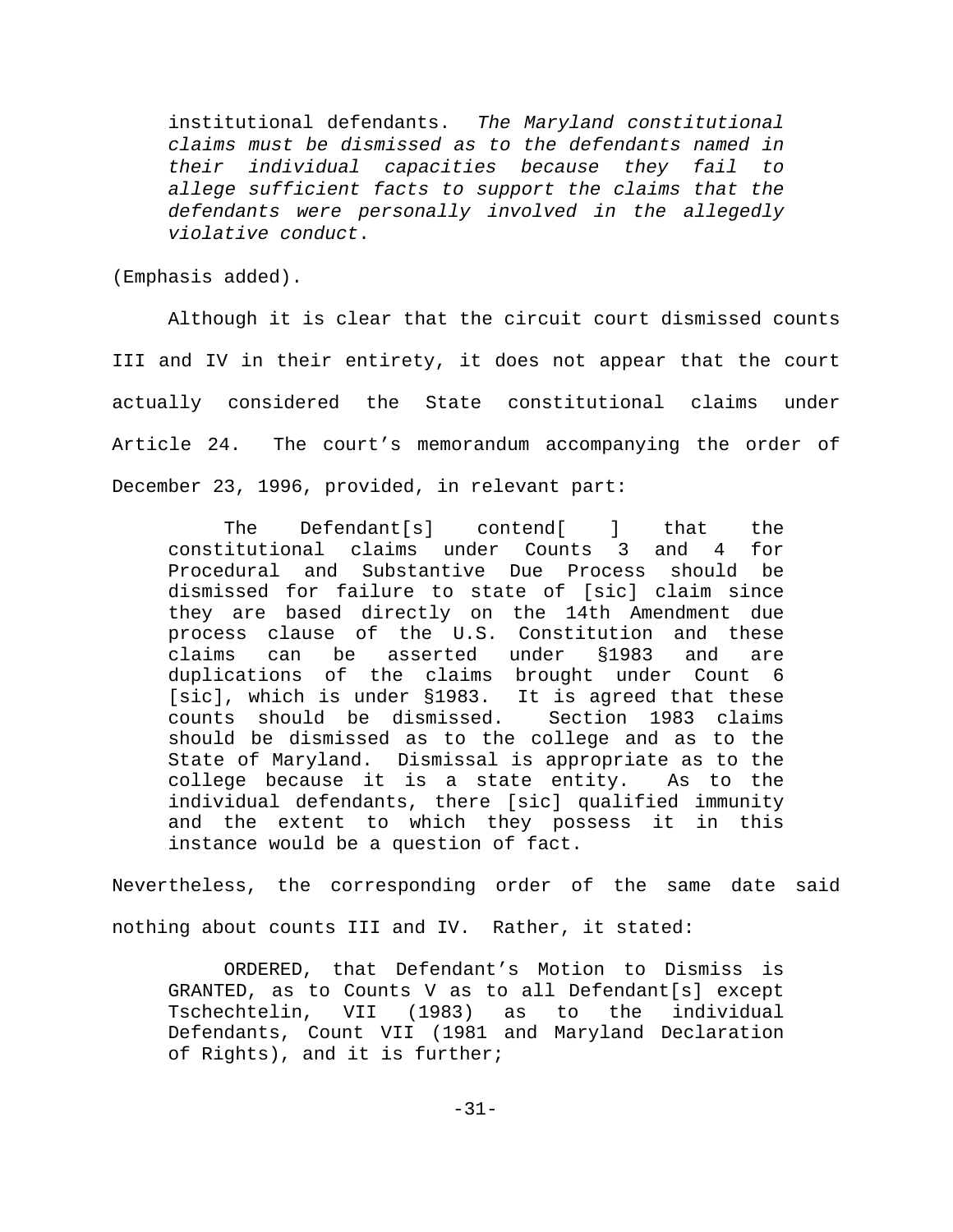ORDERED*,* that Defendants' Motion to Dismiss is DENIED, as to all other Counts.

Recognizing these and other inconsistencies, appellees filed

a motion to correct the order on January 2, 1997. That motion

alleged:

1. The Memorandum states that Counts III and IV (counts based directly on U.S. Constitution) should be dismissed. The order does not refer to Counts III and IV and should be corrected to include these two counts.

2. The Order grants the Motion to Dismiss "as to Count VII (1983) as to the individual Defendants." Based on the text of the Memorandum, that should be corrected to "Count VII (1983) as to the *institutional* defendants."

3. The Order grants the Motion to Dismiss "as to Count VII (1981 and Maryland Declaration of Rights.)" It is Count VI that states the claim under §1981.

Based on a reading of the Court's decision and order, it appears that the Court intended to grant the motion to dismiss as to: Counts III, IV and VI in their entirety; Count V (defamation) as to all defendants with the exception of James D. Tschechtelin; and Count VII as to all claims except the § 1983 claims against the individual defendants.

By order of March 7, 1997, the court adopted appellees' proposed revisions and stated, in part: "ORDERED, that Defendants' Motion to Dismiss is GRANTED as to: Counts III, IV, and VI (§1981) in their entirety . . . ."

Under Md. Rule 2-322(c), a motion to dismiss is treated as one for summary judgment if "matters outside the pleading are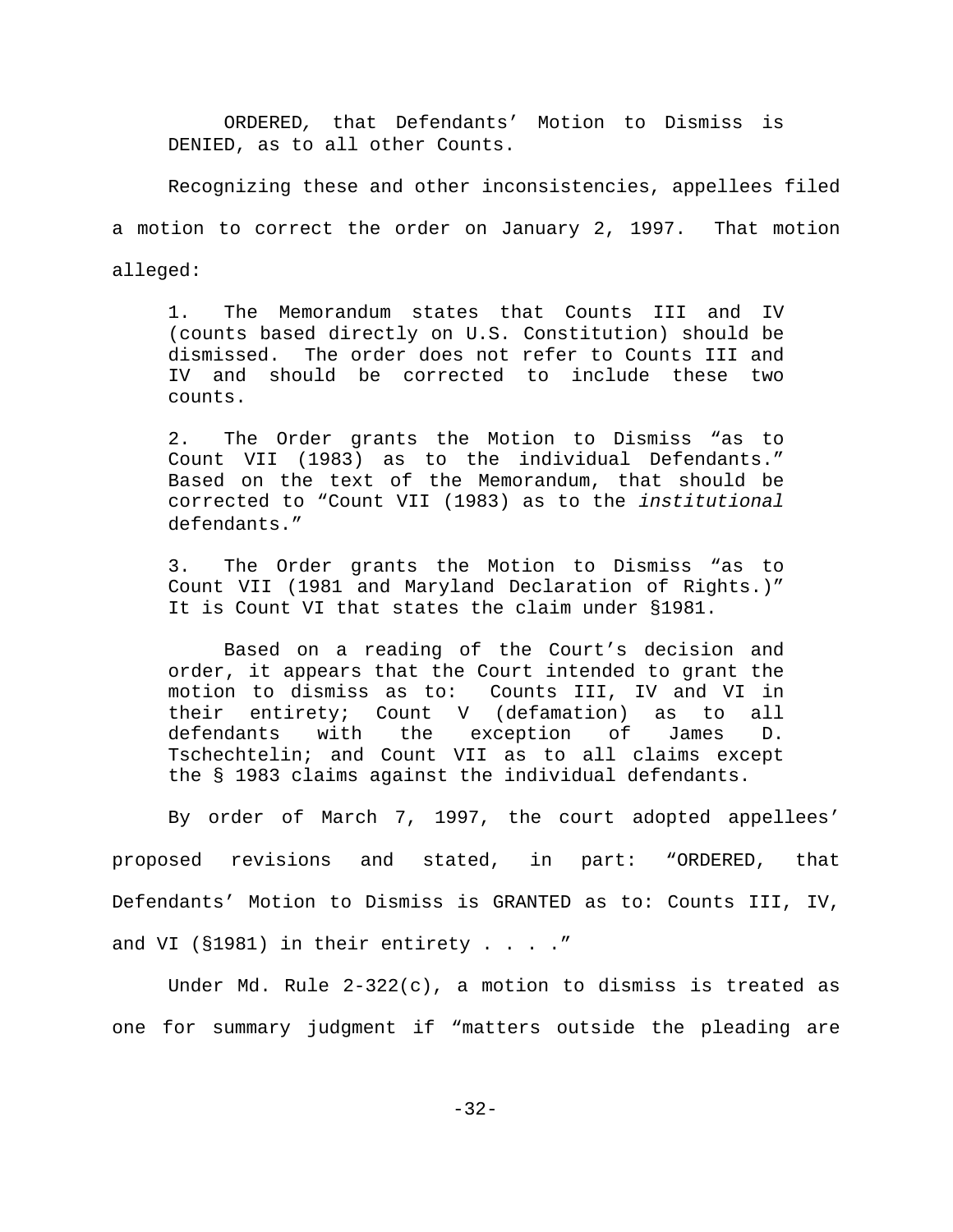presented to and not excluded by the court." *See Green v. H & R Block*, 355 Md. 488, 501 (1999). There is no indication, however, that the court considered any material outside of appellant's complaint, including the exhibits attached and incorporated by reference, or that it treated the motion as one for summary judgment. *See* Md. Rule 2-303(d) ("A copy of any written instrument that is an exhibit to a pleading is a part thereof for all purposes."); *Allied Inv. Corp. v. Jasen*, 123 Md. App. 88, 95 n.2 (1998), *rev'd on other grounds*, 354 Md. 547 (1999); *Bell Atlantic-Md., Inc. v. Maryland Stadium Auth.*, 113 Md. App. 640, 651 (1997); *McIntyre v. Guild, Inc.*, 105 Md. App. 332, 354 n.6 (1995). Therefore, our review of the propriety of the dismissal of the State constitutional claims alleged in counts III and IV depends on the content and adequacy of appellant's complaint, including the exhibits appended to it.

The College, along with its governing Board, is a State agency afforded the protections of sovereign immunity. *Tschechtelin I.*, 124 Md. App. at 398, *rev'd on other grounds*, *Tschechtelin II*, 353 Md. 508 (1999); E.A. § 16-503(b); *cf. Board of Trustees of Howard Community College v. John K. Ruff, Inc.*, 278 Md. 580, 591 (1976) (concluding that the Board of Trustees of Howard Community College "was an agency of the State" for

-33-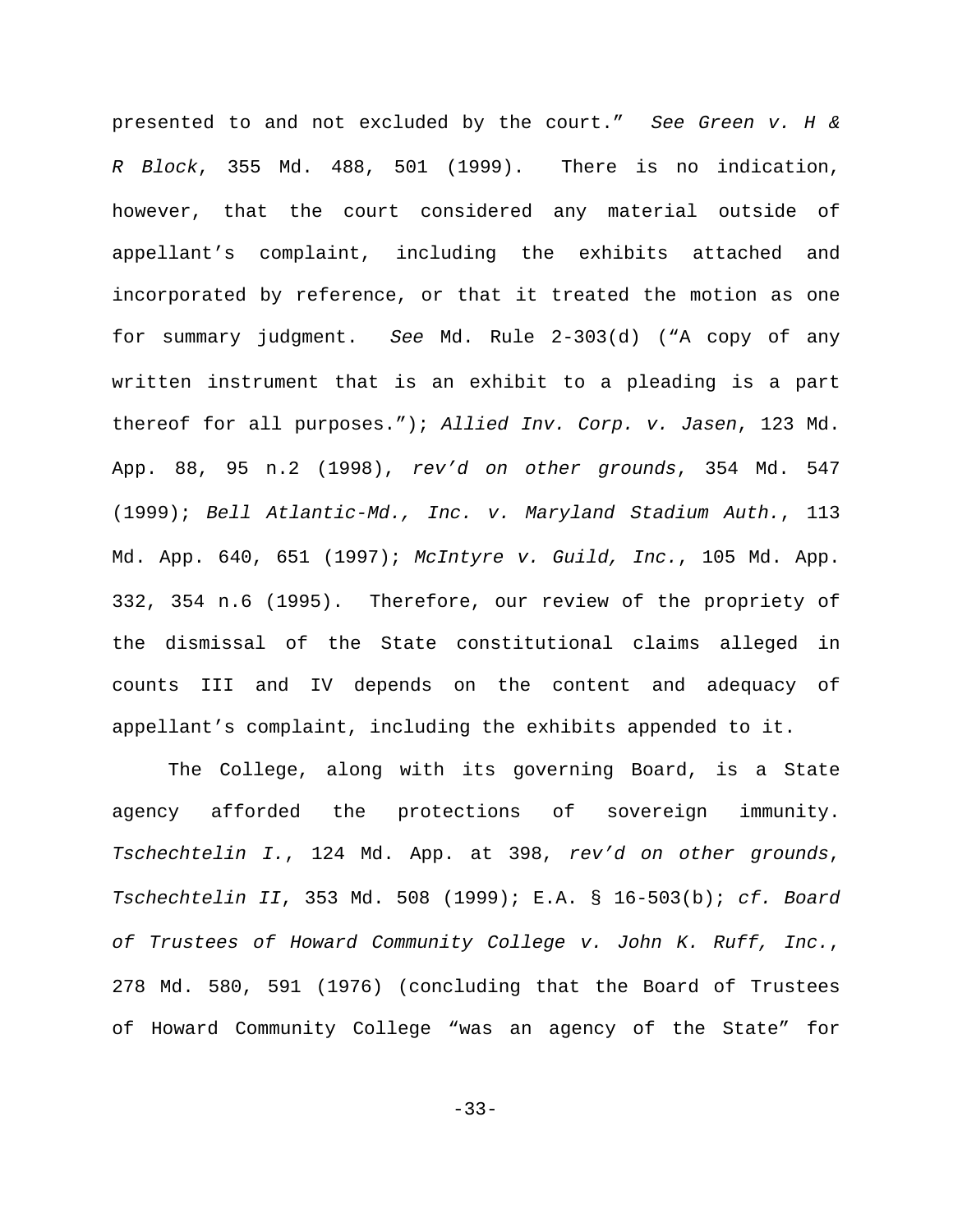purposes of sovereign immunity). The State has waived sovereign immunity in a contract action as to "a written contract that an official or employee executed for the State or 1 of its units while the official or employee was acting within the scope of the authority of the official or employee." S.G. § 12-201(a); *see ARA Health Servs. v. Department of Pub. Safety & Corr. Servs.*, 344 Md. 85 (1996).

Absent legislative waiver, the doctrine of sovereign immunity precludes a damages action against the State for alleged violations of Article 24. *See Ritchie v. Donnelly*, 324 Md. 344, 369 (1991). But, a public official who violates a plaintiff's Maryland constitutional rights may be personally liable for compensatory damages. *See Okwa v. Harper*, \_\_\_ Md. \_\_\_, No. 129, Sept. Term 1999, slip op. at 38-39 (filed July 28, 2000); *Ritchie*, 324 Md. at 370; *Clea v. Mayor of Baltimore*, 312 Md. 662, 680 (1988). Thus, an individual who has been deprived of his liberty or property interests in violation of Article 24 "may enforce those rights by bringing a common law action for damages." *Widgeon v. Eastern Shore Hosp. Ctr.*, 300 Md. 520, 538 (1984). Moreover, punitive damages against a public official are recoverable upon a showing of actual malice. *Clea*, 312 Md. at 680. It is also settled that, in one complaint, a plaintiff may bring separate causes of action under § 1983 and Article 24.

-34-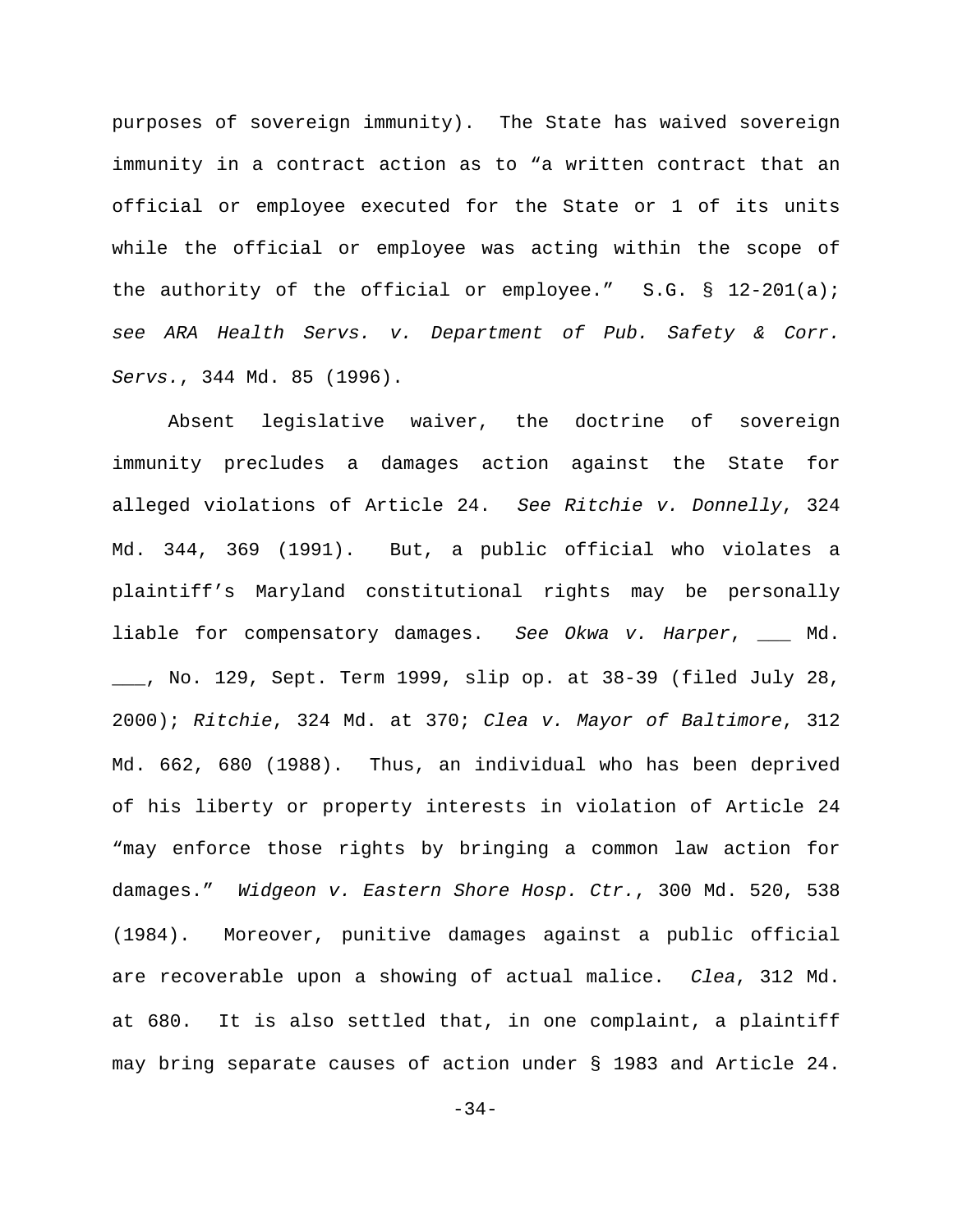*Widgeon*, 300 Md. at 534. 10

Both Article 24 and the Due Process Clause of the Fourteenth Amendment $^{\rm 11}$  protect an individual's interests in substantive and procedural due process. *See Office of People's Counsel v. Maryland Pub. Serv. Comm'n*, 355 Md. 1, 26-27 (1999) (discussing substantive due process); *Roberts v. Total Health Care, Inc.*, 349 Md. 499, 508-09 (1998) (discussing procedural due process). Accordingly, our courts have long equated the Due Process Clause and Article 24. *See Comm'n on Med. Discipline v. Stillman*, 291 Md. 390, 414 n.9 (1981); *Pitsenberger v. Pitsenberger*, 287 Md. 20, 27 (1980); *City of Annapolis v. Rowe*, 123 Md. App. 267, 270 (1998) (stating that Article 24 "'protects due process rights and is construed *in pari materia* with the federal Due Process Clause'" (citation omitted)). Consequently, Supreme Court decisions interpreting the Due Process Clause "are practically direct authority for the meaning of the Maryland provision."

 $^{10}$  In an action under 42 U.S.C. § 1983, a State official can be sued in his or her individual capacity, official capacity, or both. In certain instances, the official may be entitled to qualified immunity. See discussion of § 1983, *infra*. But, Maryland does not recognize the official/individual dichotomy for violations of Article 24, and State officials are not entitled to qualified immunity in a suit under that provision. *See Okwa*, slip op. at 38-39; *Ritchie*, 324 Md. at 373.

 $11$  When we refer to the "Due Process Clause," we mean the clause in the Fourteenth Amendment of the federal Constitution.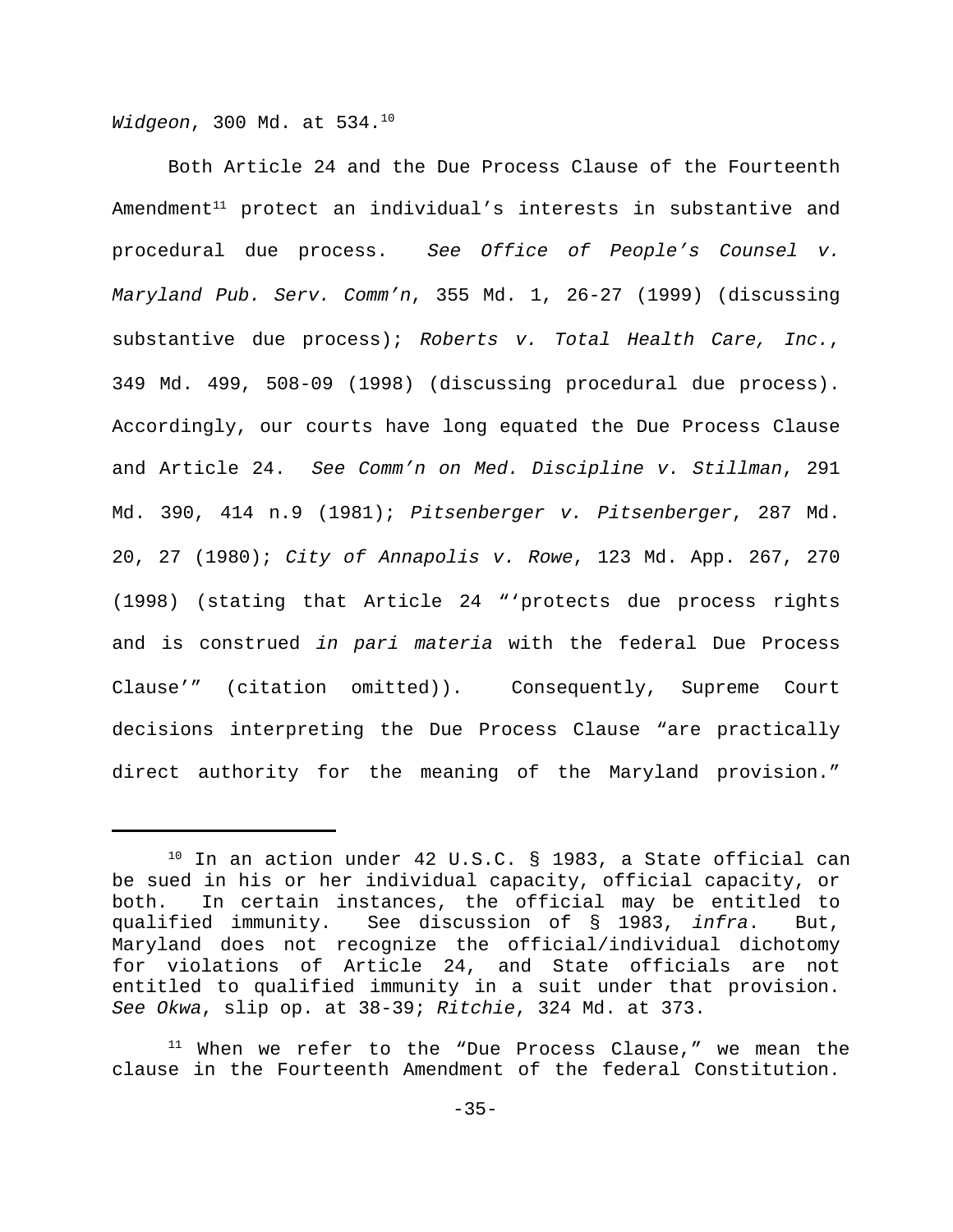*Garnett v. State*, 332 Md. 571, 613 n.20 (1993); *accord Owens v. State*, 352 Md. 663, 669 n.3, *cert. denied*, 527 U.S. 1012 (1999).

Counts III and IV implicate what we have termed "categories" of due process actions, namely: (1) a procedural due process claim premised on the deprivation of a property interest; (2) a procedural due process claim premised on the deprivation of a liberty interest; (3) a substantive due process claim premised on the deprivation of a property interest; and (4) a substantive due process claim premised on the deprivation of a liberty interest. To be successful in an action alleging denial of procedural due process in violation of a property interest, a plaintiff must demonstrate that he had a protected property interest, that he was deprived of that interest, and that he was afforded less process than was due. *See Cleveland Bd. of Educ. v. Loudermill*, 470 U.S. 532, 538-41 (1985); *Rowe*, 123 Md. App. at 275-76. In *Board of Regents v. Roth*, 408 U.S. 564 (1972), the Supreme Court discussed what constitutes a protected property interest:

To have a property interest in a benefit, a person clearly must have more than an abstract need or desire for it. He must have more than a unilateral expectation of it. He must, instead, have a legitimate claim of entitlement to it. It is a purpose of the ancient institution of property to protect those claims upon which people rely in their daily lives, reliance that must not be arbitrarily undermined. It is a purpose of the constitutional

-36-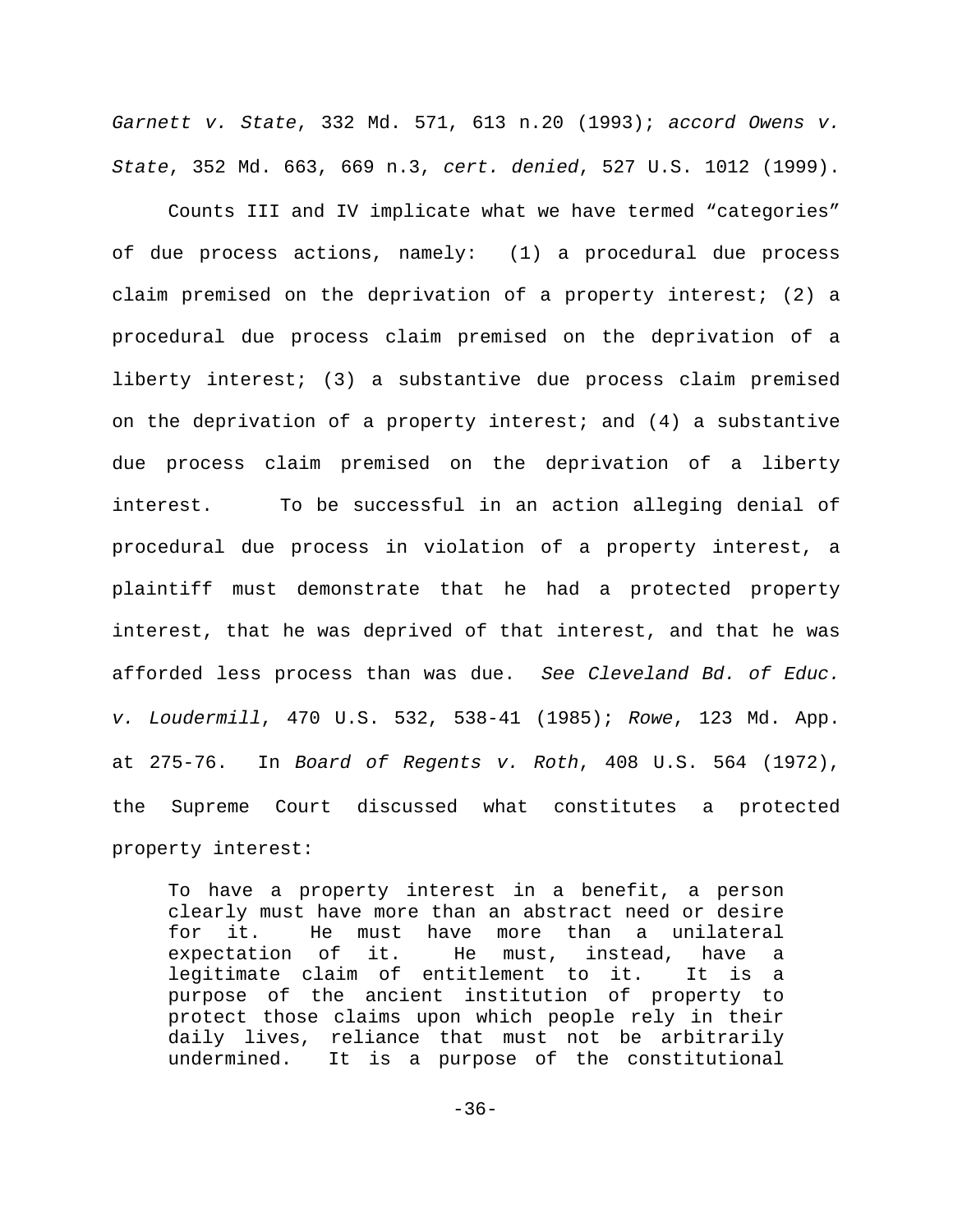right to a hearing to provide an opportunity for a person to vindicate those claims.

Property interests, of course, are not created by the Constitution. Rather, they are created and their dimensions are defined by existing rules or understandings that stem from an independent source such as state law--rules or understandings that secure certain benefits and that support claims of entitlement to those benefits.

*Id*. at 577; *see Bannum, Inc. v. Town of Ashland*, 922 F.2d 197, 200  $(4<sup>th</sup> Cir. 1990)$  ("The Fourteenth Amendment does not grant property interests; rather, it protects those interests, derived from an independent source, from deprivation by the state without due process.").

Appellant argues that he was not an at-will employee. Rather, he contends that the State was bound by the terms of the written Employment Contract, as supplemented by the Revised Policy. Moreover, he claims these documents created constitutionally protected property and liberty interests. Referring to ¶ 4 of the Employment Contract, he averred in the complaint that the Board could only terminate him "for cause," upon thirty days written notice, and after an opportunity for reconsideration by the President. He claims that the College attempted to satisfy the "for cause" component of the contract by discharging appellant for "poor performance." Presumably relying on ¶ 2(C) of the Revised Policy, he also alleged that appellees were obligated to conduct an annual performance

-37-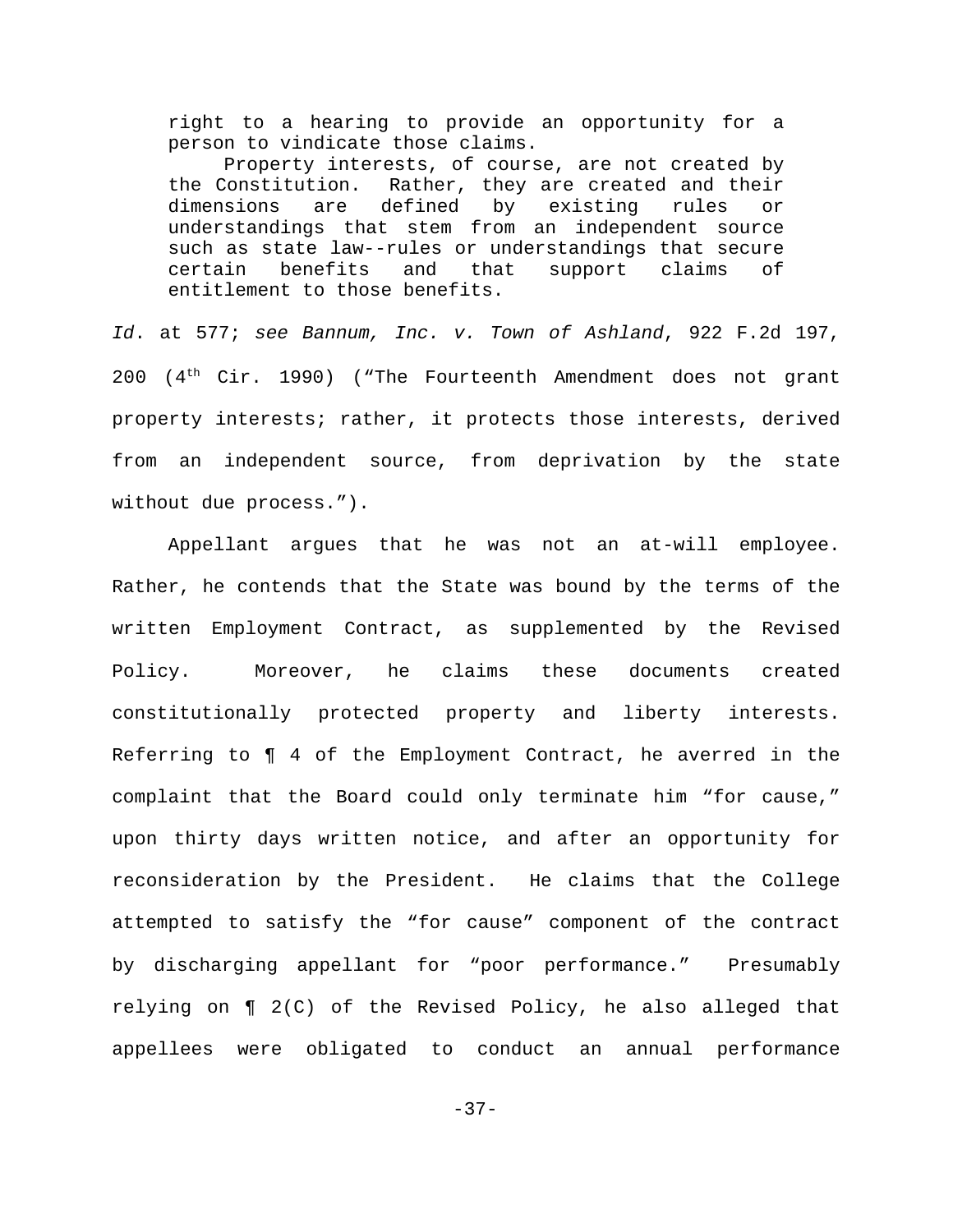evaluation. According to the complaint, appellees failed to comply with the terms of the documents, which led to "severe economic damage, the loss of [appellant's] job, the loss of self-esteem and stature in the community, the loss of professional opportunities, [and] extreme emotional pain and suffering."

Appellees vigorously maintain that appellant was an at-will employee with "no interest in continued employment." Therefore, they insist that appellant had no constitutionally protected property or liberty interest. In making that argument, they rely on the contention that the Employment Contract was never signed. Rather, appellees assert that the only contract provided to Dr. Samuels was the Letter of Appointment, which made him an at-will employee because it had no fixed duration. Similarly, appellees argue that the Revised Policy, which had "no end date," was not enforceable as a contract, because it was not signed by a State official or employee. Alternatively, appellees argue that the termination did not violate the evaluation procedure in the Revised Policy, because the Revised Policy does not preclude termination at any time when an administrator's performance is inadequate.

An employment agreement may either be for a fixed term or at-will. *Hrehorovich*, 93 Md. App. at 790. An agreement is

-38-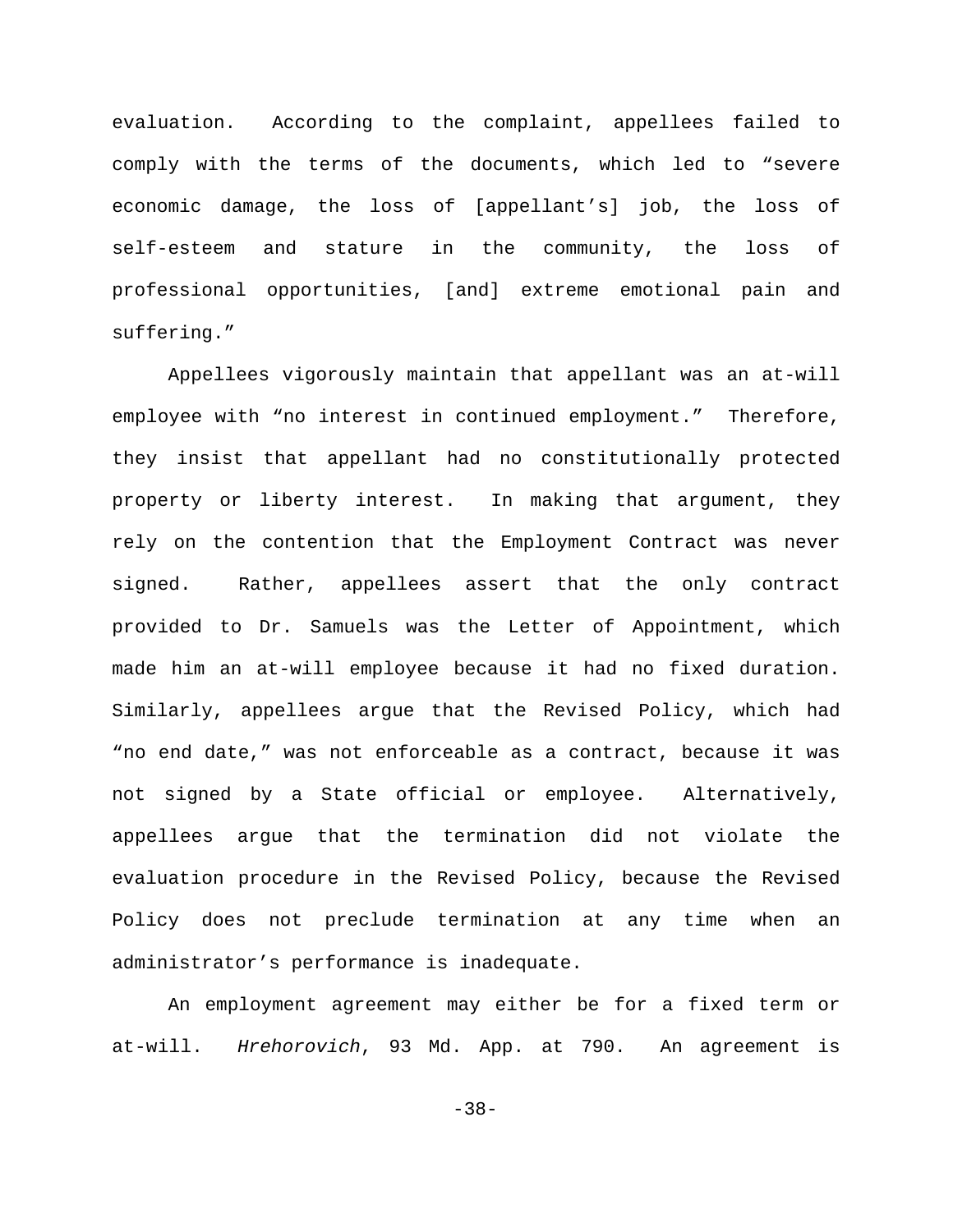deemed at-will, and thus terminable without cause, when it fails to specify a particular time or event terminating the employment relationship. *Shapiro v. Massengill*, 105 Md. App. 743, 754, *cert. denied*, 341 Md. 28 (1995). As the designation implies, an employer may ordinarily terminate an at-will employee at any time, for almost any reason or for no reason. *Suburban Hosp., Inc. v. Dwiggins*, 324 Md. 294, 303 (1991); *University of Baltimore v. Iz*, 123 Md. App. 135, 170, *cert. denied*, 351 Md. 663 (1998); *Shapiro*, 105 Md. App. at 754. But, at-will employment is subject to modification "by the provisions of an employee handbook or the provisions of a personnel policy." *Iz*, 123 Md. App. at 171; *see Bagwell v. Peninsula Reg'l Med. Ctr.*, 106 Md. App. 470, 490 (1995), *cert. denied*, 341 Md. 172 (1996); *Elliott v. Board of Trustees*, 104 Md. App. 93 (1995); *Staggs v. Blue Cross of Md., Inc.*, 61 Md. App. 381, 392, *cert. denied*, 303 Md. 295 (1985).

Nevertheless, an important exception limits the termination of an at-will employee. An at-will employee may pursue a claim for wrongful discharge if the termination violates a "clear mandate of public policy . . . ."<sup>12</sup> Ad*ler v. American Standard* 

<sup>&</sup>lt;sup>12</sup> We note that appellant did not bring a tort claim for wrongful discharge.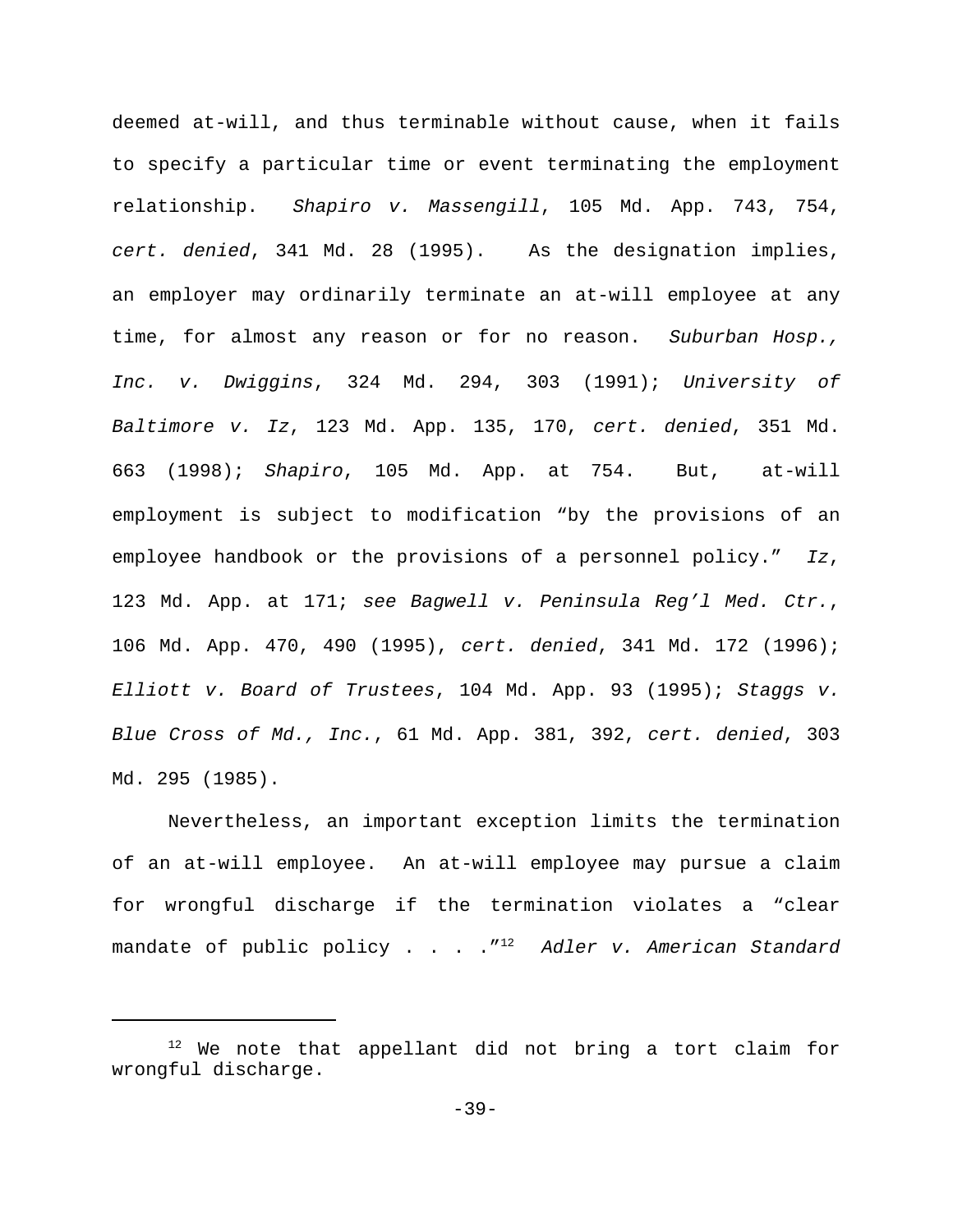*Corp*., 291 Md. 31, 47 (1981); *see Molesworth v. Brandon*, 341 Md. 621 (1996); *Ewing v. Koppers Co.*, 312 Md. 45 (1988); *Bleich v. Florence Crittenton Servs. of Baltimore, Inc.*, 98 Md. App. 123 (1993). Thus, an at-will employee cannot be "discharged for exercising constitutionally protected rights." *Castiglione v. Johns Hopkins Hosp*., 69 Md. App. 325, 338 (1986), *cert. denied*, 309 Md. 325 (1987). Nor can an at-will employee be terminated for "refusal to engage in illegal activity, or the intention to fulfill a statutorily prescribed duty." *Adler v. American Standard Corp.*, 830 F.2d 1303, 1307 (4<sup>th</sup> Cir. 1987).

In contrast to employment at-will, when an employment agreement specifies a definite term, it may only be terminated prior to the end of that term for "just cause." *Shapiro*, 105 Md. App. at 754; *see Chai Mgmt., Inc. v. Leibowitz*, 50 Md. App. 504, 513 (1982). In *Shapiro*, 105 Md. App. at 760, we explained:

The concept of "just cause" does not lend itself to a mathematically precise definition. Indeed, "[t]here is no single definition of what constitutes good cause for discharge." Rather, whether conduct amounts to "just cause" necessarily varies with the nature of the particular employment. Simply put, what satisfies just cause in the context of one kind of employment may not rise to just cause in another employment situation.

*Accord Sachs v. Regal Sav. Bank*, 119 Md. App. 276, 284 (1998), *aff'd*, 352 Md. 356 (1999).

 $-40-$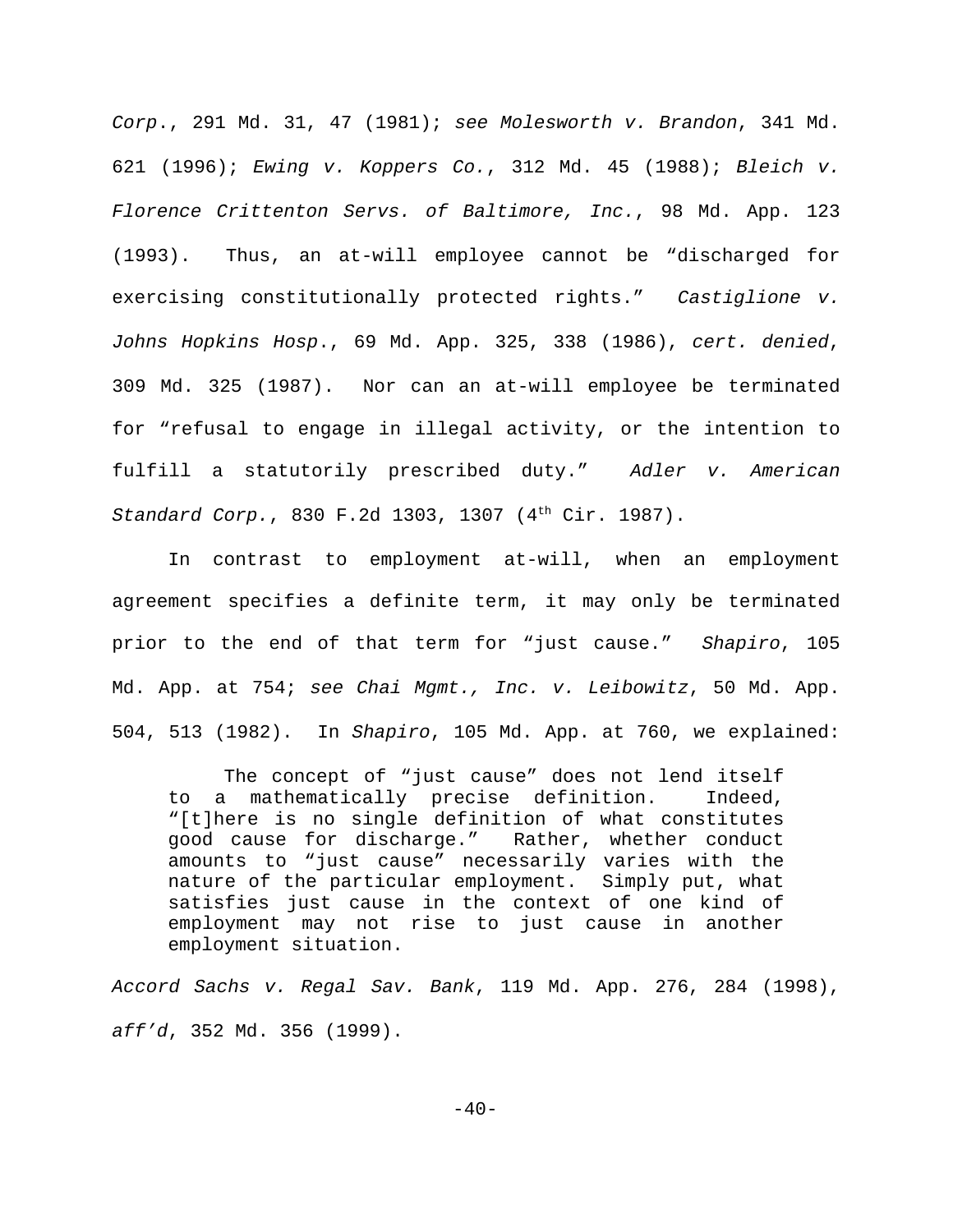A public employment contract may confer a constitutionally protected property interest in continued employment. *See Perry v. Sinderman*, 408 U.S. 593, 601 (1972); *Roth*, 408 U.S. at 576- 77; *cf. Marriott v. Cole*, 115 Md. App. 493, 509-510 & n.9 (discussing state university faculty member's claim that she was terminated in contravention of protected property interest evidenced by contract), *cert. denied*, 347 Md. 254 (1997). Moreover, a public employee with a property interest in continued employment is ordinarily entitled to a limited hearing prior to termination and a more comprehensive hearing after termination. *See Rowe*, 123 Md. App. at 276; *see also Loudermill*, 470 U.S. at 542; *Roth*, 408 U.S. at 569-70.

Appellant concedes that "[i]f, under State law, Dr. Samuels was purely an at-will employee, his contract could not give rise to a constitutionally protected property interest" in his employment. *See Bishop v. Wood*, 426 U.S. 341, 344 (1976); *Elliott v. Kupferman*, 58 Md. App. 510, 520 (1984). But, appellant maintains that he was not an at-will employee and that, at the very least, a factual question existed as to his status, rendering dismissal inappropriate.

Although appellees deny that the State executed a written Employment Contract, we pause to reiterate that, on a motion to dismiss, the motions court was required to assume the truth of

-41-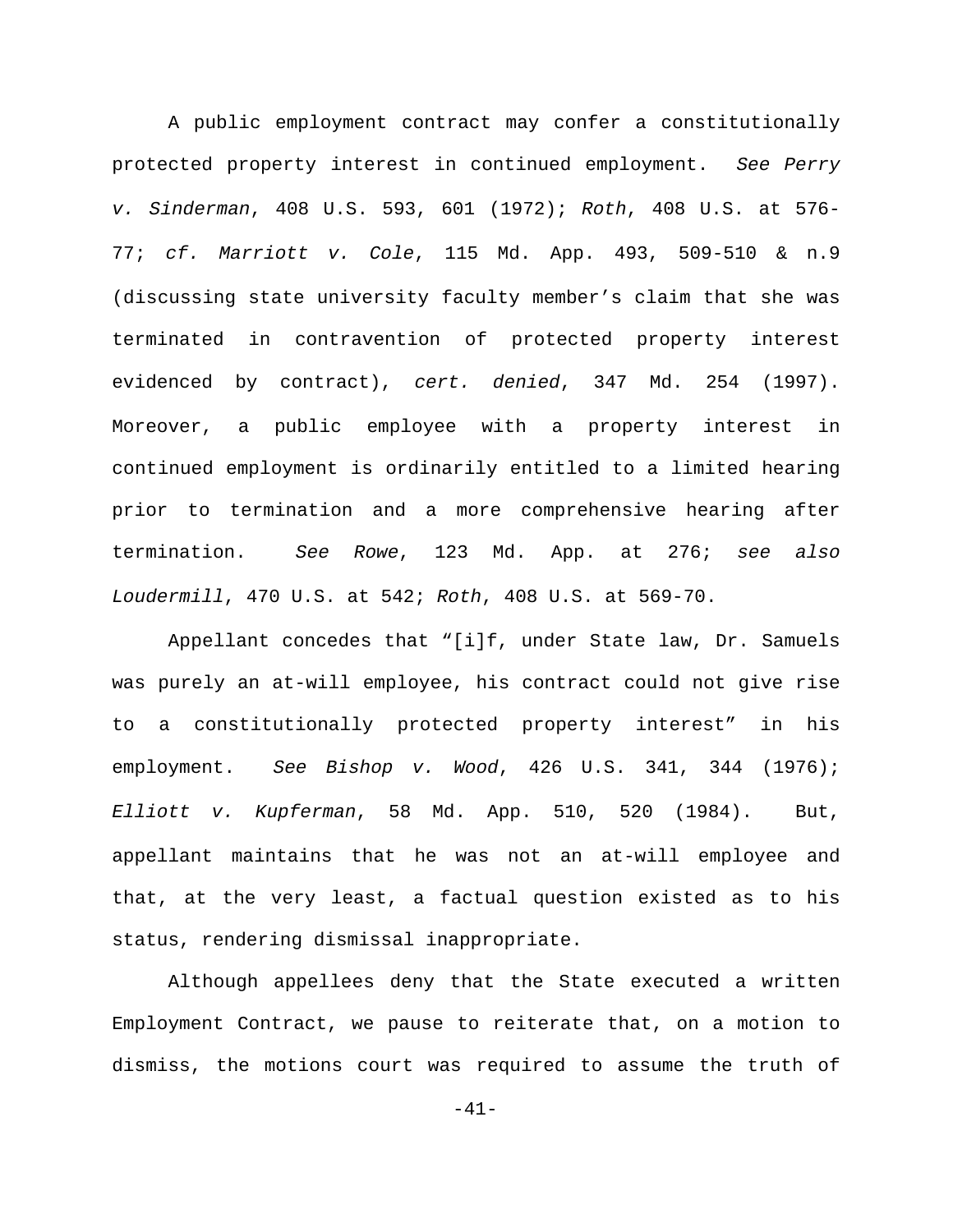all facts alleged in the complaint, and to consider the facts and inferences in the light most favorable to appellant. Nor was it the function of the motions court to consider matters outside the pleadings in order to resolve disputed facts. Therefore, the lower court could not determine from the pleadings whether appellant actually had a contract. Nor could it decide if appellant was terminated for cause or, instead, for a bogus or illegal reason. Similarly, the complaint does not reveal on its face that the terms of the contract were satisfied. For example, it is not evident from the complaint that Dr. Samuels received thirty days written notice or an opportunity for reconsideration by the College President. Moreover, although the Revised Policy provided for an annual evaluation, the complaint does not reflect that this occurred.

Accordingly, based on what was before the court at the motion to dismiss, we must assume, *arguendo*, that appellant was not an at-will employee. Therefore, for purposes of the motion to dismiss, it appears that appellant had a property interest in his employment. If appellant had a property interest in continued employment, as alleged, the question arises as to what process, if any, he was due. That determination generally depends on a balancing of three factors: (1) "the private interest that will be affected by the official action;" (2) "the

 $-42-$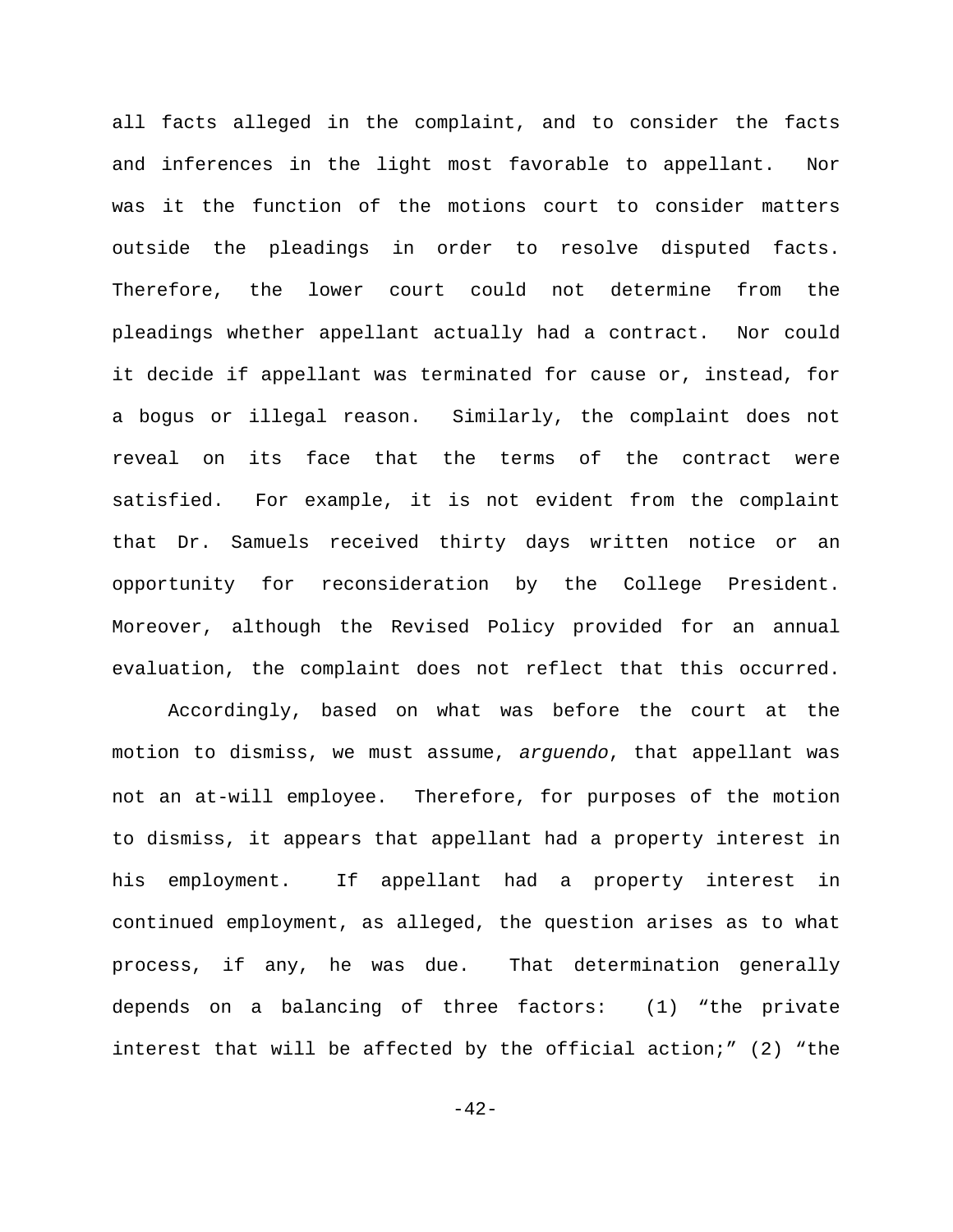risk of an erroneous deprivation of such interest through the procedures used, and the probable value, if any, of additional or substitute procedural safeguards;" and (3) the governmental interest. *Mathews v. Eldridge*, 424 U.S. 319, 335 (1976); *accord Gilbert v. Homar*, 520 U.S. 924, 931-32 (1997); *Rowe*, 123 Md. App. at 276.

In the posture of a motion to dismiss, we are persuaded that the court erred in dismissing appellant's procedural due process claim against Dr. Tschechtelin in Count III. As the President of the College, Dr. Tschechtelin was responsible for conducting an annual evaluation. Appellant also averred in the complaint that he was terminated without "an opportunity for reconsideration," and Dr. Tschechtelin was allegedly implicated in the termination of Dr. Samuels, without an opportunity for reconsideration.

Even assuming Dr. Samuels had a contract-based property interest in his employment, however, we discern no legally sufficient cause of action against the individual Trustees. The Trustees are simply listed by name in a preliminary paragraph in the Complaint and defined collectively as the "Trustees." Thereafter, they are lumped under the general title of "Defendants" and summarily included in each of appellant's seven counts. "Bald assertions and conclusory statements by the

 $-43-$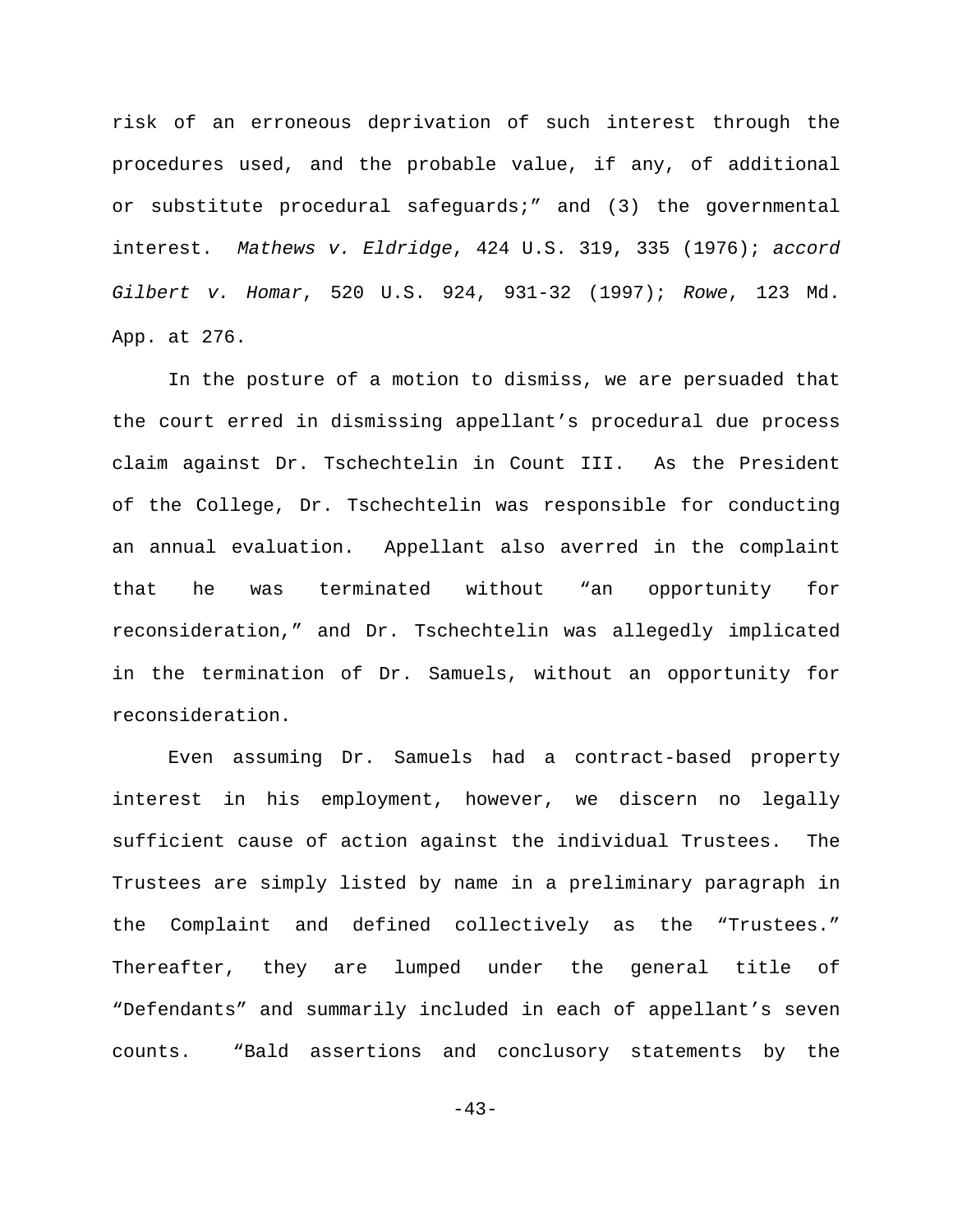pleader will not suffice." *Bobo v. State*, 346 Md. 706, 708-09 (1997); *accord Campbell v. Cushwa*, \_\_\_ Md. App. \_\_\_, No. 1579, slip op. at 11 (filed Aug. 31, 2000). Indeed, appellant's response filed on August 27, 1996, in opposition to appellees' motion to dismiss, does little to advance Dr. Samuels's claims:

Counts III [and] IV . . . clearly state that each member of the Board of Trustees *individually* owed a duty to comply with the rules, regulations and policies. The Complaint sets forth allegations that the Board of Trustees, individually and collectively, by going outside of the Board's stated policies, deprived the Plaintiffs [sic] of their due process rights by, among other things, failing to follow college policies, failing to give Plaintiffs [sic] a formal review of their termination and denying them the reasonable opportunity to a fair and meaningful hearing. In acting as they did, the members individually failed to follow the Board's own directives set forth in the policy manual, despite Dr. Samuels' request for a hearing.

Furthermore, the Complaint alleges that the acts were done deliberately and maliciously. An agent who acts with malice is not protected from personal liability and an agent will be held accountable to third persons for his own misconduct. As the individual Board members have been alleged to have departed from their scope of their authority, there has been a sufficient allegation that the Board members are individually liable for their misconduct in reviewing Plaintiffs' [sic] termination. Thus, the Complaint adequately states a claim for . . . due process violation by the individual members of the Board of Trustees.

(Citations omitted).

We next consider the second due process "category," which focuses on the purported denial of due process based on the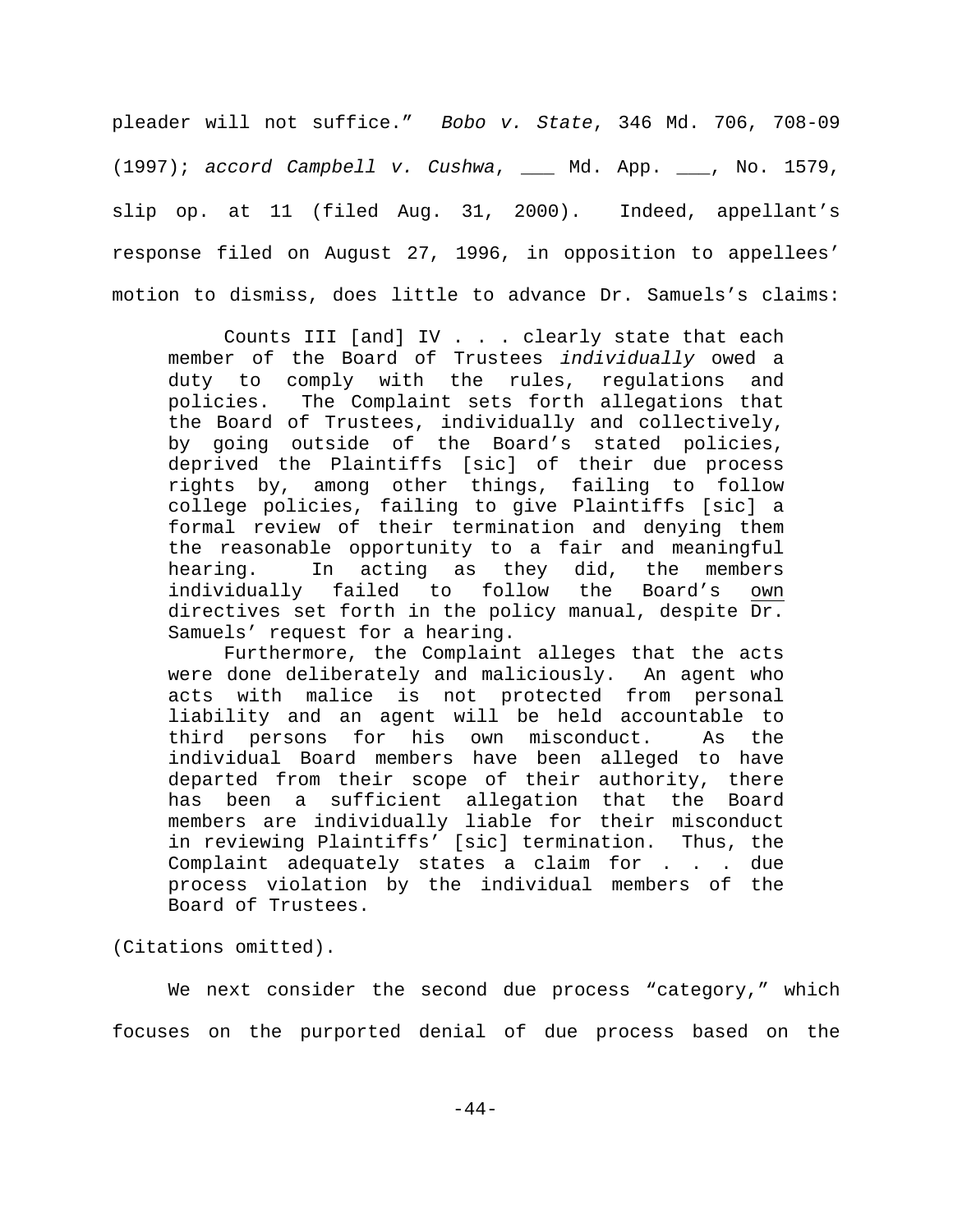deprivation of a liberty interest. Dr. Samuels alleged in his complaint that Dr. Tschechtelin "made a statement to Yvette M. Aldrich, a staff writer for the Newspaper . . . indicating that Samuels had been terminated for poor performance," which was published on March 11, 1995. Appellant contends that the publication of the statements resulted in a deprivation of his liberty interest, in violation of the Due Process Clause.<sup>13</sup>

A liberty interest is not the same as a property interest. *See Roth*, 408 U.S. 564, 572-78 (discussing the distinction between liberty and property interests). "In the context of dismissals from employment, one's *liberty* interest may be implicated where the employee has no cognizable right to the continued employment, but the dismissal serves to fetter some other Constitutional right that he does have." *Elliott v. Kupferman*, *supra*, 58 Md. App. at 519. For example, dismissal based on illegal discrimination may violate a liberty interest. Poolaw v. City of Anadarko, 660 F.2d 459, 463-64 (10<sup>th</sup> Cir. 1981). Similarly, termination of employment in retribution for

<sup>13</sup> Presumably because the circuit court made no mention of appellant's State constitutional claims in dismissing counts III and IV, appellant limited his appellate argument as to Article 24 to a discussion of *Widgeon*, 300 Md. 520, which recognizes a plaintiff's right to bring separate causes of action under Article 24 and § 1983 in the same complaint. *Id*. at 534-35. Consequently, we have looked to appellant's discussion of § 1983 for guidance as to the allegedly infringed liberty interest.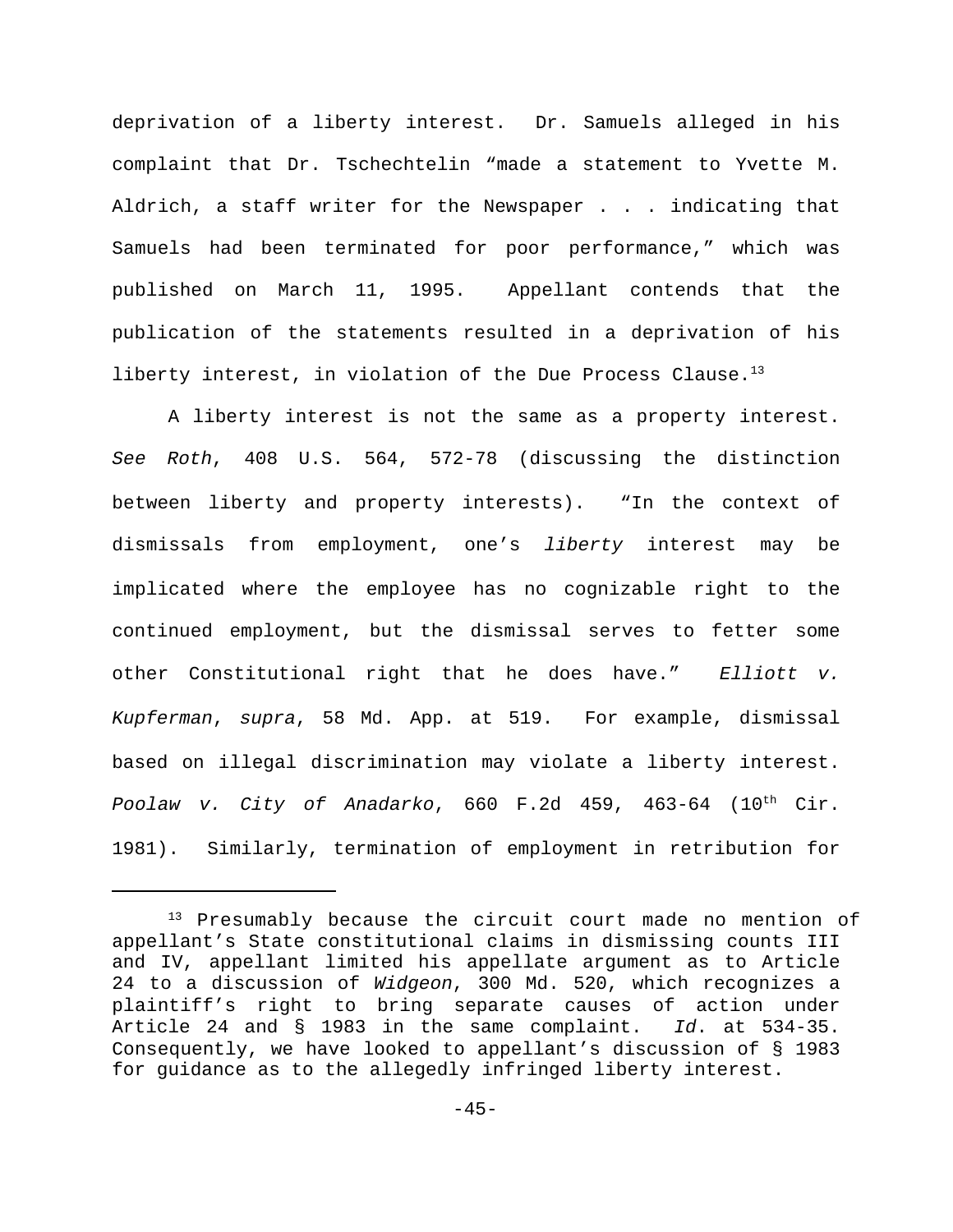the exercise of First Amendment rights implicates a liberty interest. *Perry*, 408 U.S. at 597-98.

An employee's liberty interest may also be implicated when a dismissal "is accompanied by charges that might damage the employee's reputation in the community and [the employee] is given no opportunity to respond" or when "it imposes [on the employee] some stigma or disability that forecloses other employment opportunities (such as barring him from other public employment)." *Elliott*, 58 Md. App. at 519; *see Paul v. Davis*, 424 U.S. 693, 709-10 (1976); *Roth*, 408 U.S. at 573; *Leese v. Baltimore County*, 64 Md. App. 442, 461-63, *cert. denied*, 305 Md. 106 (1985), *overruled in part on other grounds*, *Harford County v. Town of Bel Air*, 348 Md. 363 (1998). As the Supreme Court explained in *Wisconsin v. Constantineau*, 400 U.S. 433 (1971), "Where a person's good name, reputation, honor, or integrity is at stake because of what the government is doing to him, notice and an opportunity to be heard are essential." *Id*. at 437; *see Bishop v. Wood*, 426 U.S. at 348; *Beckham v. Harris*, 756 F.2d 1032, 1038 (4th Cir.), *cert. denied*, 474 U.S. 903 (1985). In that situation, due process would allow the employee "an opportunity to refute the charge," or "to clear his name." *Roth*, 408 U.S. at 573 & n.12; *see Codd v. Velger*, 429 U.S. 624,

 $-46-$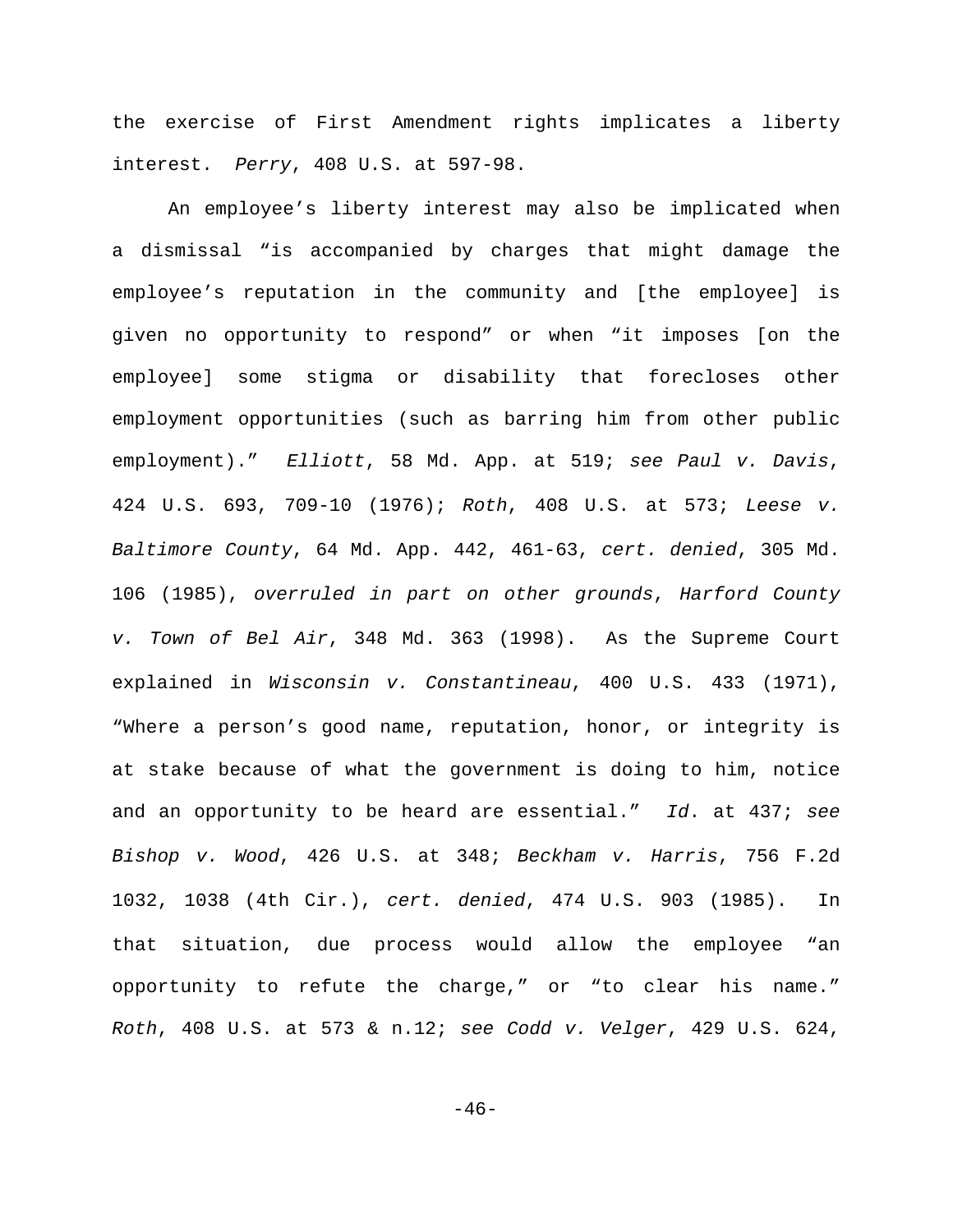627 (1977).

Invocation of an employee's liberty interest is generally dependent on the following:

[T]he terminated employee must show that his former employer has published false statements about him. He must also show that these untruths are preventing him from securing similar employment. Lastly, it must appear that the false information was of such a stigmatizing nature that it virtually "foreclosed his freedom to take advantage of other employment opportunities."

*Leese*, 64 Md. App. at 460-61 (citations omitted). Whether a dismissal is "stigmatizing" depends on the charge used as grounds for termination, not the actual consequence of the charge. *Id*. at 461 (citing *Stretten v. Wadsworth Veterans Hosp*., 537 F.2d 361, 365 (9th Cir. 1976)).

A false statement that merely offers an evaluation of an employee's work performance is not violative of the employee's liberty interest, however. *Leese*, 64 Md. App. at 462. Moreover, as recently reiterated by the federal district court in Maryland, "even if . . . statements 'may have been defamatory under state law, that tort alone does not constitute a constitutional deprivation. Rather, unjustified state action must so seriously damage the plaintiff's reputation and standing in his community as to foreclose his freedom to take advantage of other economic opportunities.'" *Carroll v. City of*

 $-47-$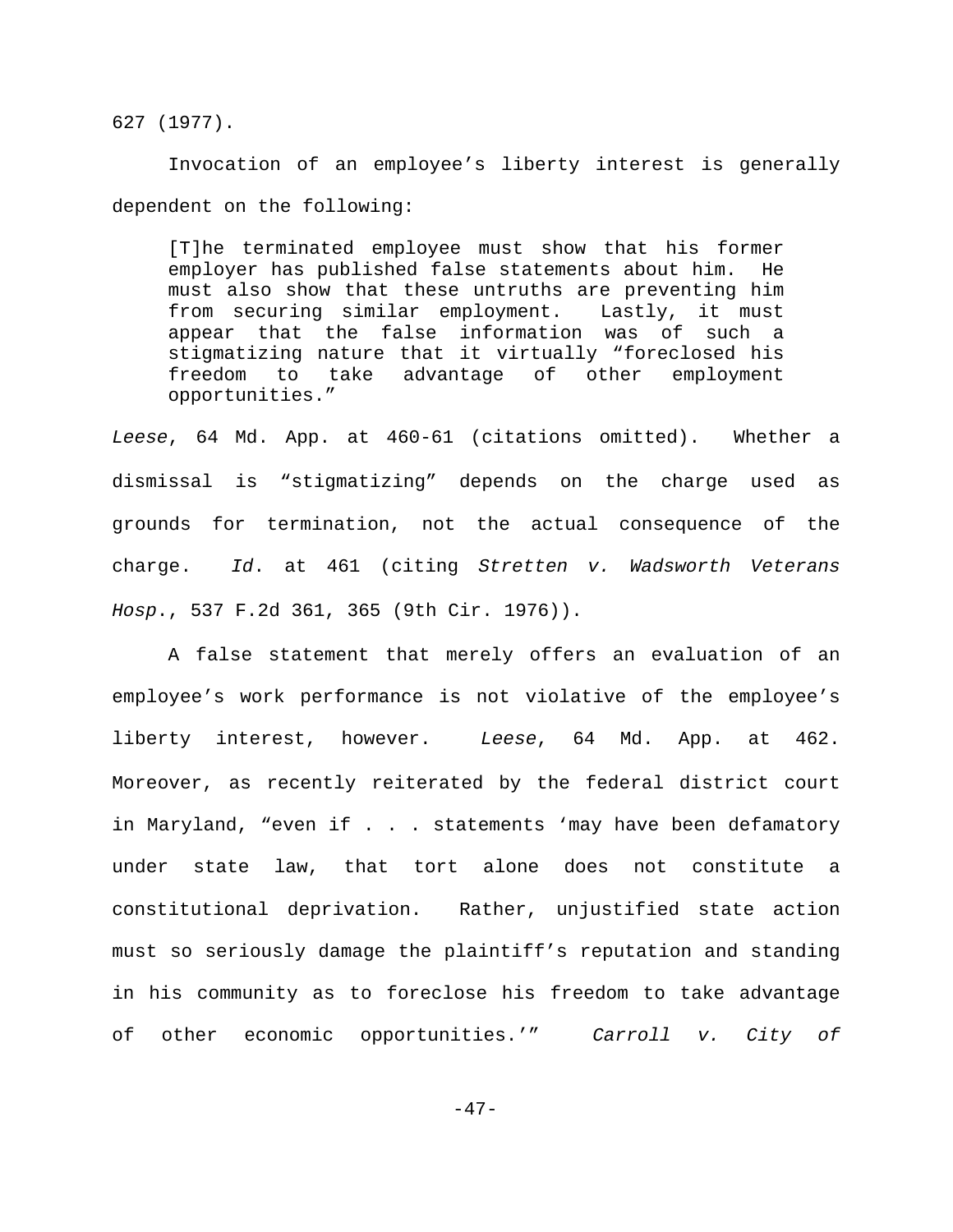*Westminster*, 52 F. Supp. 2d 546, 562 (D. Md. 1999) (quoting *Jackson v. Long*, 102 F.3d 722, 730 (4th Cir. 1996)); *see Pleva v. Norquist*, 195 F.3d 905, 916 (7th Cir. 1999); *cf. Paul*, 424 U.S. at 706 (stating that the Supreme Court "has never held that the mere defamation of an individual . . . was sufficient to invoke the guarantees of procedural due process absent an accompanying loss of government employment").

We find instructive the Fourth Circuit's decision in *Bunting v. City of Columbia*, 639 F.2d 1090 (4th Cir. 1981). There, the Police Department for the City of Columbia, South Carolina hired Charles Bunting and Kenneth Tyler as police officers in April 1975. In January 1976, Bunting and Tyler received their first written evaluations, listing areas in need of improvement. Thereafter, in June 1976, the officers received their second, and final, written evaluations, which recommended termination. Accordingly, a police captain notified Bunting and Tyler that they were terminated immediately. Although the discharged employees sought the opportunity to appeal, the city manager denied their requests on the ground that they were 12-month probationary employees and, therefore, not entitled to an appeal. Upon inquiry from the press, the police chief "commented that the two policemen were discharged because they *did not fulfill the police department's expectations*. The

 $-48-$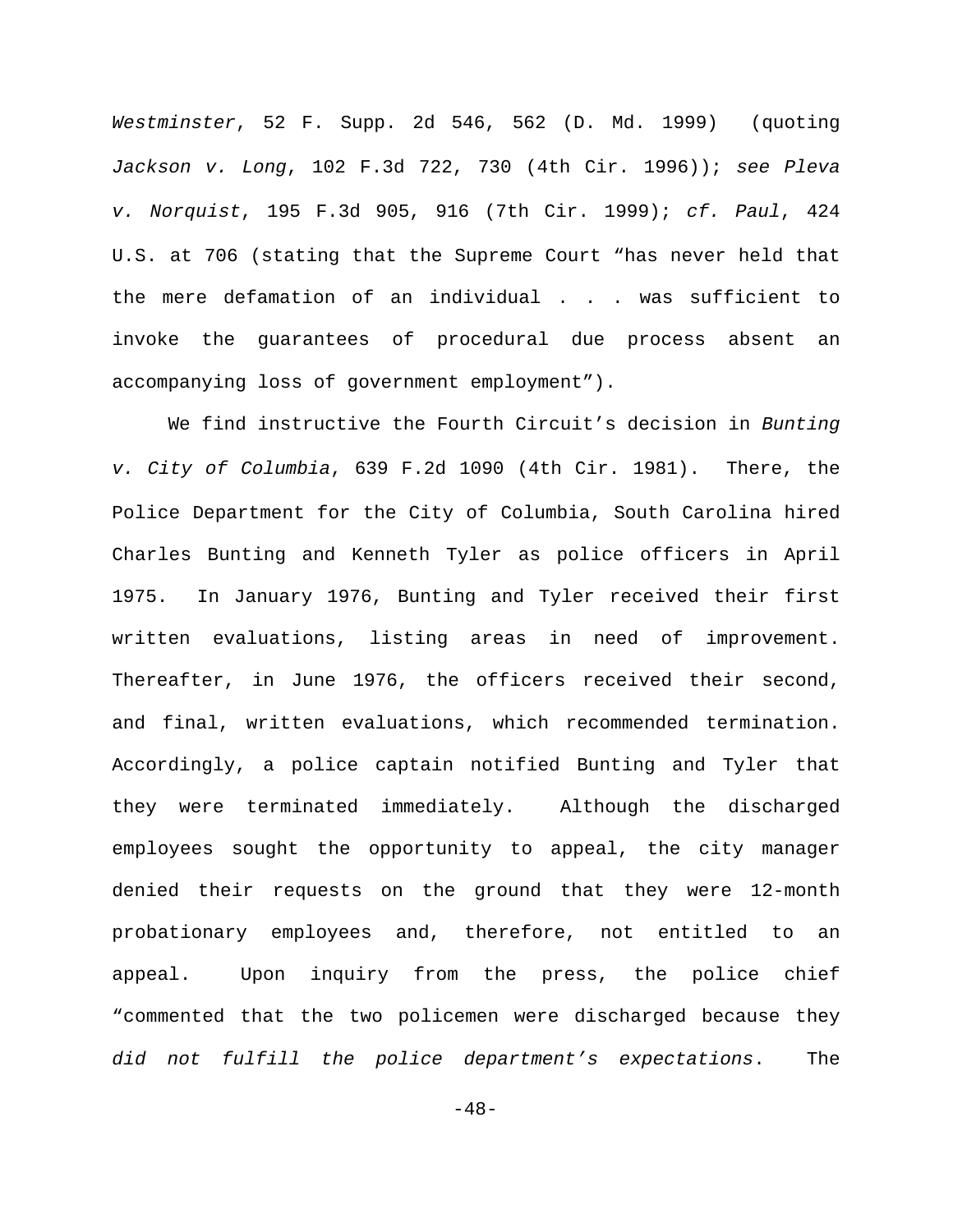police chief's comments were published in the Columbia newspapers." *Id*. at 1093 (emphasis added).

Bunting and Tyler argued, *inter alia*, that they had liberty interests that were violated in the course of their dismissal. Their claim was evidently premised on the notion that "their dismissal was accompanied by comments of the police chief, which appeared in the local newspapers, and that these comments placed such a stigma on them as to require that they be given an opportunity to clear their names at a hearing." *Id*. at 1094. Citing the principles set forth above, the Fourth Circuit rejected that argument, stating:

Although there was some publicity surrounding the discharges of Tyler and Bunting, the only reason for their dismissal that was made public was that their services did not meet the expectations of the police department. Such a remark cannot be viewed as a comment of such damaging effect as to impair Bunting's and Tyler's standing in the community. Furthermore, we are not willing to conclude that they were stigmatized to such a degree that their freedom to take advantage of other employment opportunities was foreclosed. Certainly, a person who has been fired may be somewhat less attractive to other potential employers, but it would be stretching the concept too far to conclude that a person's liberty interest is impaired merely because he has been discharged.

*Id*. at 1094-95 (citations omitted).

These authorities lead us to conclude that, even if Dr. Tschechtelin's statement proves to be defamatory, we cannot say that it was so stigmatizing as to warrant procedural due process

 $-49-$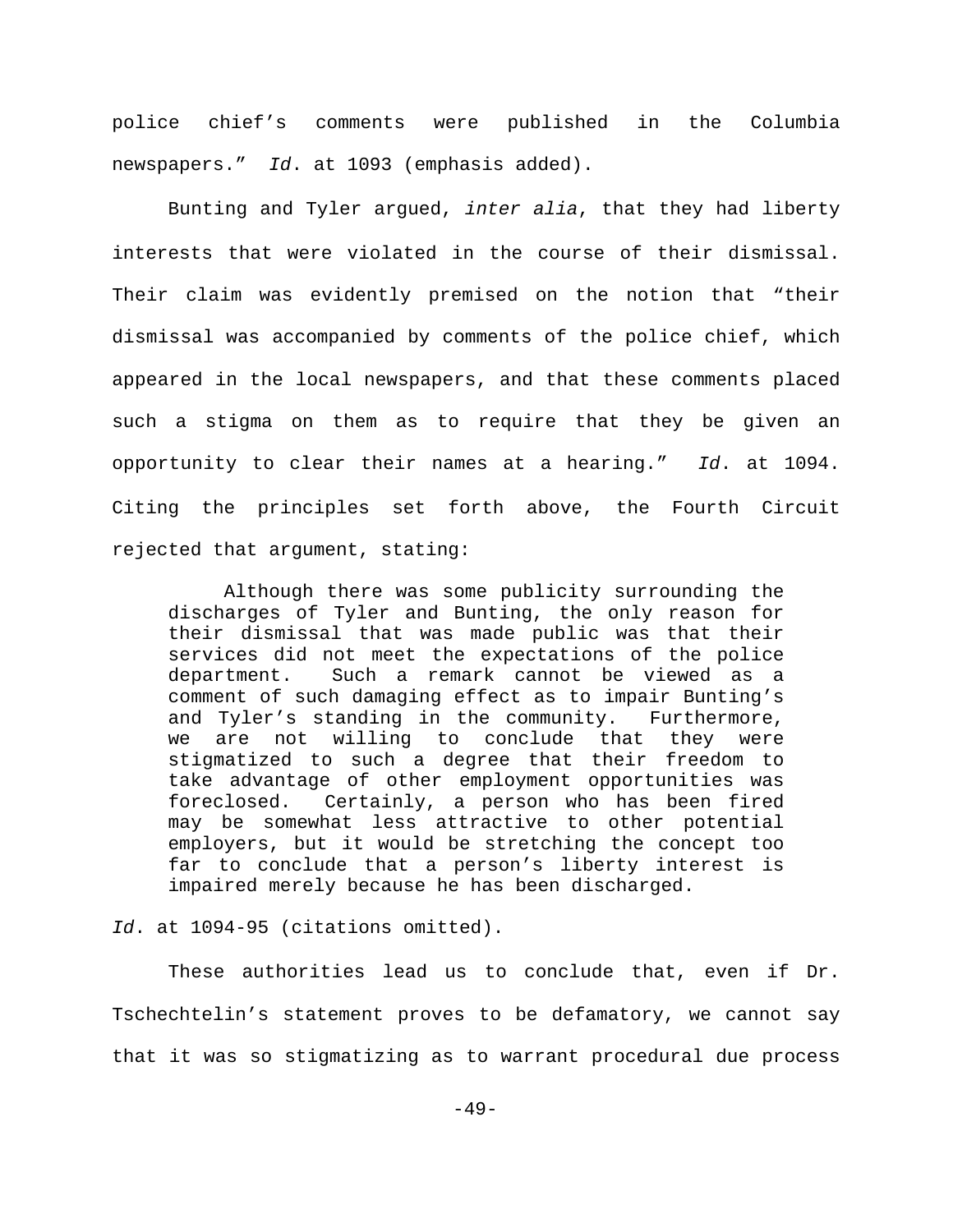protection of a liberty interest. Therefore, we perceive no error in the court's ruling.

The third and fourth categories of due process implicated in appellant's complaint concern purported property and liberty interests in the context of substantive due process. In general terms, "substantive due process places a restraint on the use of government power beyond that imposed by procedural due process; public officials must grant an individual certain procedural formalities and, in addition, cannot arbitrarily deprive an individual of a constitutionally protected interest even if they follow the proper procedures." David H. Armistead, Note, *Substantive Due Process Limits on Public Officials' Power to Terminate State-Created Property Rights*, 29 Ga. L. Rev. 769, 774 (1995); *see Daniels v. Williams*, 474 U.S. 327, 331 (1986); *Wolff v. McDonnell*, 418 U.S. 539, 558 (1974). Thus, substantive due process "provides heightened protection against government interference with certain fundamental rights and liberty interests." *Washington v. Glucksberg*, 521 U.S. 702, 720 (1997).

Whether appellant was deprived of a protected property interest in violation of substantive due process turns on whether an alleged state-law contract right is so fundamental as to require substantive due process protections. We conclude

 $-50-$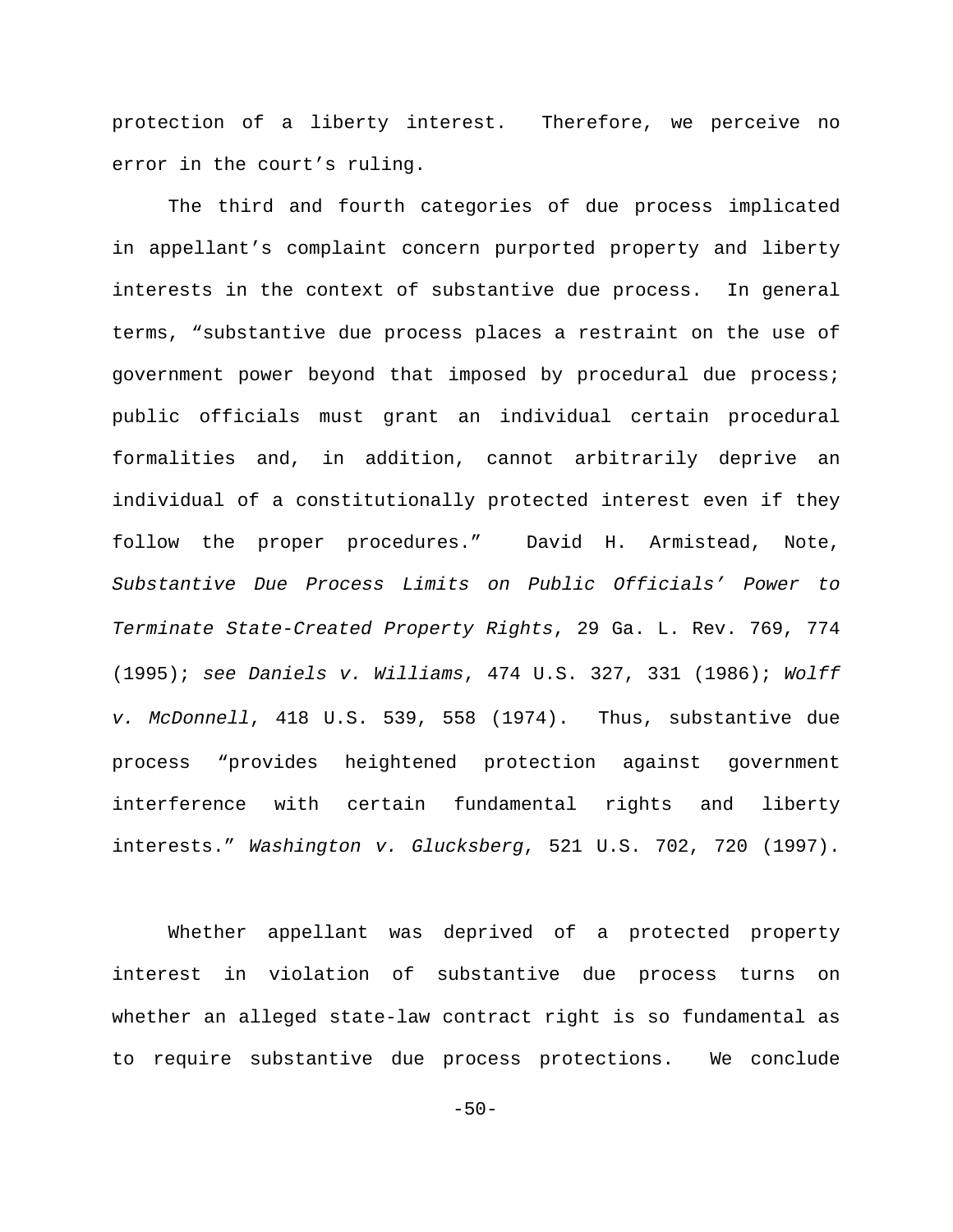that it does not.

Although we have not found any decisions by the Supreme Court, the Court of Appeals, or this Court that have resolved the issue, we are not without guidance. In his concurring opinion to *Regents of the Univ. of Mich. v. Ewing*, 474 U.S. 214 (1985), Justice Powell observed:

Even if one assumes the existence of a property right . . . , not every such right is entitled to the protection of substantive due process. While property interests are protected by procedural due process even though the interest is derived from state law rather than the Constitution, substantive due process rights are created only by the Constitution.

The history of substantive due process "counsels caution and restraint." The determination that a substantive due process right exists is a judgment that "'certain interests require particularly careful scrutiny of the state needs asserted to justify their abridgment.'" In the context of liberty interests, this Court has been careful to examine each asserted interest to determine whether it "merits" the protection of substantive due process. "Each new claim to [substantive due process] protection must be considered against a background of Constitutional purposes, as they have been rationally perceived and historically developed."

The interest asserted by respondent . . . is essentially a state-law contract right. It bears little resemblance to the fundamental interests that previously have been viewed as implicitly protected by the Constitution. It certainly is not closely tied to "respect for the teachings of history, solid recognition of the basic values that underlie our society, and wise appreciation of the great roles that the doctrines of federalism and separation of powers have played in establishing and preserving American freedoms." For these reasons, briefly summarized, I do not think the fact that [the state] may have labeled this interest "property" entitles it to join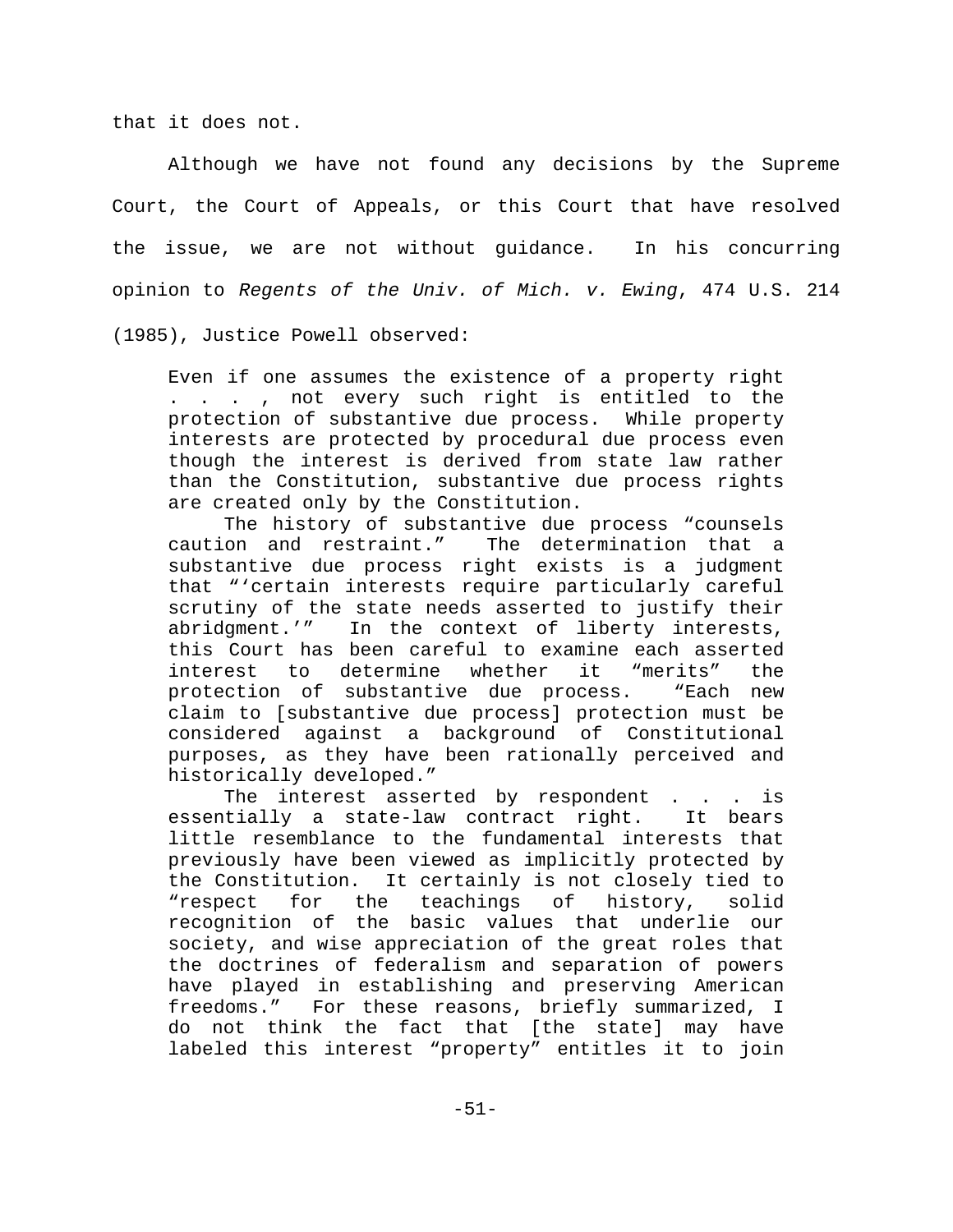those other, far more important interests that have heretofore been accorded the protection of substantive due process.

*Id*. at 229-30 (Powell, J., concurring) (citations omitted); *cf. Bishop*, 426 U.S. at 350 ("The Due Process Clause . . . is not a guarantee against incorrect or ill-advised personnel decisions.").

Justice Stevens, writing for a unanimous Court in *Ewing*, 474 U.S. at 223, assumed the existence of a protected property interest in resolving the case. The matter of whether a statecreated property interest can qualify as an interest in property sufficient to justify substantive due process protections was, therefore, left undecided. *See* Armistead, *supra*, at 780 & nn.65-66 (acknowledging split among the U.S. Circuit Courts of Appeal, and stating that "some . . . courts have cited *Ewing* when recognizing substantive due process claims for arbitrary terminations of state-created property interests," while other "courts have cited Justice Powell's concurrence in *Ewing* to support their denial of substantive due process claims in these situations"). Nevertheless, we are persuaded by Justice Powell's concurrence in *Ewing*, as well as the decisions of those federal circuits that have addressed the issue. They have determined that, although state-created property rights may be entitled to procedural due process, they are not entitled to

-52-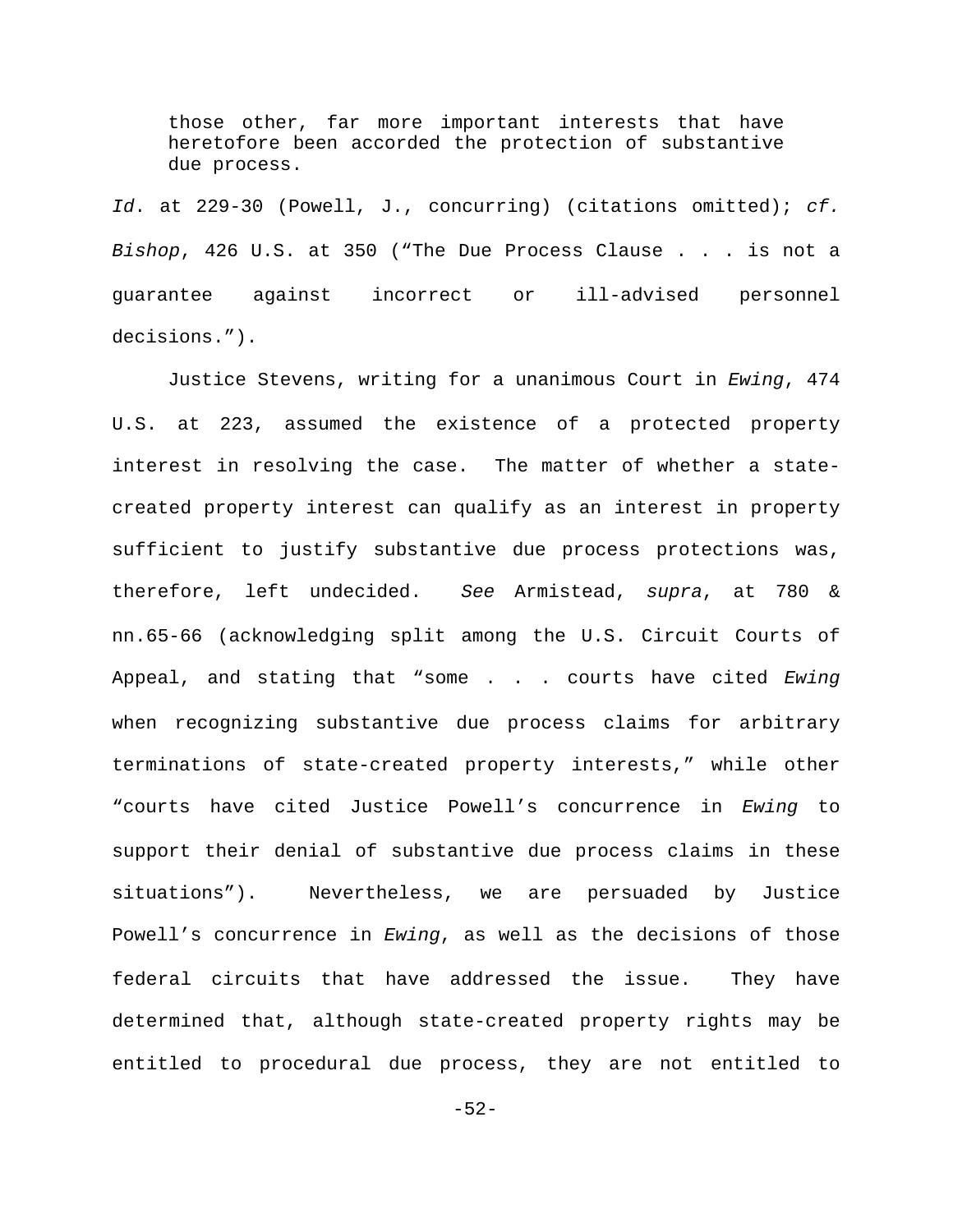substantive due process protection. *See, e.g, Thornquest v. King*, 82 F.3d 1001, 1003 n.2 (11th Cir. 1996); *Local 342 v. Town Bd. of Huntington*, 31 F.3d 1191, 1196 (2d Cir. 1994); *Sutton v. Cleveland Bd. of Educ.*, 958 F.2d 1339, 1350-51 (6th Cir. 1992); *Reich v. Beharry*, 883 F.2d 239, 243 (3d Cir. 1989).

We also find helpful the federal court's decision in *Myers v. Town of Landis*, 957 F. Supp. 762 (M.D.N.C. 1996), *aff'd*, 107 F.3d 867 (4th Cir. 1997). In that case, Buford Myers alleged, *inter alia*, that he was discharged from public employment in violation of his Fourteenth Amendment substantive due process rights. In addressing that contention, and awarding summary judgment, the court stated, in relevant part:

[A]ny right that Myers may have had to continued employment with the Town of Landis is not protected by substantive due process. Substantive due process protects fundamental rights created by the Constitution. *Huang v. Board of Governors of Univ. of N.C.*, 902 F.2d 1134, 1142 n.10 (4th Cir. 1990) (citing *Regents of Univ. of Mich. v. Ewing*, 474 U.S. 214, 229-30, 106 S. Ct. 507, 515-16, 88 L. Ed. 2d 523 (1985) (Powell, J., concurring)). Myers's right to his job, if any, was created by state contract law, and does not implicate substantive due process. *McKinney v. Pate*, 20 F.3d 1550, 1556 (11th Cir. 1994) (en banc), *cert. denied*, 513 U.S. 1110, 115 S. Ct. 898, 130 L. Ed. 2d 783 (1995); *see Huang*, 902 F.2d at 1142 n.10.

*Myers*, 957 F. Supp. at 770; *cf. Huang*, 902 F.2d at 1142 n.10 (noting that if the appellant in that case was entitled to his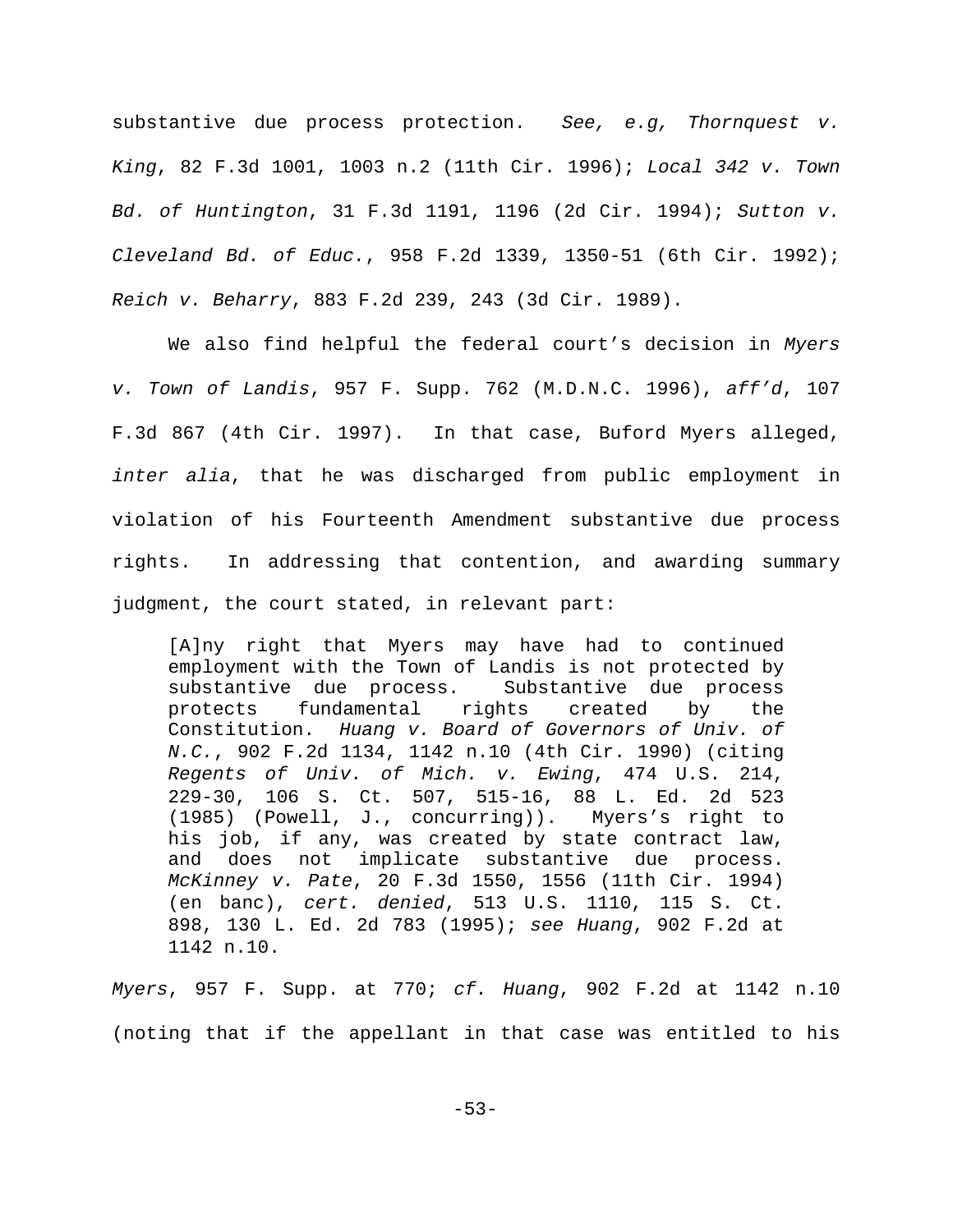employment position, that entitlement "is essentially a state law contract right, not a fundamental interest embodied in the Constitution"). Recognizing that North Carolina's highest state appellate court had "held that the 'law of the land' clause of the state constitution, Art. I, § 19, has the same meaning and effect as the Due Process clause of the Federal Constitution," the *Myers* court granted summary judgment in connection with Myers's substantive due process claims under the North Carolina constitution. *Myers*, 957 F. Supp. at 770-71.

In light of the foregoing, and in the absence of any contrary conclusion by our courts interpreting Article 24, we are satisfied that appellant's purported property interest is not entitled to substantive due process protection. *Cf. Maryland Classified Employees Ass'n v. State*, 346 Md. 1, 21-22 (1997) (discussing, generally, substantive due process claim arising out of termination of public employment).

We next consider the merits of appellant's contention that he was deprived of a liberty interest in violation of his right to substantive due process. This contention need not detain us long, for we conclude that the "liberty" interest that appellant contends is implicated here is not of such a character as to warrant substantive due process protections under State law. We explain.

-54-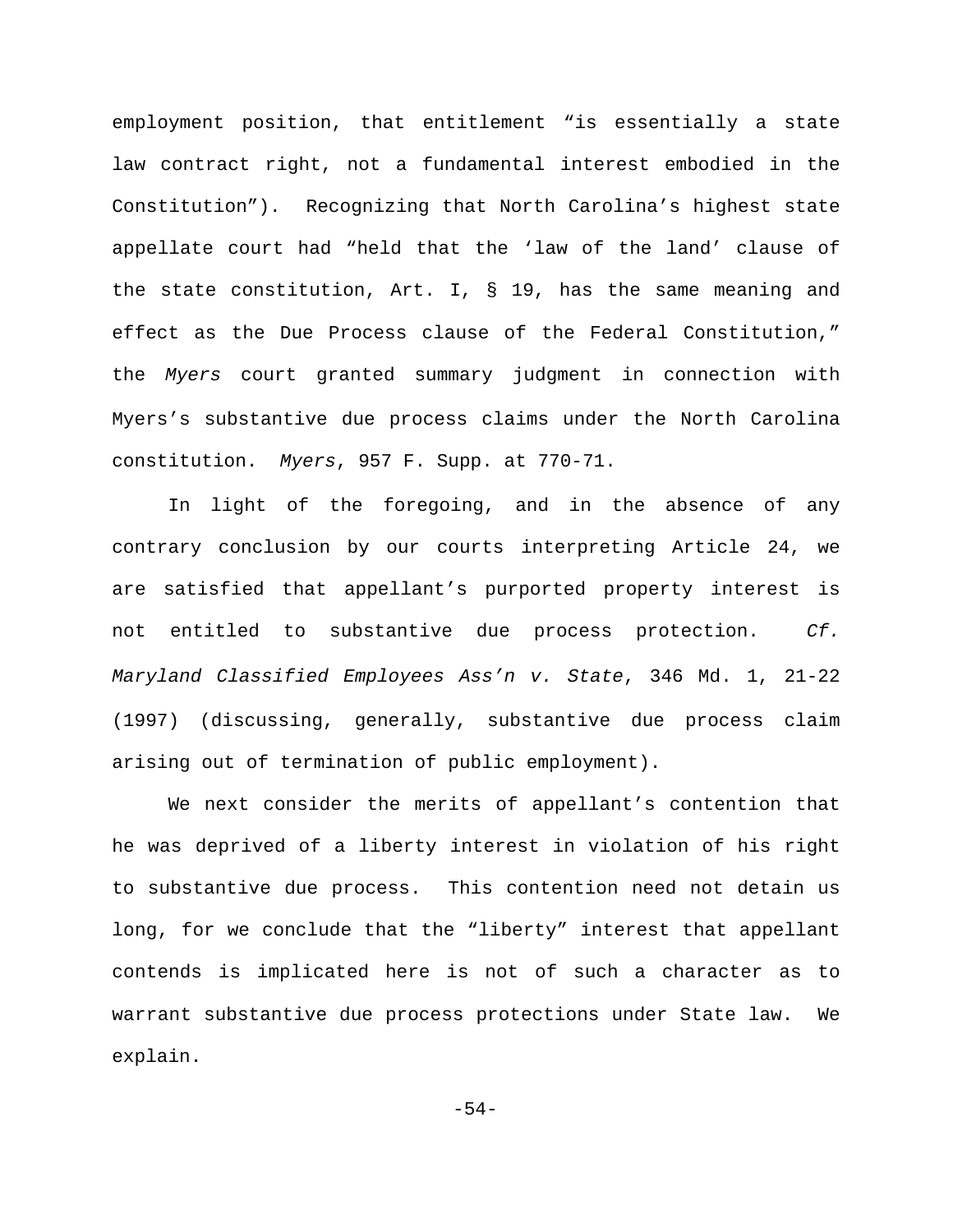Consistent with the preceding discussion, the Supreme Court has "observed that the Due Process Clause specifically protects those fundamental rights and liberties which are, objectively, 'deeply rooted in this Nation's history and tradition,' and 'implicit in the concept of ordered liberty,' such that 'neither liberty nor justice would exist if they were sacrificed.'" *Glucksberg*, 521 U.S. at 720-21 (citations omitted). Moreover, analysis of an alleged substantive due process violation "must begin with careful description of the asserted right, for '[t]he doctrine of judicial self-restraint requires us to exercise the utmost care whenever we are asked to break new ground in this field.'" *Reno v. Flores*, 507 U.S. 292, 302 (1993) (alteration in original) (quoting *Collins v. Harker Heights*, 503 U.S. 115, 125 (1992)). Whether a challenged state action implicates a *fundamental right* is a threshold determination. *Glucksberg*, 521 U.S. at 722.

Under Supreme Court jurisprudence, in addition to those freedoms enumerated in the federal Bill of Rights, an individual's Fourteenth Amendment liberty interest "includes the right to marry, to have children, to direct the education and upbringing of one's children, to marital privacy, to use contraception, to bodily integrity, and to abortion." *Id*. at 720 (citations omitted); *cf. In re Adoption/Guardianship No.*

-55-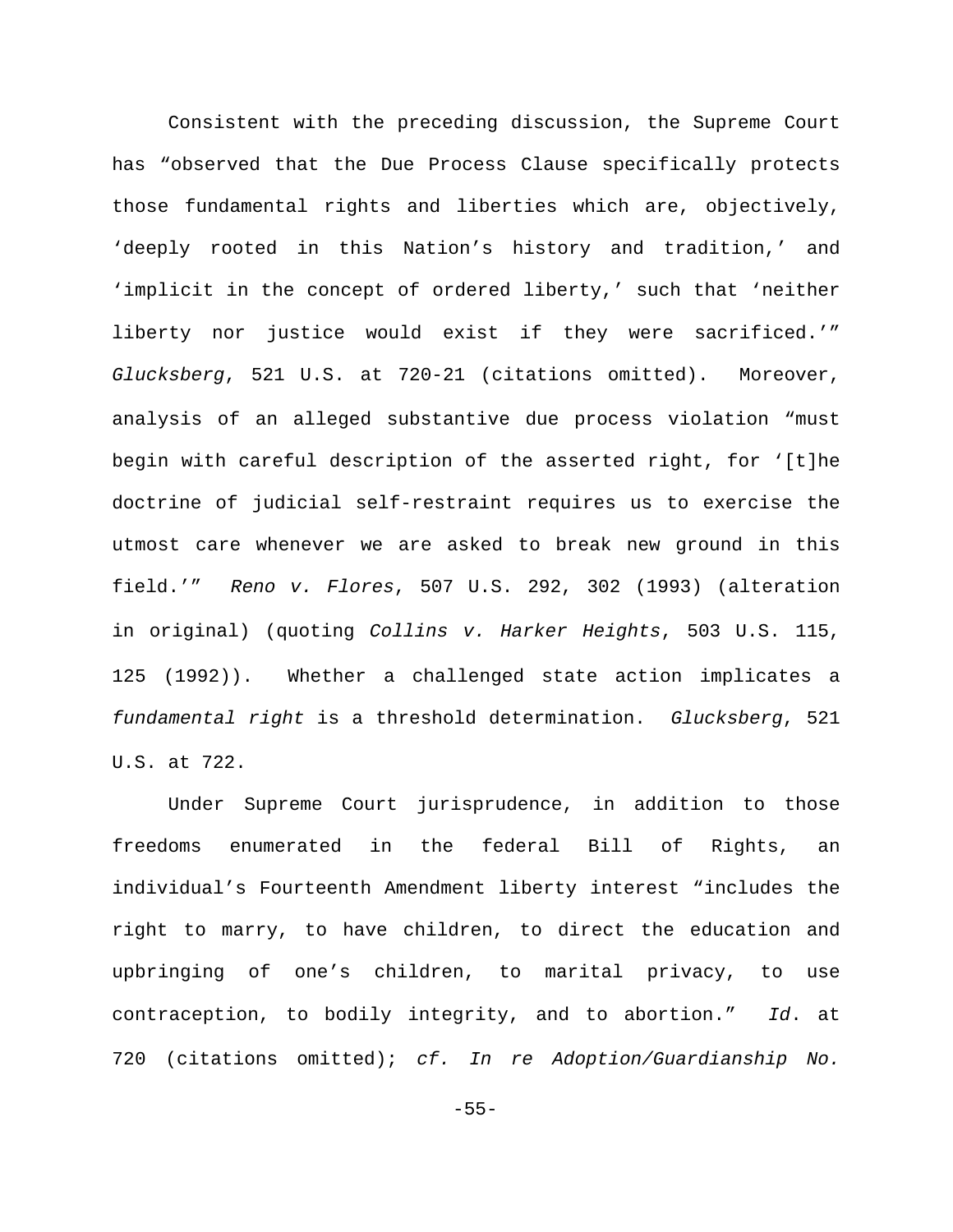*TPR970011*, 122 Md. App. 462, 473 (1998) (acknowledging that "the fundamental right of a parent to raise his or her child is in the nature of a liberty interest that is protected under" Article 24 and the Fourteenth Amendment).

In sum, we affirm the dismissal of counts III and IV as against the Trustees in their entirety. We also affirm the dismissal of count IV against Dr. Tschechtelin. But, we vacate the dismissal of Count III as it pertains to appellant's procedural due process claim against Dr. Tschechtelin premised on a purported contract-based property interest.

### **B. Motions For Summary Judgment**

### **1. Standard of Review**

"Summary judgment is appropriate where there is no genuine dispute of material fact and the moving party is entitled to judgment as a matter of law." *King v. Board of Educ.*, 354 Md. 369, 376 (1999); *see* Md. Rule 2-501(e); *Philadelphia Indem. Ins. Co. v. Maryland Yacht Club, Inc.*, 129 Md. App. 455, 465 (1999); *Tennant v. Shoppers Food Warehouse Md. Corp*., 115 Md. App. 381, 386 (1997). In reviewing the circuit court's grant of summary judgment, we evaluate "the same material from the record and decide[ ] the same legal issues as the circuit court." *Lopata v. Miller*, 122 Md. App. 76, 83, *cert. denied*, 351 Md. 286

-56-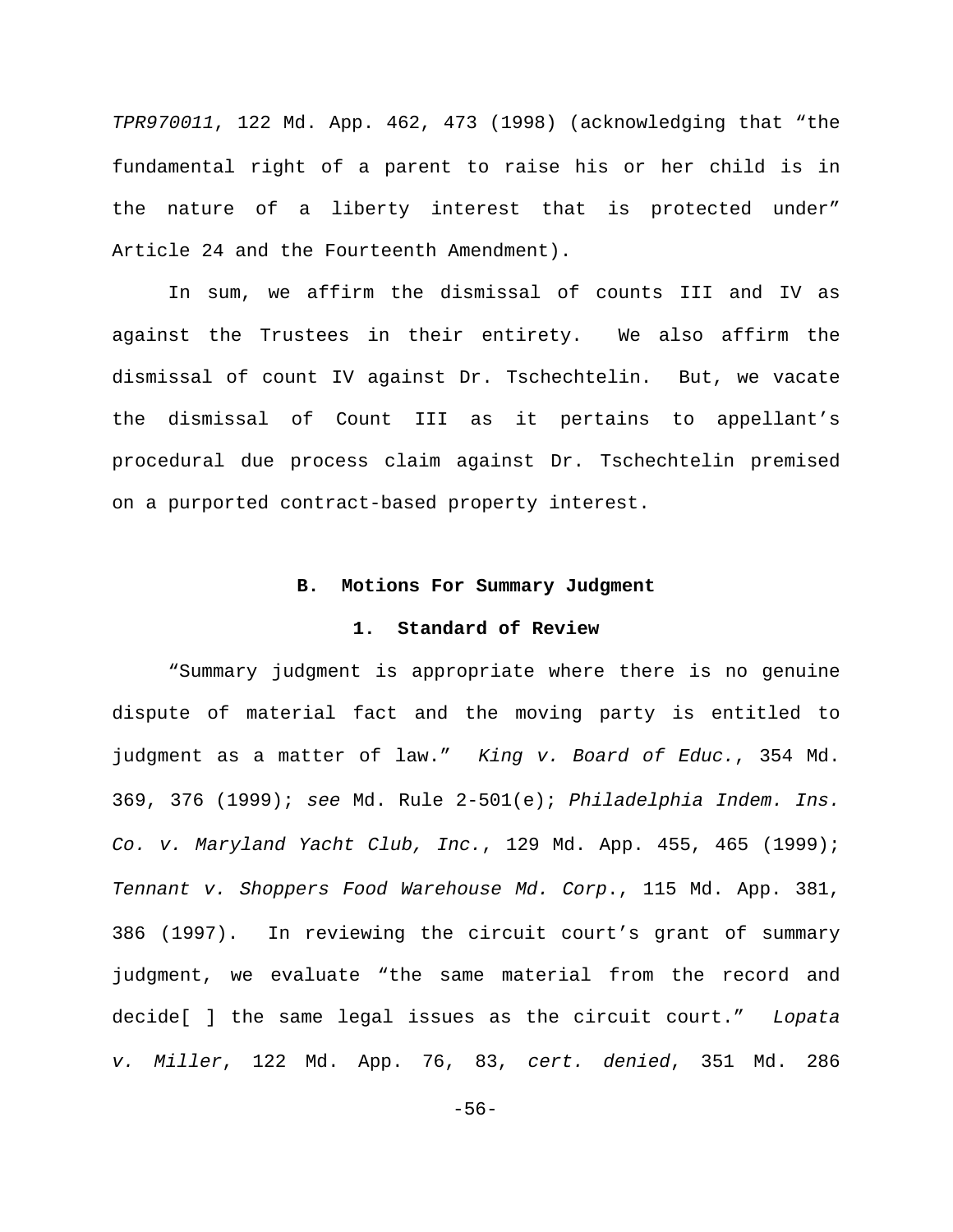(1998).

In order to proceed to trial, the non-moving party must first produce evidence of a disputed material fact. *See Scroggins v. Dahne*, 335 Md. 688, 691 (1994); *Wankel v. A&B Contractors, Inc.*, 127 Md. App. 128, 156, *cert. denied*, 356 Md. 496 (1999). A material fact is one that will alter the outcome of the case, depending upon how the fact-finder resolves the dispute. *King v. Bankerd*, 303 Md. 98, 111 (1985); *Faith v. Keefer*, 127 Md. App. 706, 734, *cert. denied*, 357 Md. 191 (1999). In opposing the motion, the non-moving party must present more than "mere general allegations which do not show facts in detail and with precision." *Beatty v. Trailmaster Prods., Inc.*, 330 Md. 726, 738 (1993). Moreover, the court views the facts, and all reasonable inferences drawn from the facts, in the light most favorable to the non-moving party. *Dobbins v. Washington Suburban Sanitary Comm'n*, 338 Md. 341, 345 (1995); *Elects. Store, Inc. v. Cellco P'ship*, *supra*, 127 Md. App. at 395.

When there are no disputes of material fact, the court may resolve the case as a matter of law. *See* Md. Rule 2-501(e). In reviewing the trial court's decision, we determine whether the court reached the correct legal result. *Beatty*, 330 Md. at 737. Generally, we review an award of summary judgment "only on the

-57-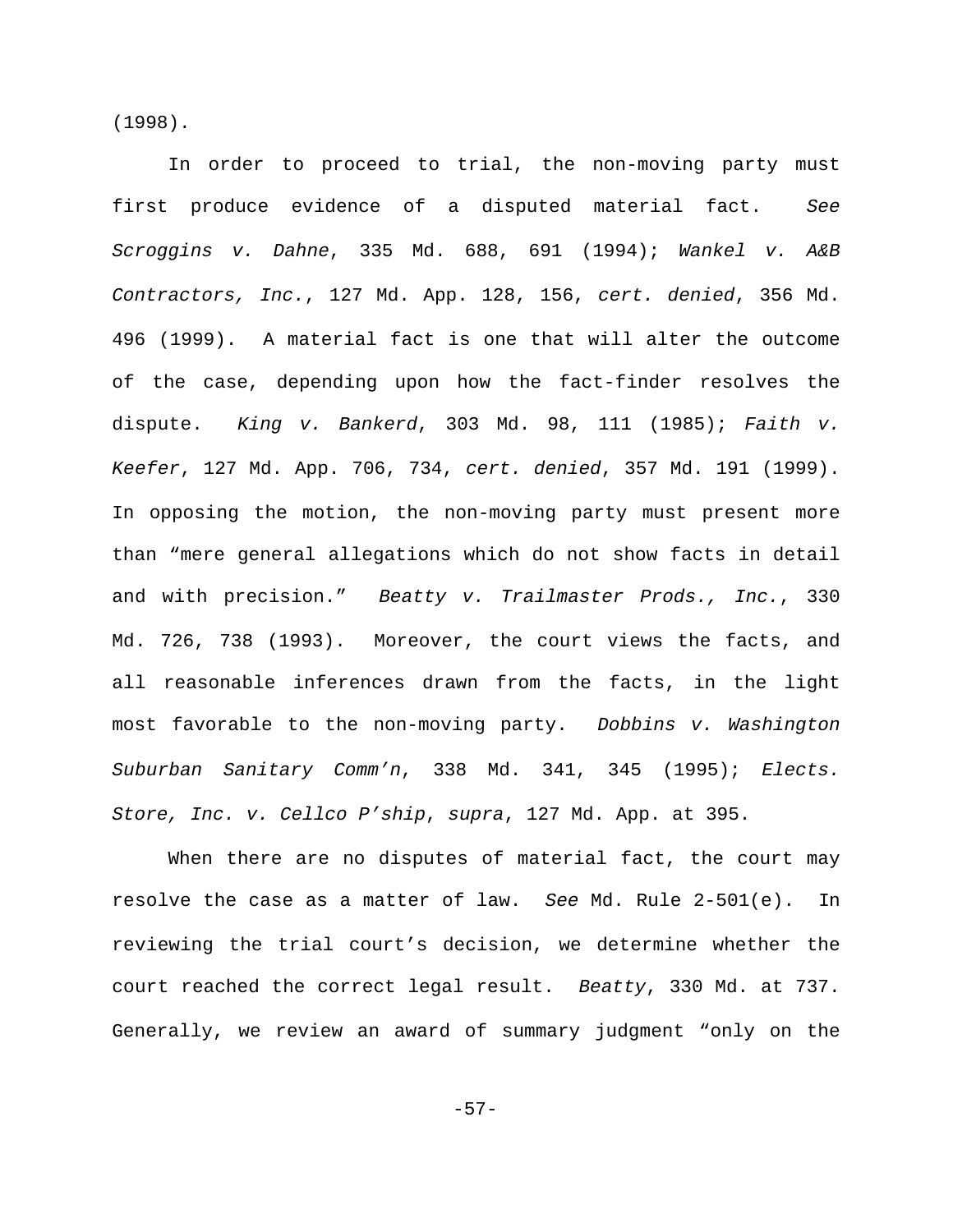grounds relied upon by the trial court." *Blades v. Woods*, 338 Md. 475, 478 (1995).

# **2. Breach of Contract and Implied Covenant of Good Faith — Counts I and II**

In its June 1997 order, the circuit court granted summary judgment with respect to counts I and II as against Dr. Tschechtelin and the Trustees in their individual capacities. Appellant does not appear to challenge that ruling. Rather, Dr. Samuels challenges the award of summary judgment in September 1999, which effectively disposed of counts I and II in favor of the remaining defendants. In entering judgment in appellees' favor, the circuit court relied on our opinion in *Tschechtelin I,* in which we determined that the claims were barred by sovereign immunity. Appellant argues, however, that this Court erred in its analysis in *Tschechtelin I*. Although we are not bound by our prior opinion, we remain satisfied that appellant's contract claims are precluded by sovereign immunity.

The doctrine of sovereign immunity "precludes suit against governmental entities absent the State's consent." *ARA Health Servs., Inc.*, 344 Md. at 91-92; *see Condon v. State of Md.-Univ. of Md.*, 332 Md. 481, 492 (1993); *Dep't. of Pub. Safety & Corr. Servs. v. ARA Health Servs., Inc.*, 107 Md. App. 445, 456 (1995),

-58-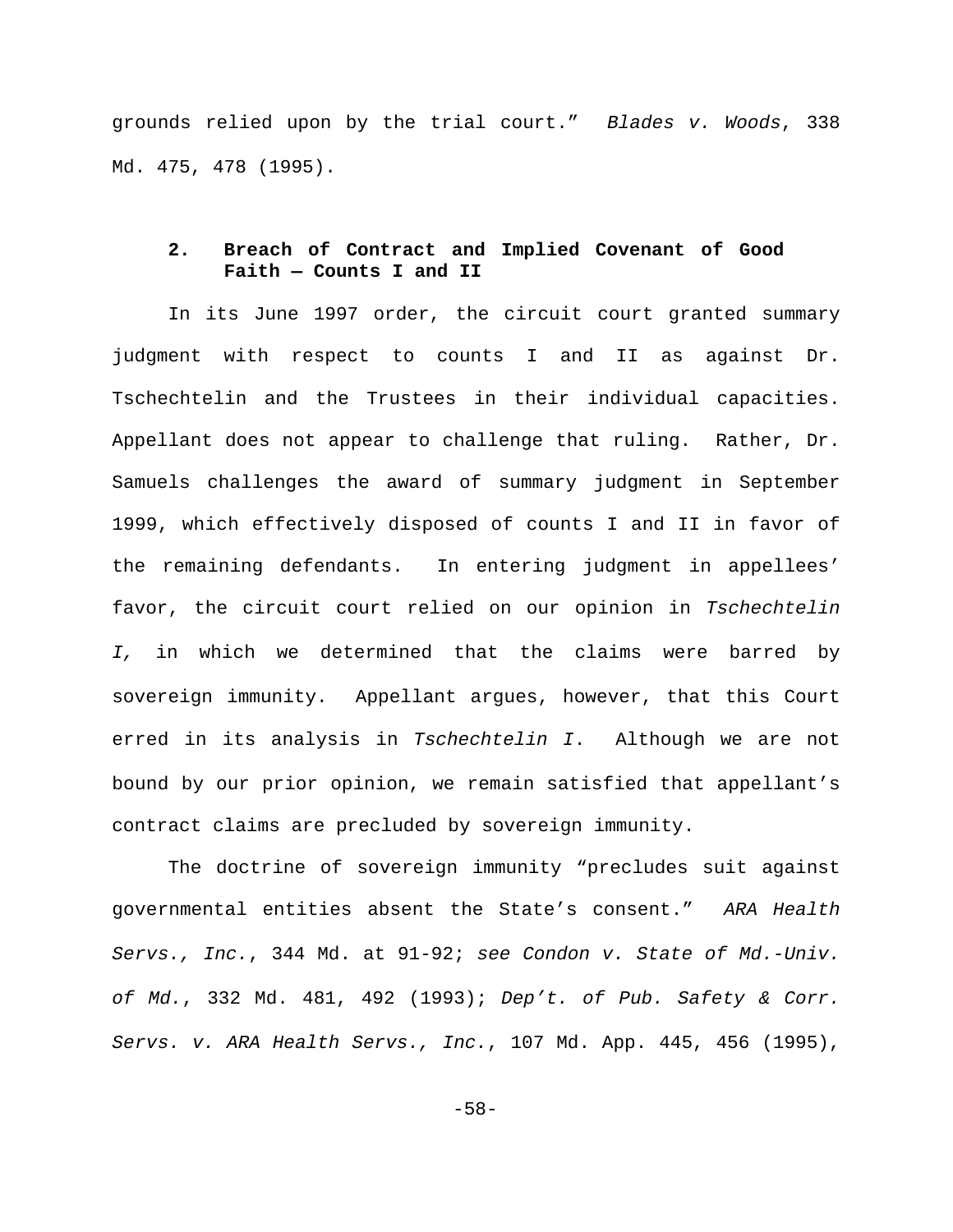*aff'd*, 344 Md. 85 (1996). Thus, the doctrine of sovereign immunity protects the State from interference with governmental functions and allows it to control its own agencies and funds. *Maryland State Highway Admin. v. Kim*, 353 Md. 313, 333 (1999); *Condon*, 332 Md. at 492; *Katz v. Washington Suburban Sanitary Comm'n*, 284 Md. 503, 507 (1979). The doctrine also applies to State agencies and instrumentalities. *Kim*, 353 Md. at 333; *Katz*, 284 Md. at 507. Ordinarily, this protection applies absent express waiver of immunity by legislation and a corresponding provision of funds necessary to satisfy judgments. *Condon*, 332 Md. at 492.

As we noted earlier, in S.G. § 12-201, the Legislature waived sovereign immunity for contract actions initiated against the State and its instrumentalities, so long as the claim is "based on a written contract that an official or employee executed for the State . . . . " The waiver is not without limitation, however. S.G. § 12-202 provides:

A claim under this subtitle is barred unless the claimant files suit within 1 year after the later of: (1) the date on which the claim arose; or (2) the completion of the contract that gives rise to the claim.

Appellant maintains that the one-year filing deadline set forth in S.G. § 12-202 is a statute of limitations. Accordingly, he contends that appellees' failure to raise the

-59-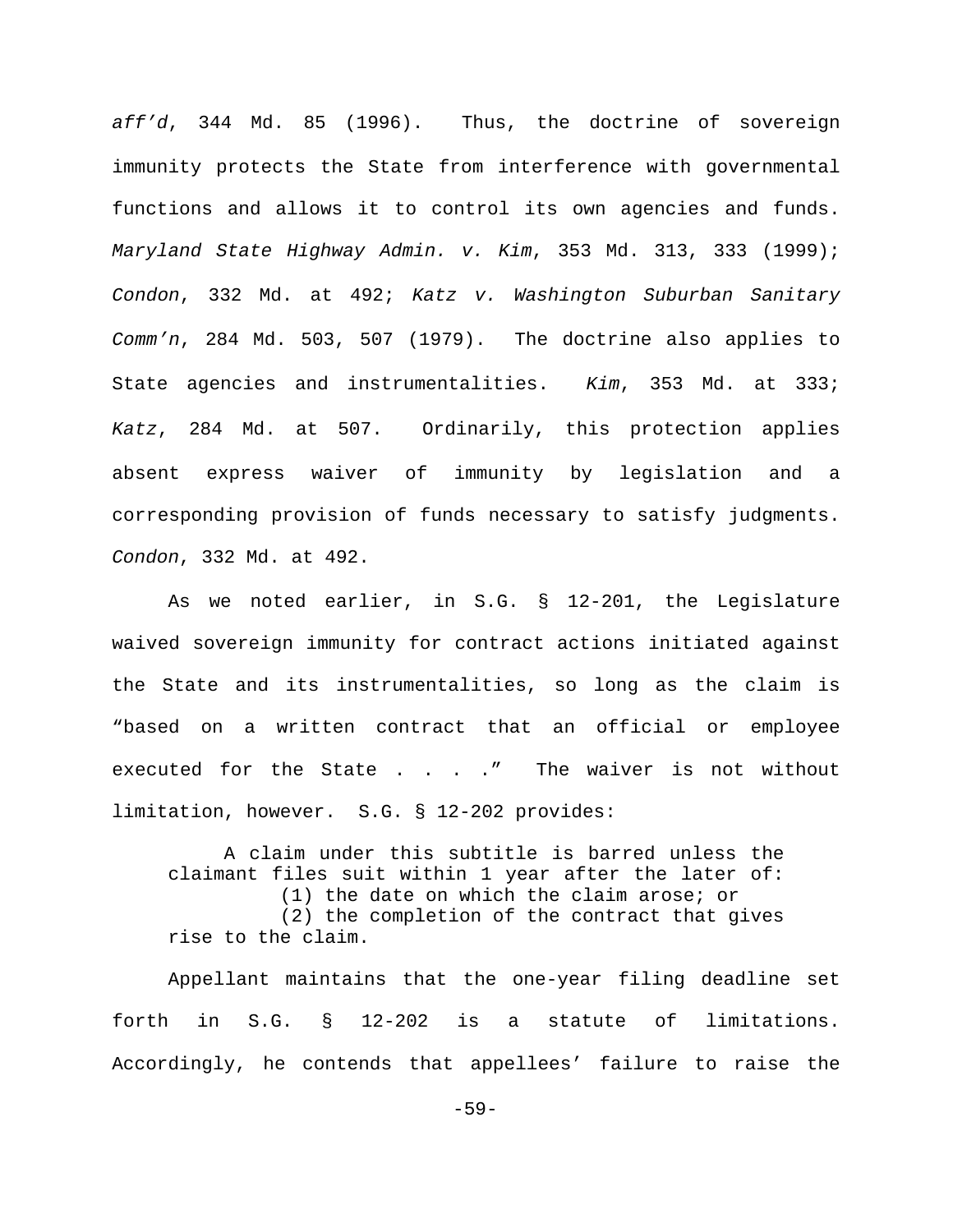statute of limitations as an affirmative defense in their first answer effected a waiver of the defense under Md. Rule 2-323(g). We rejected that argument in *Tschechtelin I*, stating that "[t]he rule in Maryland is that when a statute creating a cause of action contains a limitation period on the filing of such cause of action that limitation will not be considered an ordinary statute of limitations but rather a condition precedent to maintaining the cause of action." *Tschechtelin I*, 124 Md. App. at 399 (citing *Slate v. Zitomer*, 275 Md. 534, 542-43 (1975), *cert. denied sub nom*. *Gasperich v. Church*, 423 U.S. 1076 (1976)). Accordingly, we concluded that S.G. § 12-202's filing deadline was a substantive part of the sovereign immunity statute, and served as "a condition precedent to the maintenance of contract claims under the statutory waiver of sovereign immunity of [S.G.] § 12-201." *Tschechtelin I*, 124 Md. App. at 399.

In the present appeal, Dr. Samuels refers us to "legislative history" in an apparent effort to demonstrate that the General Assembly intended the one-year filing deadline to function as a statute of limitations, not a condition precedent. The socalled "history" consists of (1) a questionnaire distributed to local bar associations by a gubernatorial commission charged with studying sovereign immunity shortly before the enactment of

 $-60-$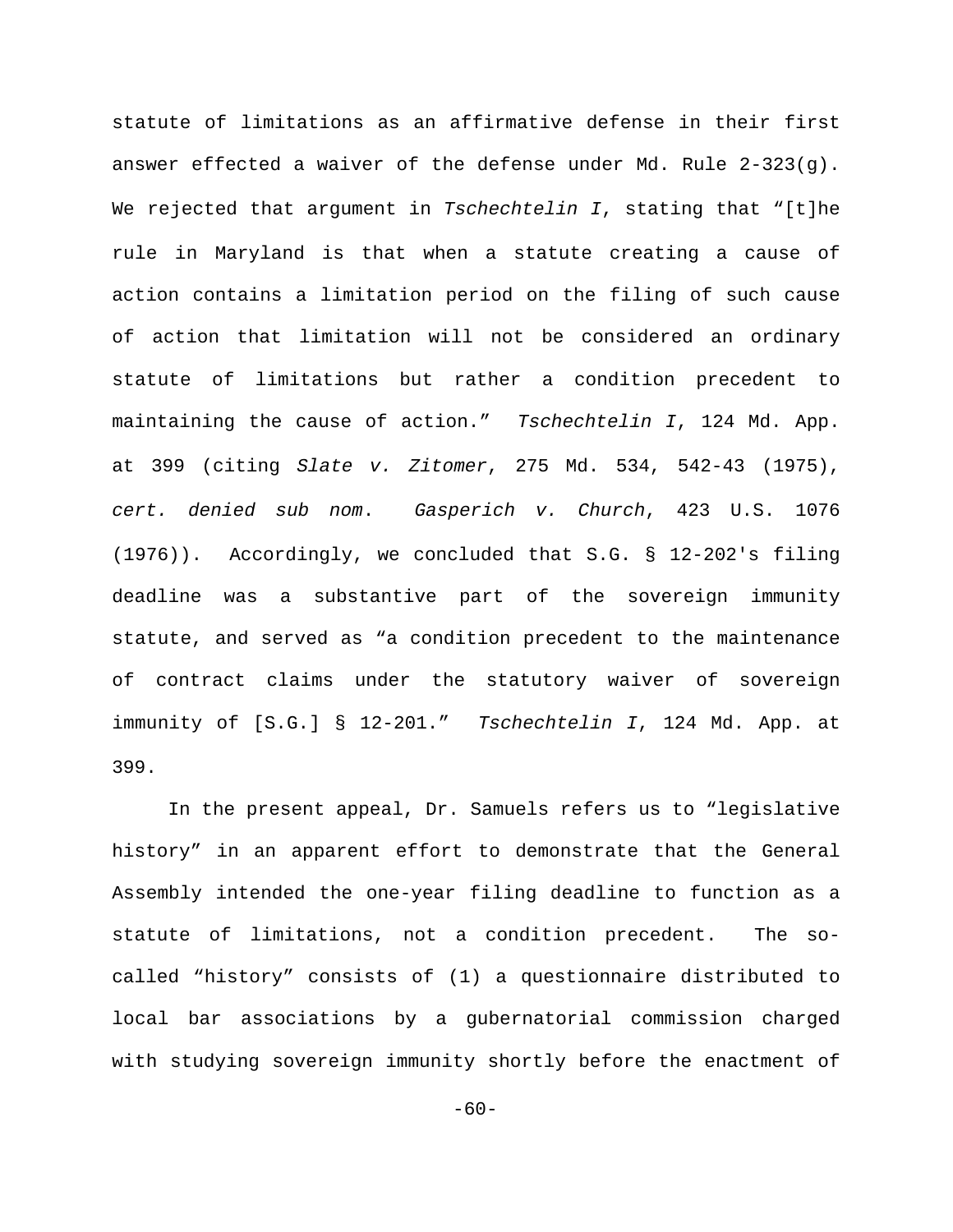the statutory predecessor to S.G.  $\S$  12-202, and (2) a memorandum "contained in the Bill File at the Department of Legislative Reference," which refers to the one-year filing deadline as a "statute of limitations." Neither persuasively contravenes the reasoning we offered in *Tschechtelin I*.

Moreover, appellant overlooks what the Court of Appeals said in *Board of Trustees of Howard Community College v. Ruff*, *supra*, 278 Md. at 583:

It is of no moment that the matter of sovereign immunity was not raised below by the pleadings or otherwise.... '[T]he law is well established that counsel for the State or one of its agencies may not . . . by failure to plead the defense, waive the defense of governmental immunity in the absence of express statutory authorization....'

(Citation omitted). Here, appellees raised the defense of sovereign immunity in their original answer. In our view, that defense necessarily encompassed S.G. § 12-202 as to filing, which appellant failed to satisfy.

Appellant's alternative argument, to the effect that his suit was timely because limitations began to run from the date of publication of the defamatory statement in March 1996, is equally unavailing. As indicated, Dr. Tschechtelin delivered a letter of termination to appellant on January 17, 1995, the Board agreed with Dr. Tschechtelin's recommendation to terminate Dr. Samuels on January 18, 1995, and the termination was

-61-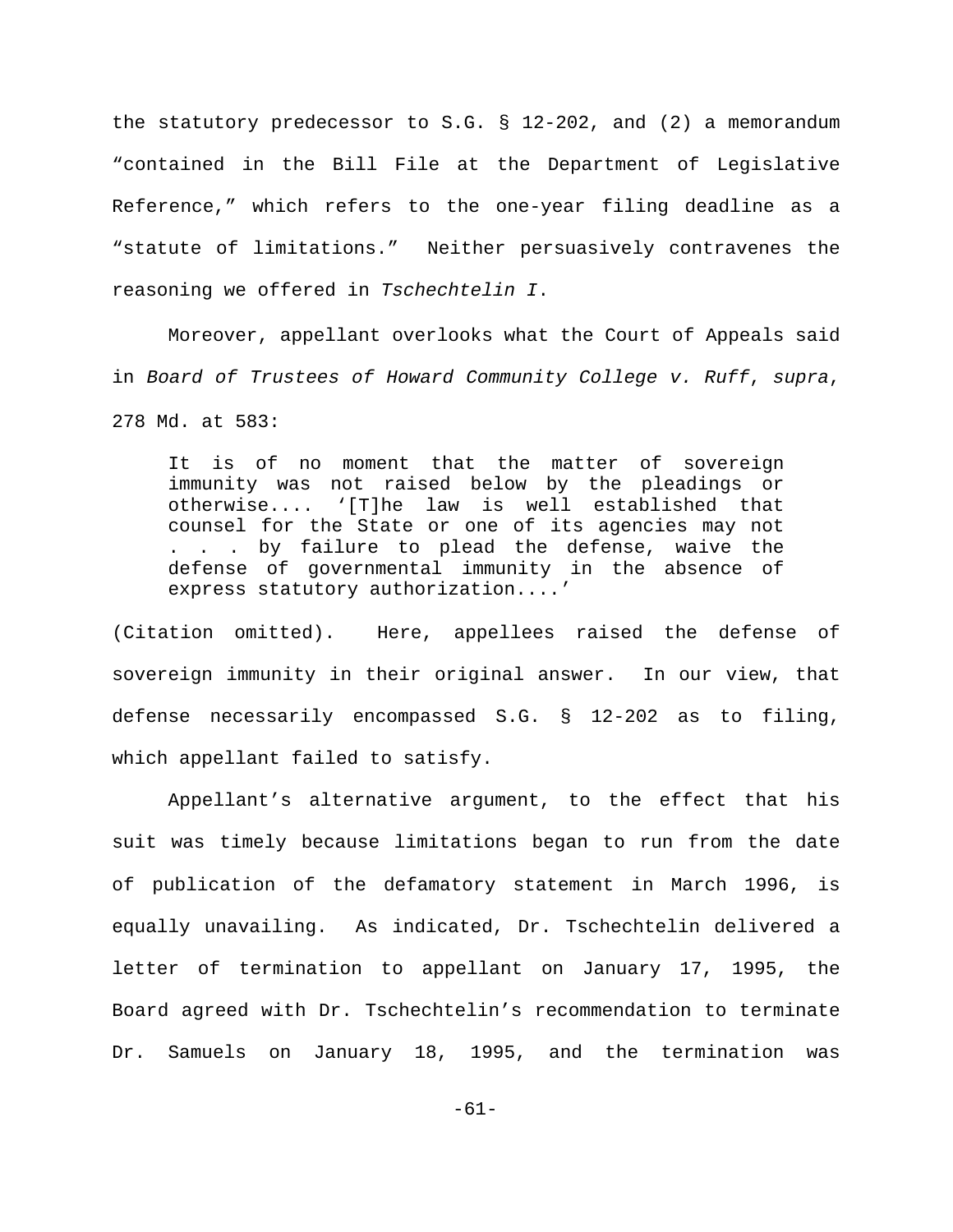effective February 17, 1995. It is settled that a cause of action for breach of contract accrues, and the limitations period begins to run, when a plaintiff knows or should have known of the breach. *See Vigilant Ins. Co. v. Luppino*, 352 Md. 481, 489 (1999). Appellant filed his complaint on February 28, 1996, more than one year after appellant knew of the allegedly wrongful termination, and more than a year after the effective date of that termination. "[H]aving failed to bring an action within the time requirement of [S.G.] § 12-202," appellant "may not take advantage of the waiver of sovereign immunity of [S.G.] § 12-201." *Tschechtelin I*, 124 Md. App. at 400.

Finally, we point out that it is not necessarily fatal if the defense of statute of limitations is not asserted in the original answer. We find support for this position in MARYLAND RULES COMMENTARY. The authors of that treatise note that "Rule 2- 323 does not contain an explicit sanction for the failure to include the specified affirmative defenses in an answer." Paul V. Niemeyer and Linda M. Schuett, MARYLAND RULES COMMENTARY, at 198 (2d ed. 1992). Although affirmative defenses may be waived if not asserted in the initial answer, "the court may permit a party to cure the waiver . . . . The liberal amendment policy . . . should permit a party to amend any defense or to include a new defense unless it is not in the interest of justice to

-62-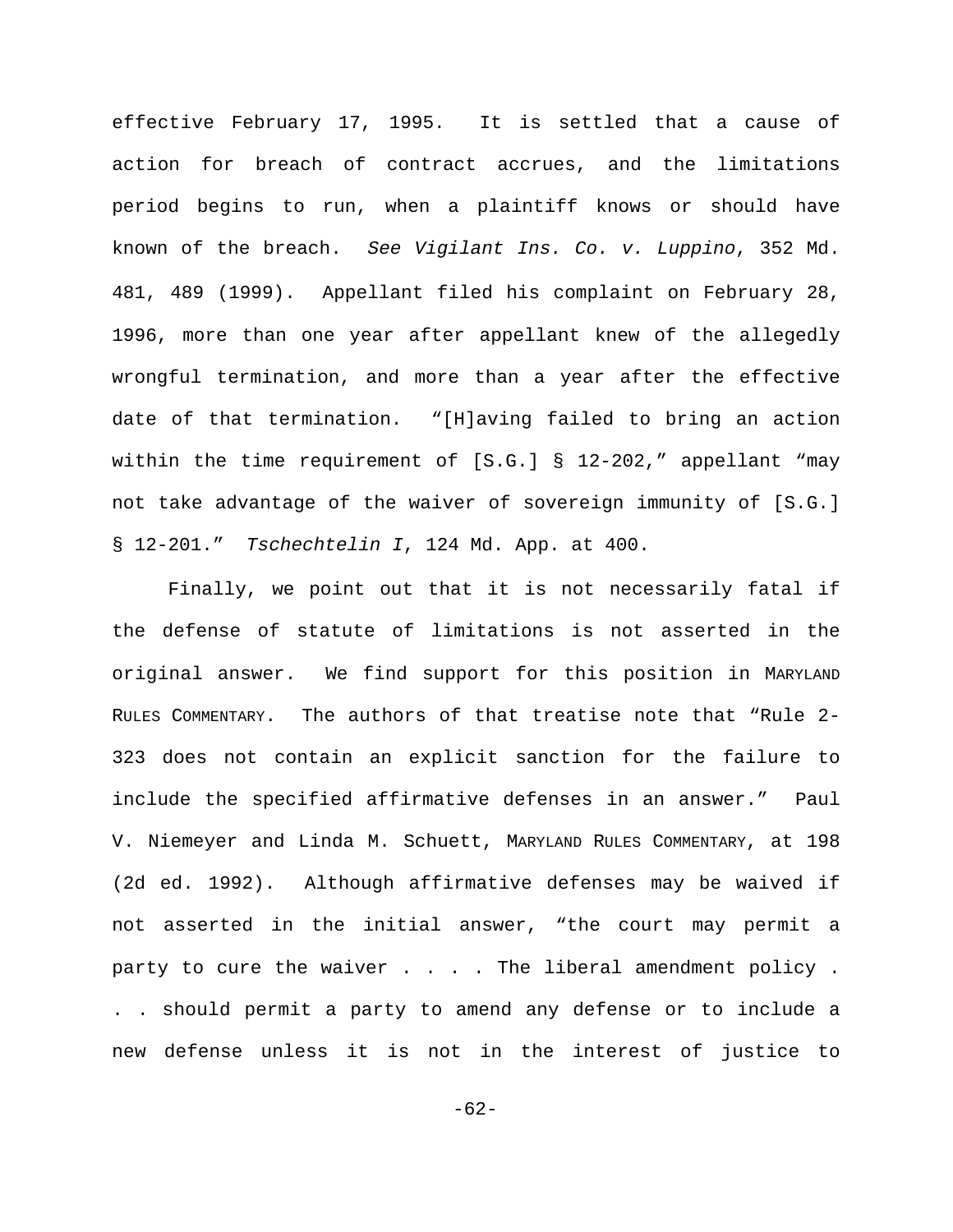relieve a party from the waiver." *Id.* Moreover, the treatise specifically observes that when a defendant seeks to amend an answer to add a statute of limitations defense that was omitted from the initial answer, a "waiver . . . is not automatic . . . ." *Id.* at 199. Rather, the plaintiff must show "prejudice, unfair surprise, or lack of fairness." *Id.*

Accordingly, for all these reasons, we shall affirm the award of summary judgment to appellees with respect to appellant's contract claims in counts I and II.

## **D. Defamation — Count V**

Appellant contends that the court erred in awarding summary judgment with respect to his defamation claim against Dr. Tschechtelin. As noted above, the Newspaper reported that Dr. Tschechtelin "state[d] that after long consideration the Board of Trustees concluded that Dr. Samuels' performance was poor." Appellant asserts that the assertion was false and that it was made with actual malice.

In his April 1997 affidavit, Dr. Tschechtelin explained the context in which he made that statement:

On or about March 9, 1995, I received a call from a reporter from the Baltimore *Afro American*, Yvette Aldrich, who asked me about Dr. Samuels' termination. I stated that he had been terminated for poor performance and explained to Ms. Aldrich that I could not comment on it any further as it was a personnel matter. The personnel actions of the Board of

 $-63-$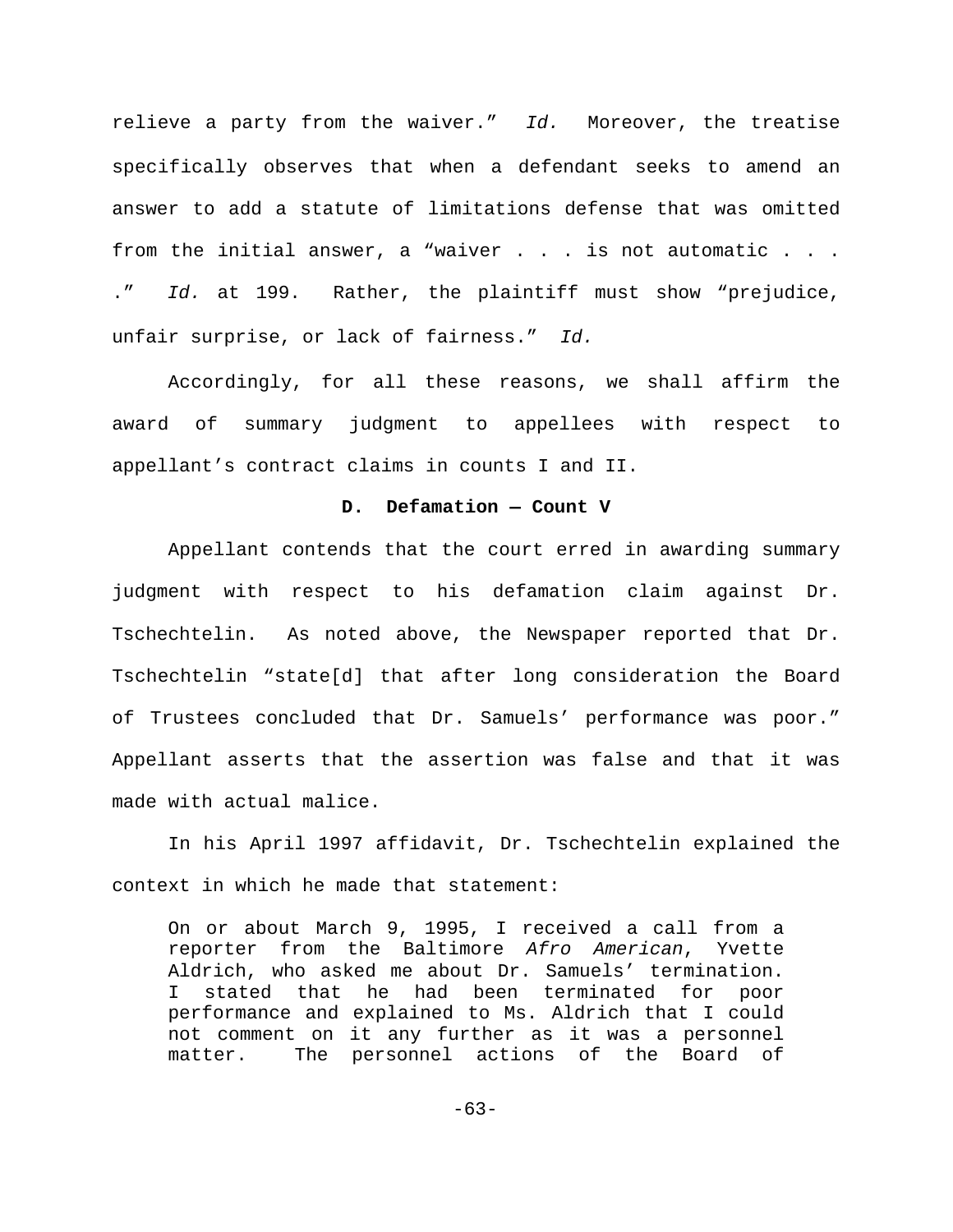Trustees are public records under State law and the Board's policy for evaluation of administrators states that poor evaluation leads to termination.

Unpersuaded by the adequacy of appellant's allegations, the court said at the hearing on appellees' first motion for summary judgment on May 28, 1997:

Plaintiff brings an action under count five for defamation. And that, of course, applies only to the president of the college. Even assuming all other elements of the tort are supported in the record, we are having difficulty determining the harm that is plead by the Plaintiff.

The presence of harm is a necessary element, because he must present evidence of damage. His allegation is that of lost job opportunities. Well we searched the record, and found nothing to substantiate any lost job opportunity or impairment to his future. We are not satisfied that the record in this case on any of the elements has been maintained. And we will grant the motion for summary judgment as to count five.

Under Maryland law, a defamatory statement is one that "tends to expose a person to public scorn, hatred, contempt or ridicule, thereby discouraging others in the community from having a good opinion of, or from associating or dealing with, that person." *Batson v. Shiflett*, 325 Md. 684, 722-23 (1992); *see Rosenberg v. Helsinki*, 328 Md. 664, 675 (1992), *cert. denied*, 509 U.S. 924 (1993); *Shapiro*, 105 Md. App. at 772. To establish a *prima facie* case of defamation when the plaintiff is not a public figure, the plaintiff must prove: (1) that the defendant made a defamatory communication to a third person; (2)

-64-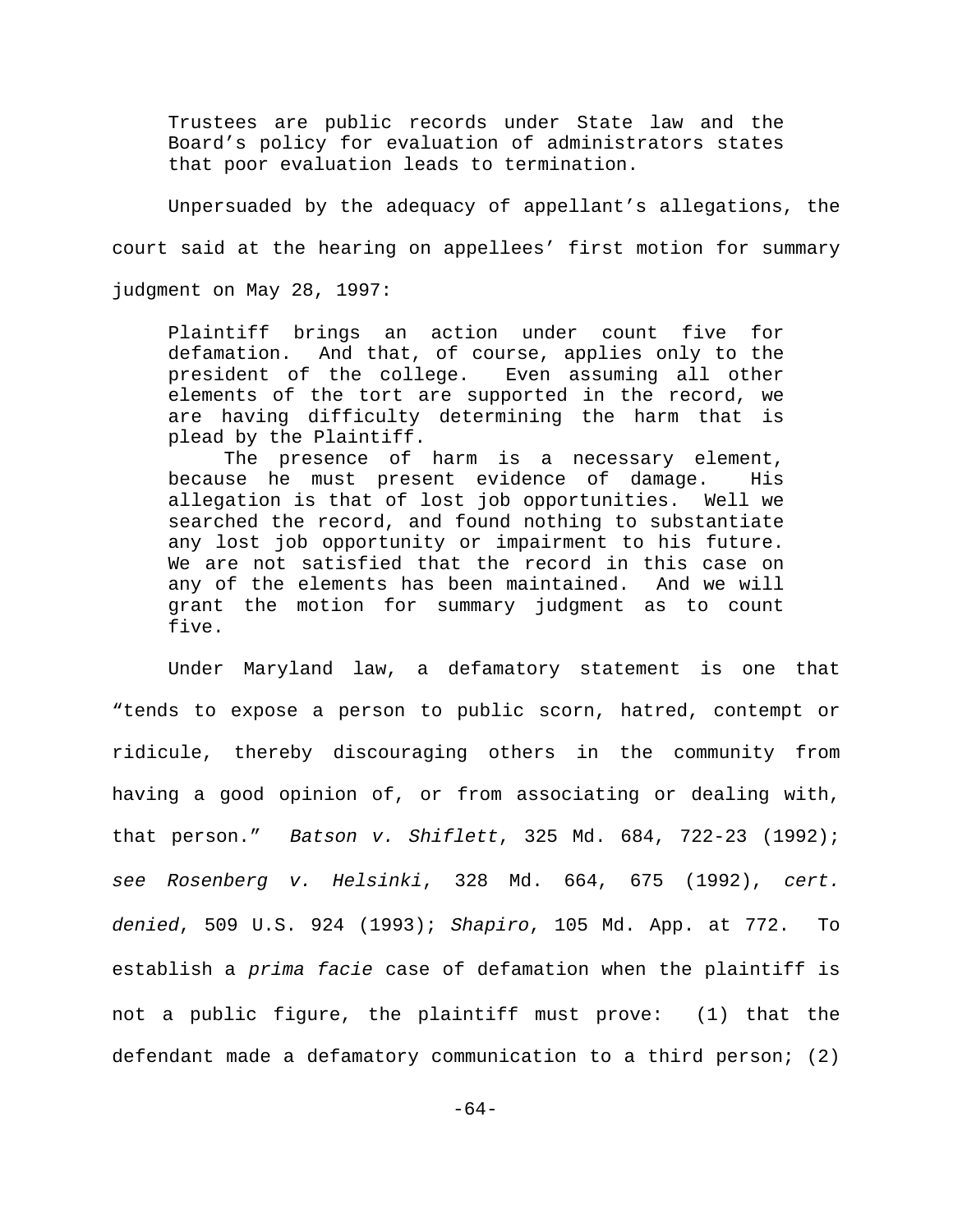that the statement was false; (3) that the defendant was at fault in communicating the statement; and (4) that the plaintiff suffered harm. *Thacker v. City of Hyattsville*, \_\_\_ Md. App. \_\_\_, No. 2131, Sept. Term 1999, slip op. at 47 (filed Sept. 8, 2000); *Rosenberg*, 328 Md. at 675; *Bagwell*, 106 Md. App. at 510- 11.

The "fault" element of the calculus may be based either on negligence or actual malice. *See New York Times Co. v. Sullivan*, 376 U.S. 254, 279-80 (1964); *Batson*, 325 Md. at 728; *Jacron Sales Co. v. Sindorf*, 276 Md. 580, 594-97 (1976). As we explained in *Shapiro*, 105 Md. App. at 772, actual malice "is established when the plaintiff shows, by clear and convincing evidence, that the defendant published the statement in issue either with reckless disregard for its truth or with actual knowledge of its falsity." On the other hand, negligence need only be shown by a preponderance of the evidence. *Id*. at 773 (citing *General Motors Corp. v. Piskor*, 277 Md. 165, 171-72 (1976)).

The statement in issue here -- that Dr. Samuels was terminated for poor performance -- is arguably a statement of opinion. The parties do not discuss the tort of defamation based on a statement of opinion. We note, however, that defamatory communications may be based on assertions of fact or

 $-65-$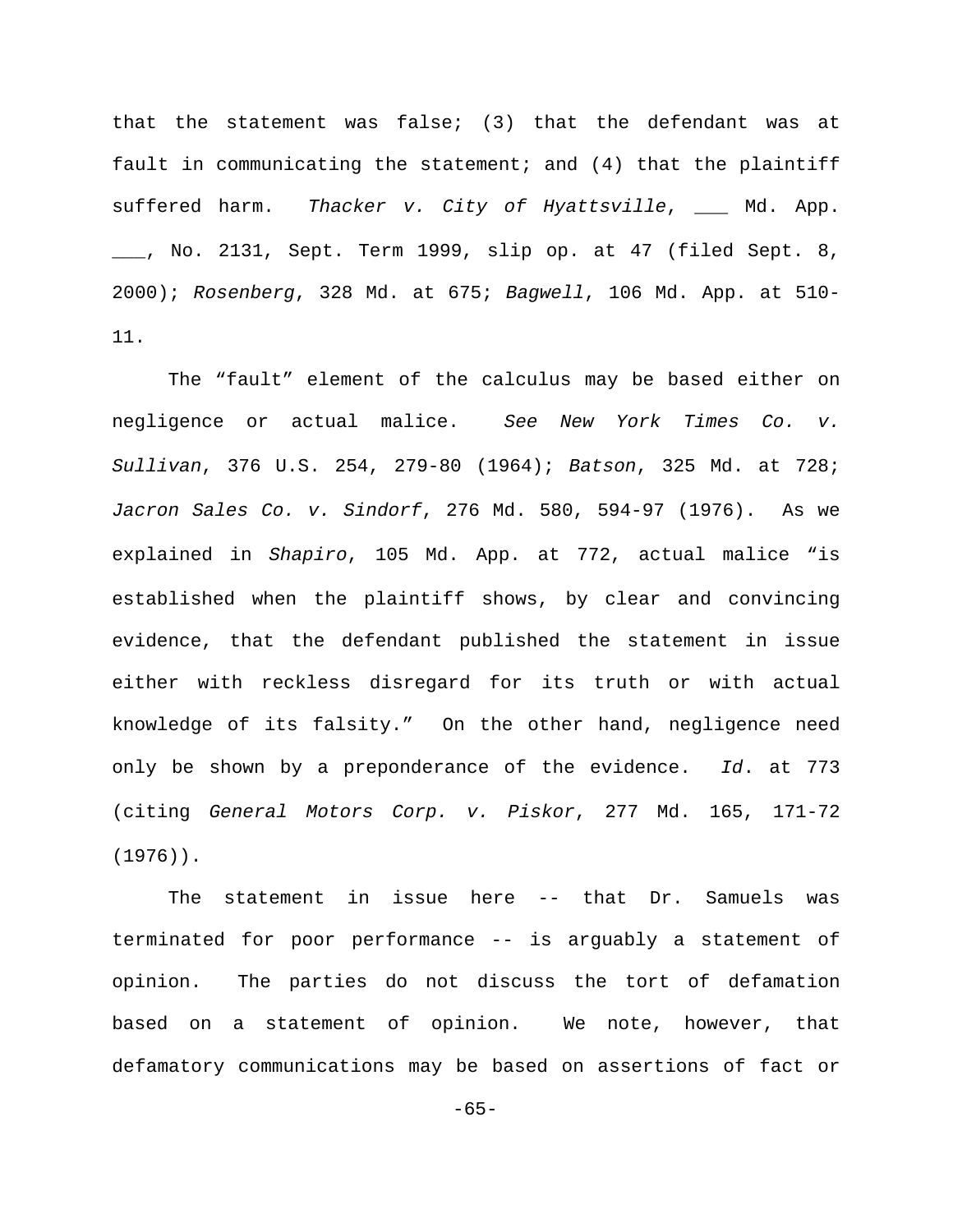opinion. Restatement (Second) of Torts §§ 565, 566 (1977). As the Supreme Court indicated, a false statement of fact cannot escape liability for defamation under the guise of opinion. *Milkovich v. Lorain Journal Co.*, 497 U.S. 1, 18 (1990). Thus, when an expression of opinion contains implied assertions of underlying objective fact, the statement may be actionable. *Id.* at 18-19.

The modern law governing the distinction between fact and opinion in defamation cases emerged in *Gertz v. Robert Welch, Inc.*, 418 U.S. 323, 339-40 (1974), in which the Supreme Court stated:

Under the First Amendment there is no such thing as a false idea. However pernicious an opinion may seem, we depend for its correction not on the conscience of judges and juries but on the competition of other ideas. But there is no constitutional value in false statements of fact.

(Footnote omitted).

The *Gertz* Court did not provide guidance with regard to determining whether a statement is one of fact or opinion. But, in *Milkovich*, the Supreme Court explained:

Read in context . . . the fair meaning of the passage is to equate the word "opinion" in the second sentence [of *Gertz*] with the word "idea" in the first sentence. Under this view, the language was merely a reiteration of Justice Holmes' classic "marketplace of ideas" concept.

Thus, we do not think this passage from *Gertz* was intended to create a wholesale defamation exemption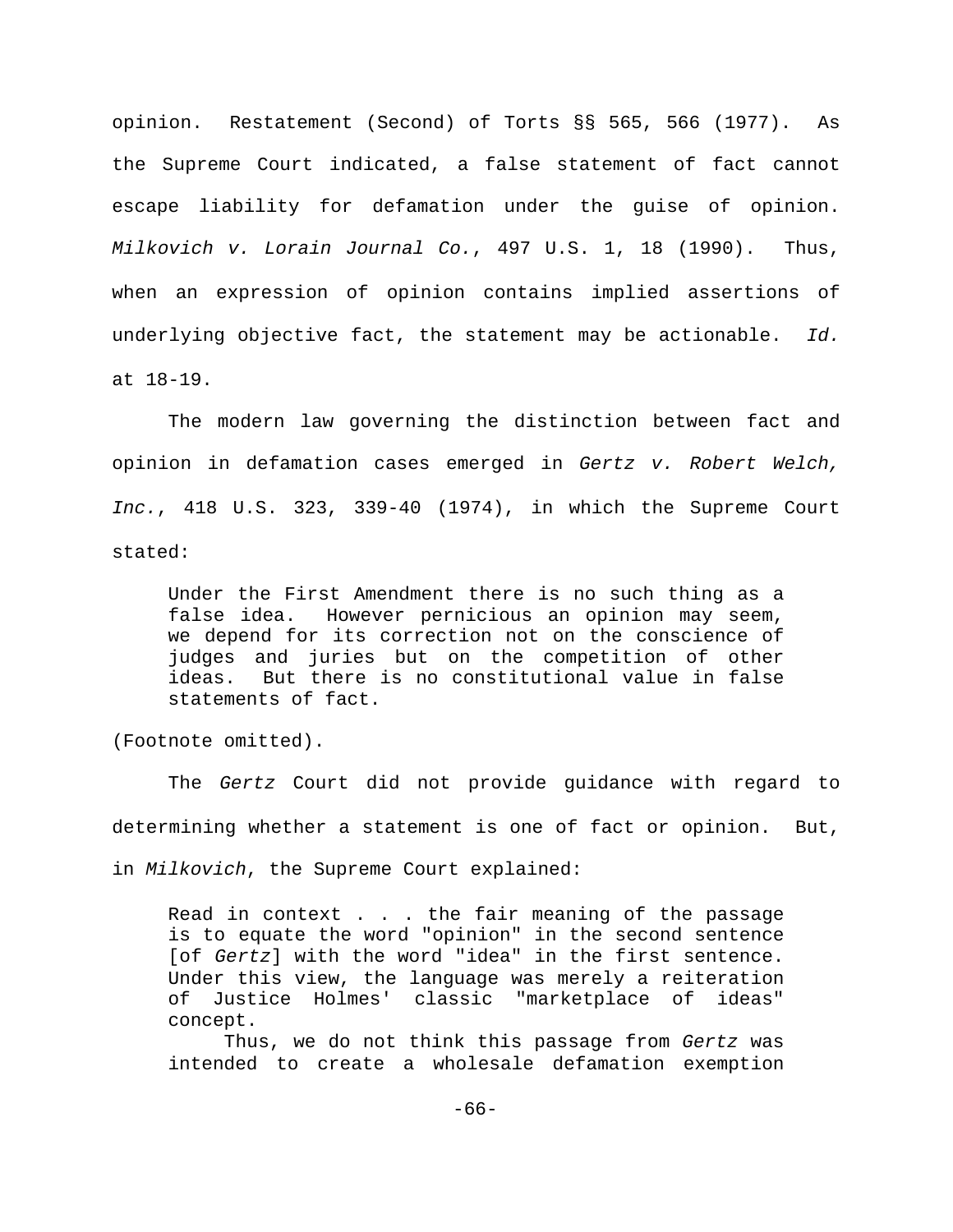for anything that might be labeled "opinion." . . . Not only would such an interpretation be contrary to the tenor and context of the passage, but it would also ignore the fact that expressions of "opinion" may often imply an assertion of objective fact.

*Milkovich*, 497 U.S. at 18 (citations omitted). The Supreme Court reasoned in *Milkovich* that publishing an opinion couched as a fact may be just as damaging as publishing an erroneous fact. *Id.* at 19. Therefore, it held that the statements of a newspaper columnist who asserted that a wrestling coach had committed perjury in an investigation of an incident at a wrestling match were not protected as opinion. *Id.* at 18.

In reaching that result, the Court distinguished the statements about perjury from earlier cases concerning opinions as protected speech. For example, in *Greenbelt Cooperative Publishing Ass'n v. Bresler*, 398 U.S. 6 (1970), a newspaper published articles characterizing a real estate developer's negotiating position as "blackmail." Rejecting the claim that the word "blackmail" implied that the developer had committed the crime of blackmail, the Court held that "the imposition of liability on such a basis was constitutionally impermissible. . . ." *Id.* at 13. The Court reasoned that "even the most careless reader must have perceived that the word was no more than rhetorical hyperbole, a vigorous epithet used by those who considered [the developer's] negotiating position extremely

 $-67-$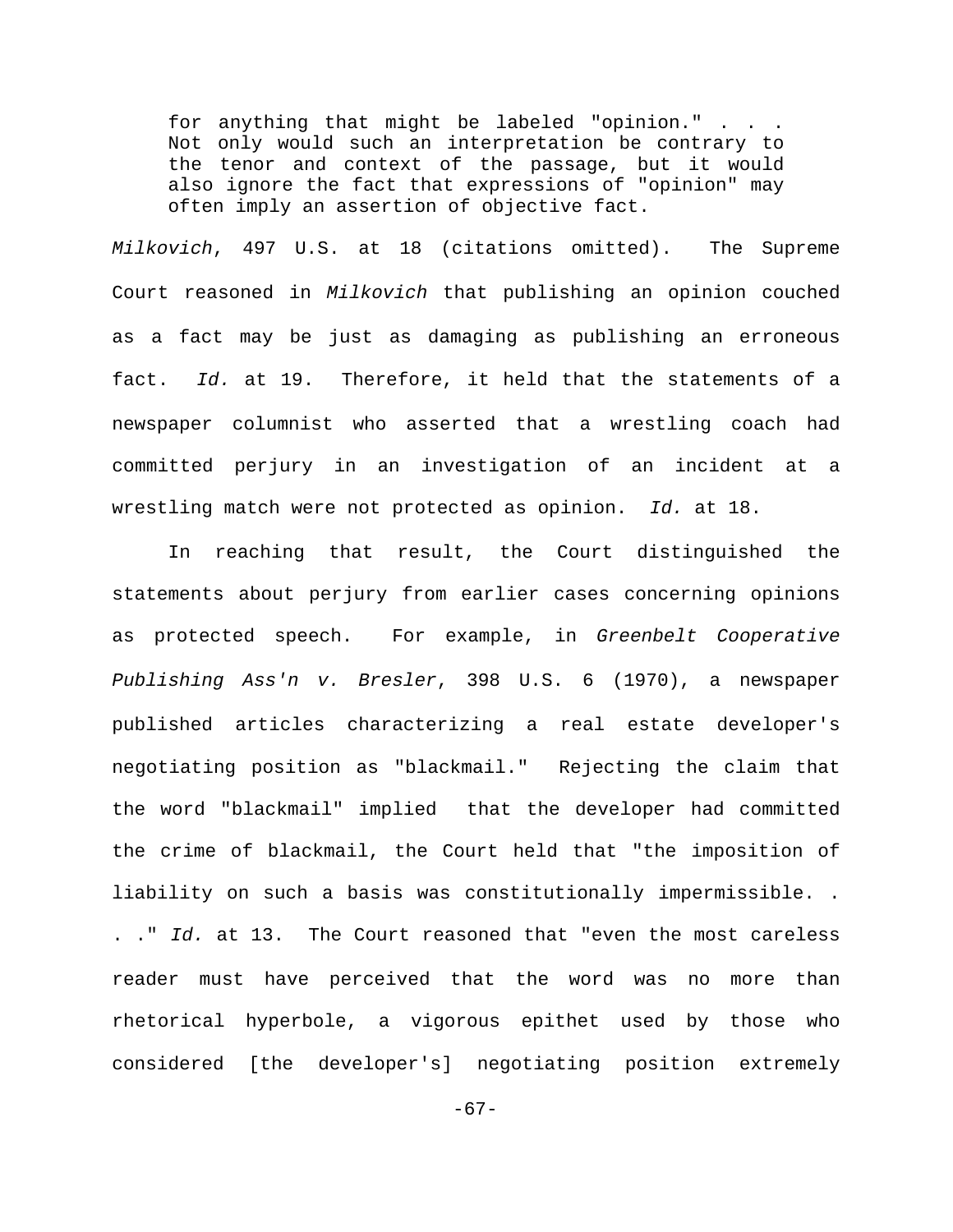unreasonable." *Id.* at 14. Similarly, in *National Ass'n of Letter Carriers v. Austin*, 418 U.S. 264 (1974), the Court determined that use of the word "traitor" to refer to a union "scab" was not actionable, because it was used "in a loose, figurative sense" and was "merely rhetorical hyperbole, a lusty . . . expression of . . . contempt . . ." *Id.* at 284-86.

*Batson*, 325 Md. 684, is also instructive in understanding statements of opinion. The Court of Appeals held there that statements made in a series of leaflets published by a faction of a labor union that ousted its president were not protected as mere opinion. *Id.* at 726. The pamphlets included language that appellant's behavior was motivated "to steer [the reader's] attention away from their crimes of conspiracy, perjury, falsification of records, illegal contract ratification and violation of both the National [Union's] Constitution and By-Laws for your Union." *Id.* at 694. Relying on *Milkovich*, the Court concluded that such remarks were not protected as "mere opinion," because they were capable of being proved or disproved. *Id.* at 724-25.

*Hearst Corp. v. Hughes*, 297 Md. 112 (1983), also touched on the issue of when a statement of opinion may be defamatory. Although the Court ultimately concluded that the defendant had acted culpably in making false statements of fact, the Court

-68-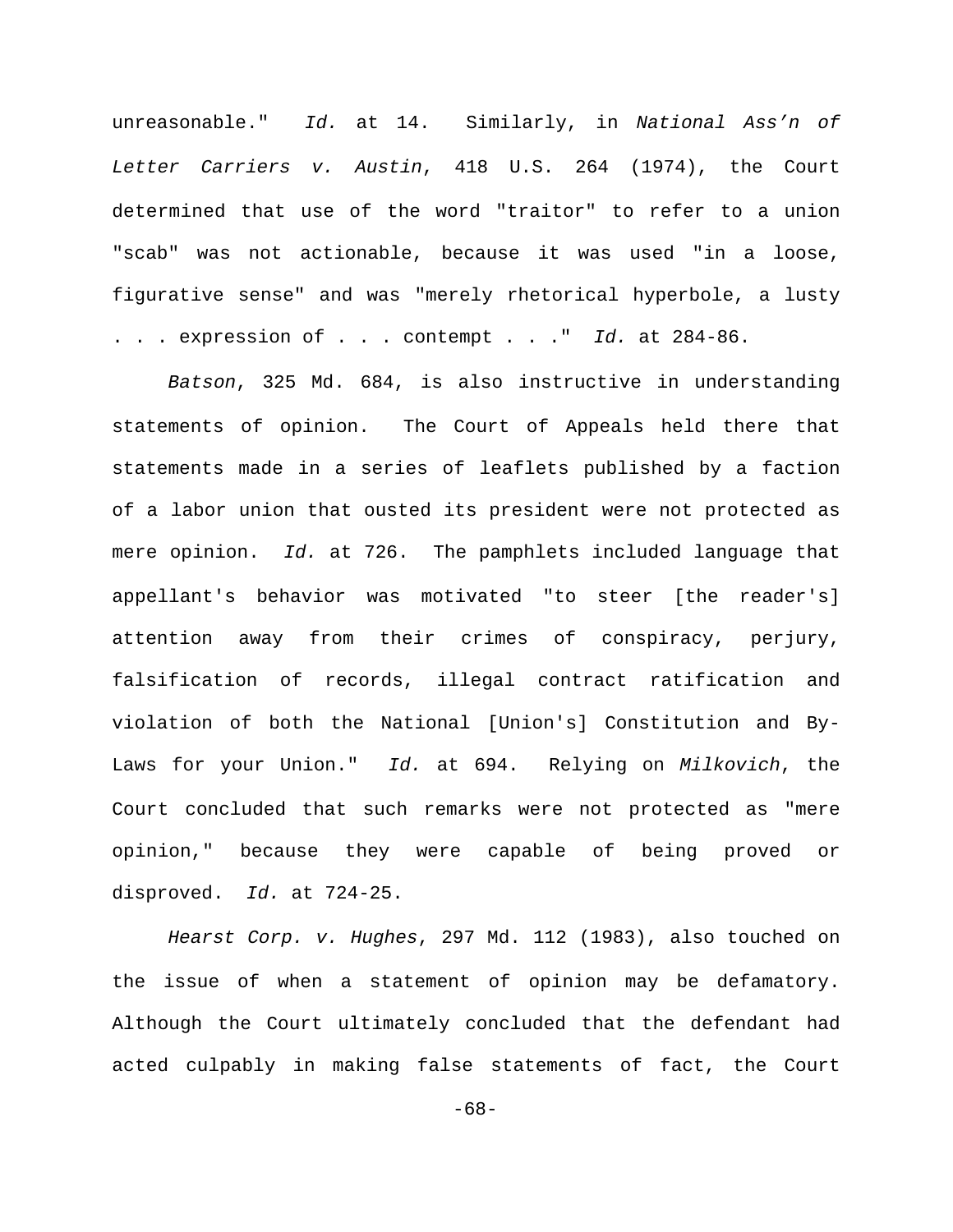distinguished between "pure" and "mixed" opinions, citing the Restatement with approval. *Id.* at 131.

The Restatement and its comments further clarify when a statement of opinion is actionable:

**§ 566. Expressions of Opinion**

**A defamatory communication may consist of a statement in the form of an opinion, but a statement of this nature is actionable only if it implies the allegation of undisclosed defamatory facts as the basis for the opinion.**

\* \* \* \* \*

 *b. Types of expressions of opinion.* There are two kinds of expression of opinion. The simple expression of opinion, or the pure type, occurs when the maker of the comment states the facts on which he bases his opinion of the plaintiff and then expresses a comment as to the plaintiff's conduct, qualifications or character. The statement of facts and the expression of opinion based on them are separate matters in this case, and at common law either or both could be defamatory and the basis for an action for libel or slander. The opinion may be ostensibly in the form of a factual statement if it is clear from the context that the maker is not intending to assert another objective fact but only his personal comment on the facts which he has stated.

\* \* \* \* \*

The second kind of expression of opinion, or the mixed type, is one which, while an opinion in form or context, is apparently based on facts regarding the plaintiff or his conduct that have not been stated by the defendant or assumed to exist by the parties to the communication. Here the expression of the opinion gives rise to the inference that there are undisclosed facts that justify the forming of the opinion expressed by the defendant. To say of a person that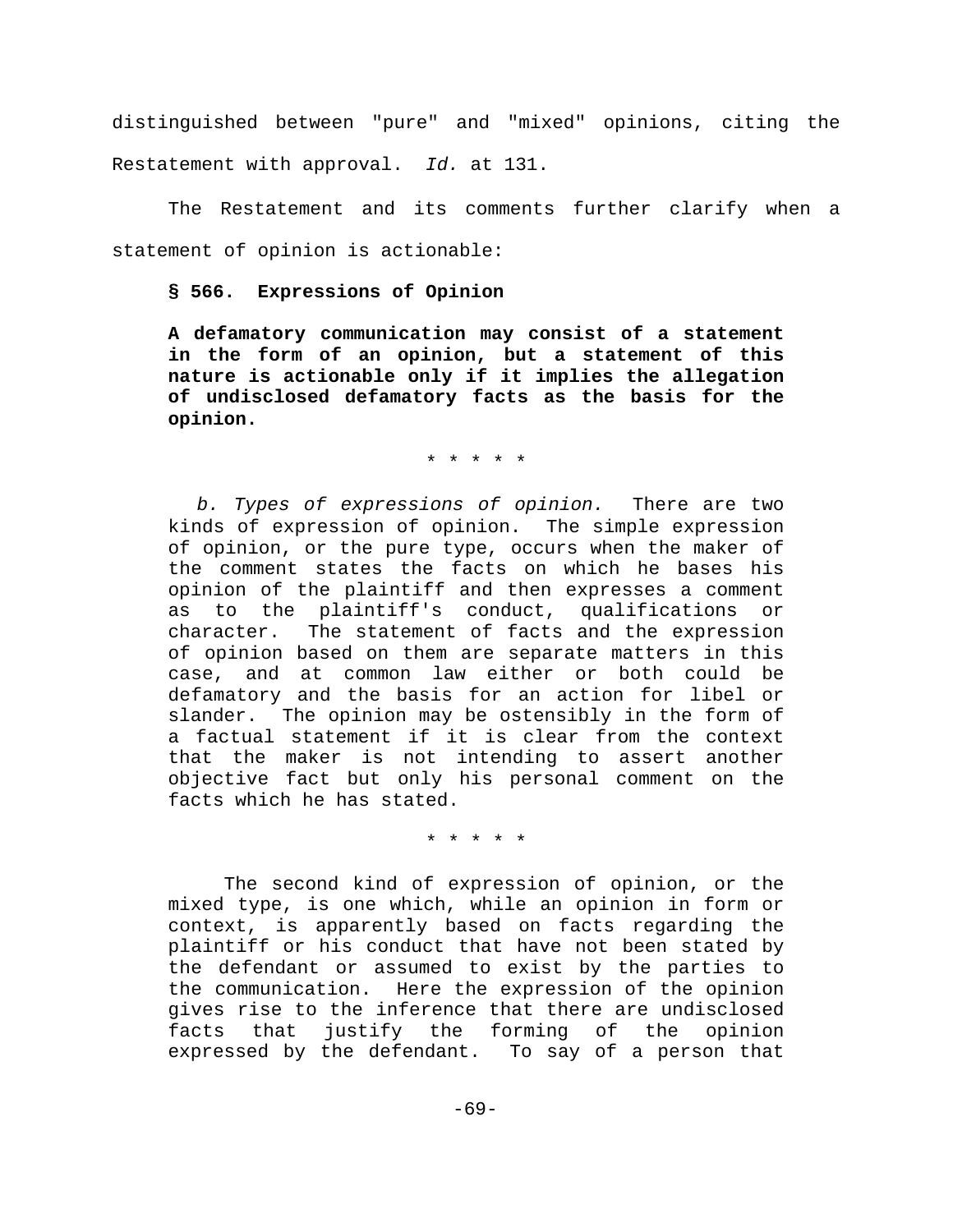he is a thief without explaining why, may, depending upon the circumstances, be found to imply the assertion that he has committed acts that come within the common connotation of thievery. To declare, without an indication of the basis for the conclusion, that a person is utterly devoid of moral principles may be found to imply the assertion that he has been guilty of conduct that would justify the reaching of that conclusion.

\* \* \* \* \*

*c.*

#### \* \* \* \* \*

The requirement that a plaintiff prove that the defendant published a defamatory statement of fact about him that was false . . . can be complied with by proving the publication of an expression of opinion [based on] undisclosed facts about the plaintiff that must be defamatory in character in order to justify the opinion.  $\ldots$  . [A]n expression of opinion that . . . implies that there are undisclosed facts on which the opinion is based, is treated differently [from a pure opinion]. The difference lies in the effect upon the recipient of the communication. . . . [When the opinion is a mixed opinion] if the recipient draws the reasonable conclusion that the derogatory opinion expressed in the comment must have been based on undisclosed defamatory facts, the defendant is subject to liability.

\* \* \* \* \*

It is the function of the court to determine whether an expression of opinion is capable of bearing a defamatory meaning because it may reasonably be understood to imply the assertion of undisclosed facts that justify the expressed opinion about the plaintiff or his conduct, and the function of the jury to determine whether that meaning was attributed to it by the recipient of the communication.

(Boldface in original) (citations omitted).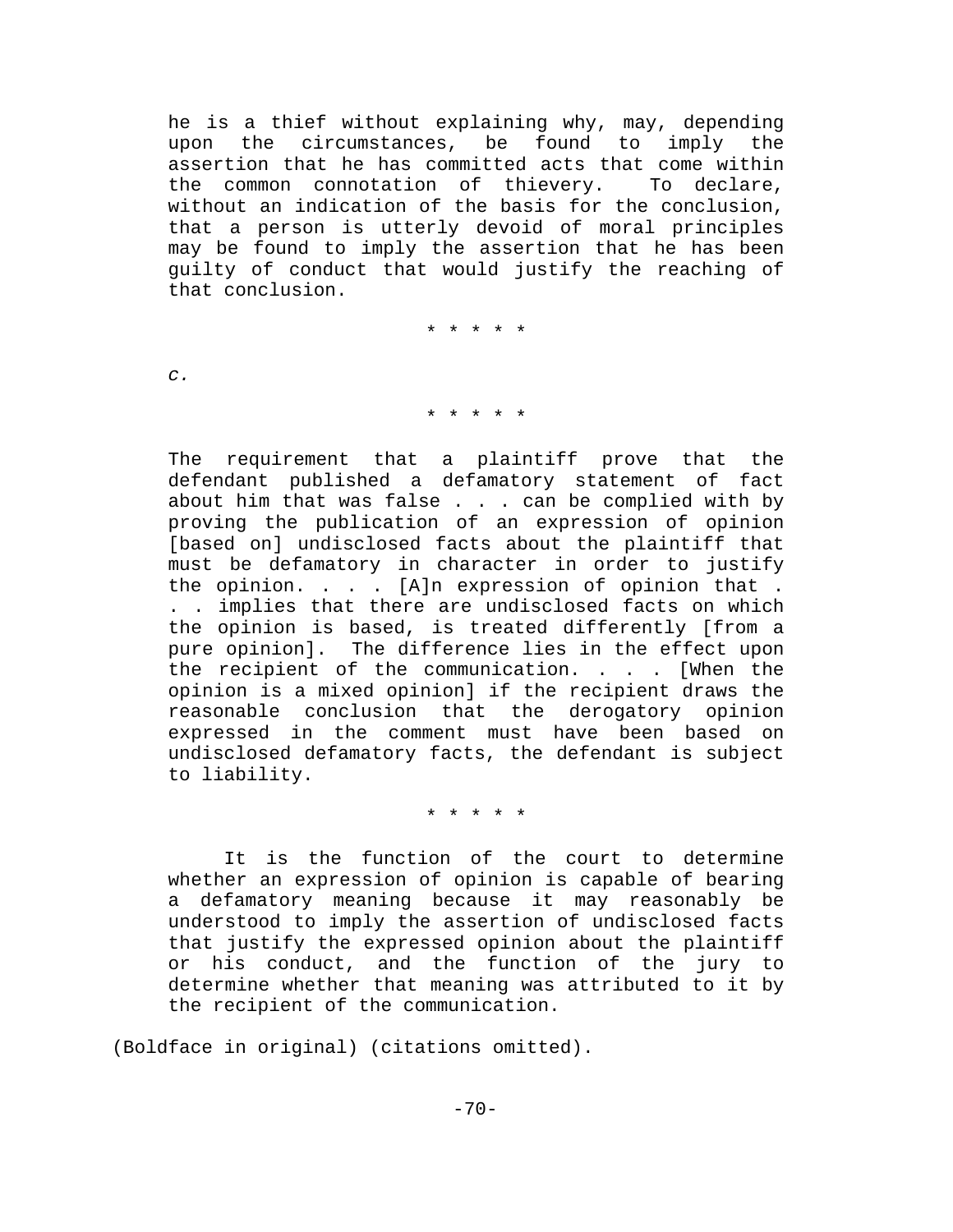Of significance here, our courts continue to recognize the distinction between defamation *per se* and defamation *per quod*. *Shapiro*, 105 Md. App. at 773; *Gooch v. Maryland Mechanical Sys., Inc.*, 81 Md. App. 376, 393, *cert. denied*, 319 Md. 484 (1990). That distinction was set forth in the seminal opinion of *M & S Furniture Sales Co. v. Edward J. DeBartolo Corp.*, 249 Md. 540 (1968):

In the case of words or conduct actionable *per se*, their injurious character is a self-evident fact of common knowledge of which the court takes judicial notice and need not be pleaded or proved. In the case of words or conduct actionable only *per quod*, the injurious effect must be established by allegations and proof of special damage and in such cases it is not only necessary to plead and show that the words or actions were defamatory, but it must also appear that such words or conduct caused actual damage.

*Id*. at 544; *accord Metromedia, Inc. v. Hillman*, 285 Md. 161, 163-64 (1979). Whether an alleged defamatory statement is *per se* or *per quod* is a question of law for the court. *Shapiro*; 105 Md. App. at 773; *Gooch*, 81 Md. App. at 391 n.8.

"If the statement is *per quod*, then the jury must decide whether the statement does, in fact, carry defamatory meaning." *Shapiro*, 105 Md. App. at 773. But if the statement is defamatory *per se*, and the defendant was merely negligent in making the false statement, the plaintiff must still prove actual damages. *Hearst Corp.*, 297 Md. at 122; *Metromedia*, 285

-71-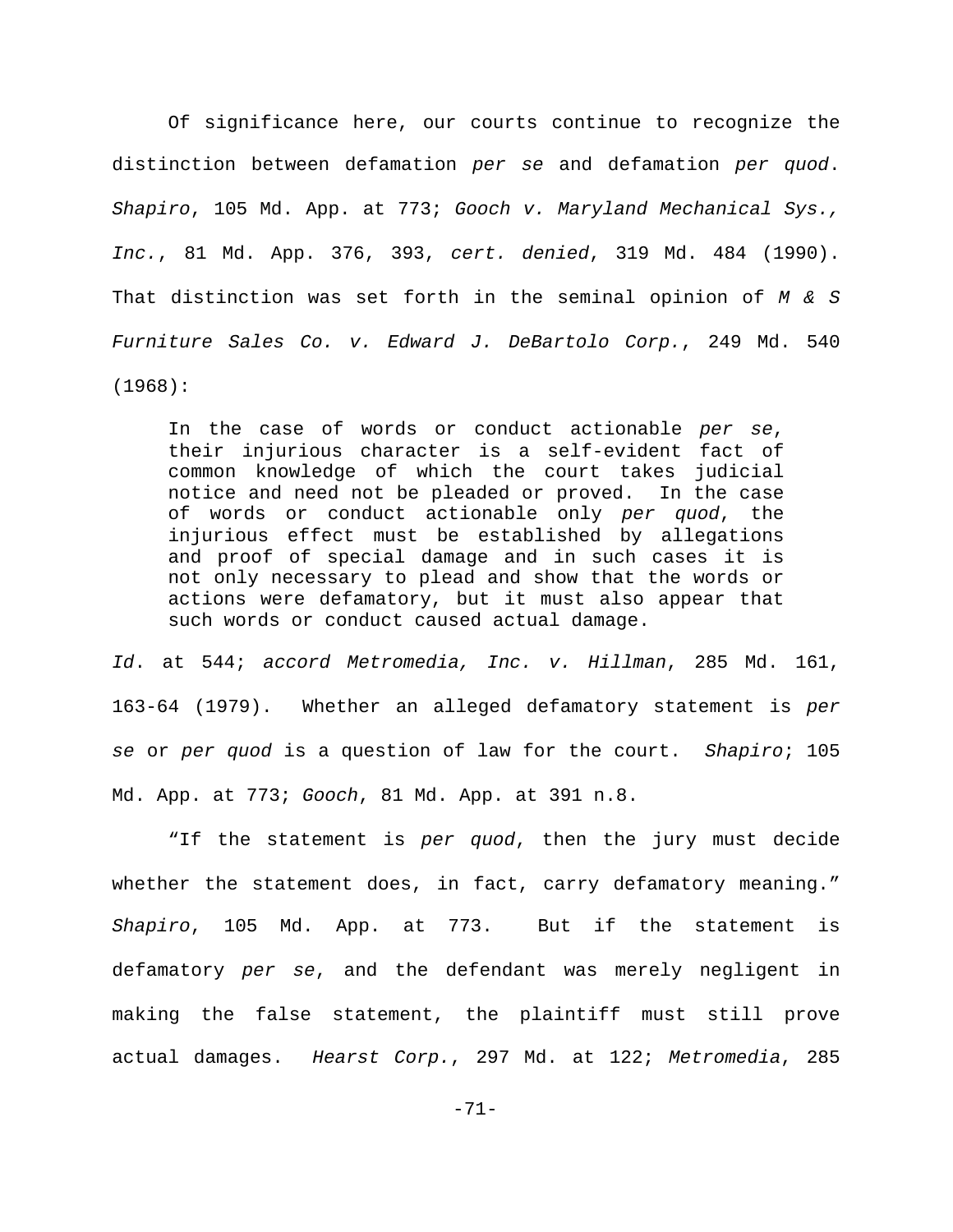Md. at 172. In contrast, when a plaintiff establishes that a statement was defamatory *per se* and, by clear and convincing evidence, demonstrates that it was made with actual malice, a "presumption of harm to reputation . . . arises from the publication of words actionable *per se*. A trier of fact is not constitutionally barred from awarding damages based on that presumption in [an actual] malice case." *Hanlon v. Davis*, 76 Md. App. 339, 356 (1988) (citation omitted). In other words, if the statement is defamatory *per se*, damages are presumed when a plaintiff can demonstrate actual malice, by clear and convincing evidence, even in the absence of proof of harm. *Hearst*, 297 Md. at 125-26; *Shapiro*, 105 Md. App. at 774; *Laws v. Thompson*, 78 Md. App. 665, 685, *cert. denied*, 316 Md. 428 (1989).

In regard to the statement that appellant's performance was poor, what we said in *Leese v. Baltimore County*, 64 Md. App. at 474, is pertinent:

[I]t is defamatory "to utter any slander or false tale of another . . . which may impair or hurt his trade or livelyhood [sic]." Thus, a statement "that adversely affects [an employee's] fitness for the proper conduct of his business . . . [is] actionable *per se* at common law."

This is not to imply, however, that every negative evaluation of an employee's performance is potentially defamatory. Rather, "'[t]he words must go so far as to impute to him some incapacity or lack of due qualification to fill the position.'" In other words, the defamatory statement must be such that "if true, would disqualify him or render him less fit properly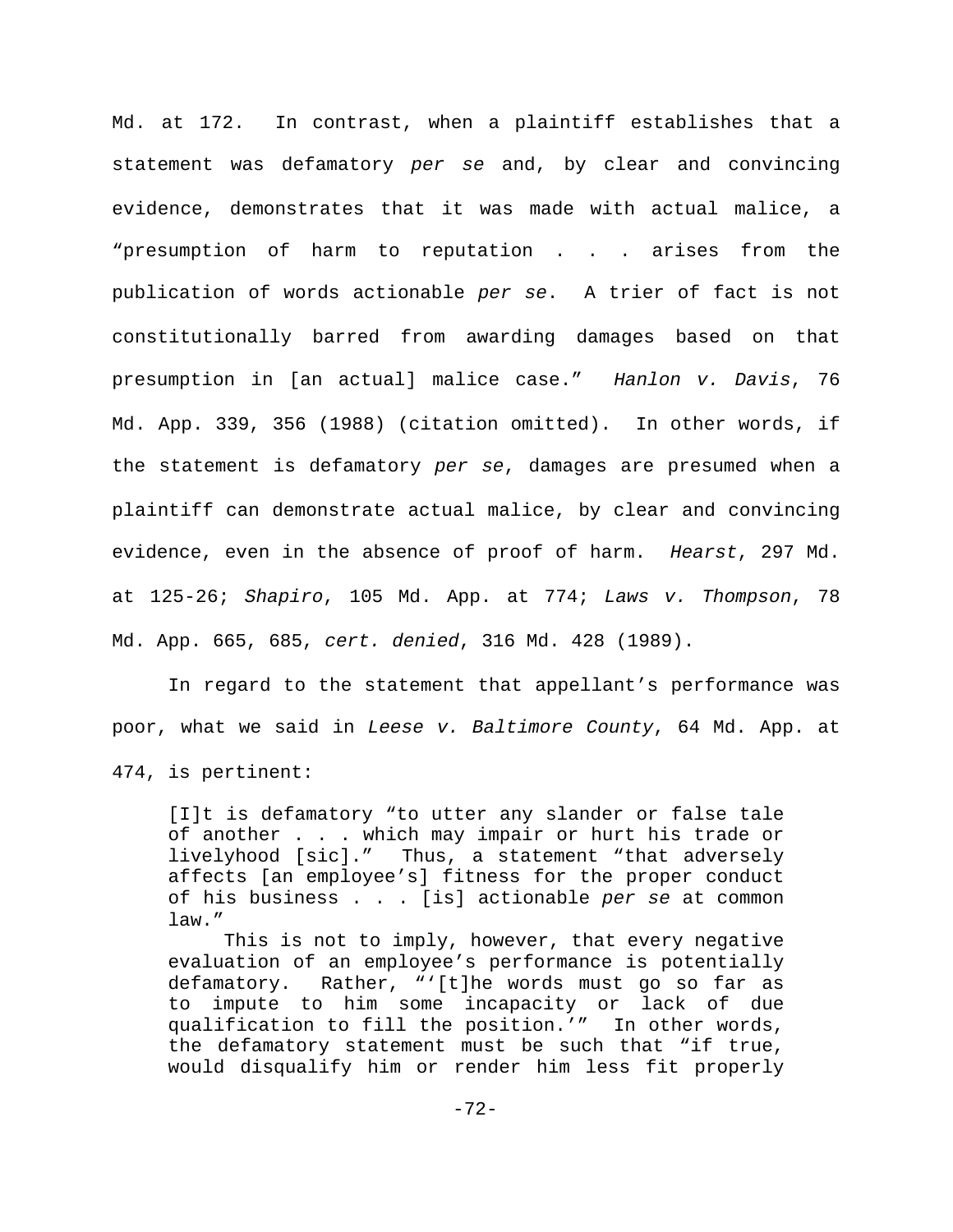to fulfill the duties incident to the special character assumed."

(Alterations in original) (citations omitted). We also find noteworthy the Court's comment in *Kilgour v. Evening Star Newspaper Co.*, 96 Md. 16, 23-24 (1902):

Words spoken of a person in his office, trade, profession, business or means of getting a livelihood, which tend to expose him to the hazard of losing his office, or which charge him with fraud, indirect dealing or incapacity and thereby tend to injure him in his trade, profession or business, are actionable without proof of special damage, even though such words if spoken or written of an ordinary person, might be actionable *per se*.

Based on the record before us, construed in the light most favorable to appellant, Dr. Tschechtelin's alleged statement amounted to defamation *per se*. The Newspaper article was entitled "Firing of VP at Community College touches off demand for probe," and identified the "VP" as Dr. Samuels. An assertion that appellant was terminated because of inferior performance on the job suggested that it was founded on fact and that appellant was incapable or unqualified to fulfill the obligations of a senior administrator at a community college. *See Leese*, 64 Md. App. at 474.

As we noted, appellant claims that the defamatory statement was made with actual malice, because Dr. Tschechtelin knew it was false. In his brief, Dr. Samuels says: "If the jury accepts

-73-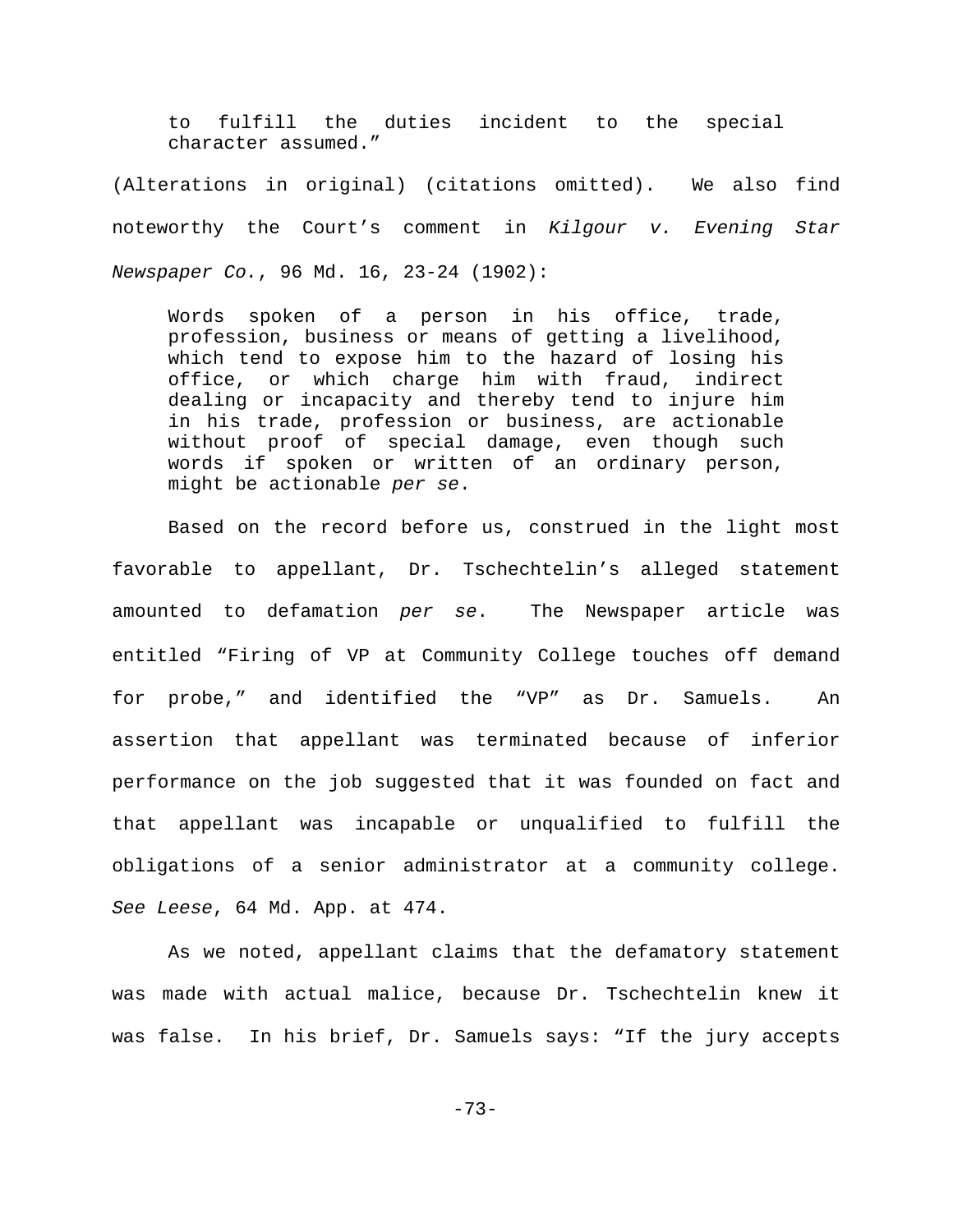Dr. Samuels' [sic] contention that the alleged performance evaluation was made in bad faith and was pretextual, then President Tschechtelin's statement to the press was made with constitutional malice -- he knew that it was false." Further, he contends that he presented evidence to show that President Tschechtelin was "motivated by animosity" and "not by a good faith assessment of Dr. Samuels' [sic] performance."

In opposition to summary judgment, appellant submitted an affidavit in which he said, in part:

39. . . . . I noted the continuing deterioration in our relationship. Tschechtelin became increasingly hostile and displayed increasing criticism over various administrative issues. At this time, it occurred to me that racism explained Tschechtelin's behavior. Tschechtelin did not become hostile towards me until it became obvious that I, as an African American, had more influence than he at a predominantly African-American institution. So long as I did not obviously display my abilities and so cast Tschechtelin into shadow, Tschechtelin was pleased with and complimentary about my contributions. After May, that all ended.

40. Racial issues have existed at BCCC during my tenure there. Documents produced by the African American Issues Committee ("AAIC") and the Office of Institutional Research indicate widespread racial dissatisfaction. For example, as Defendants' own documents verify, African-American[s] are disproportionately fired when compared to their white counterparts. Furthermore, even though BCCC is a predominantly African-American institution, the Administration never organized an institution-wide recognition let alone celebration of African-American history month. Moreover, Tschechtelin allowed the Institute for Intercultural Understanding to languish through poor funding. As to the funding for the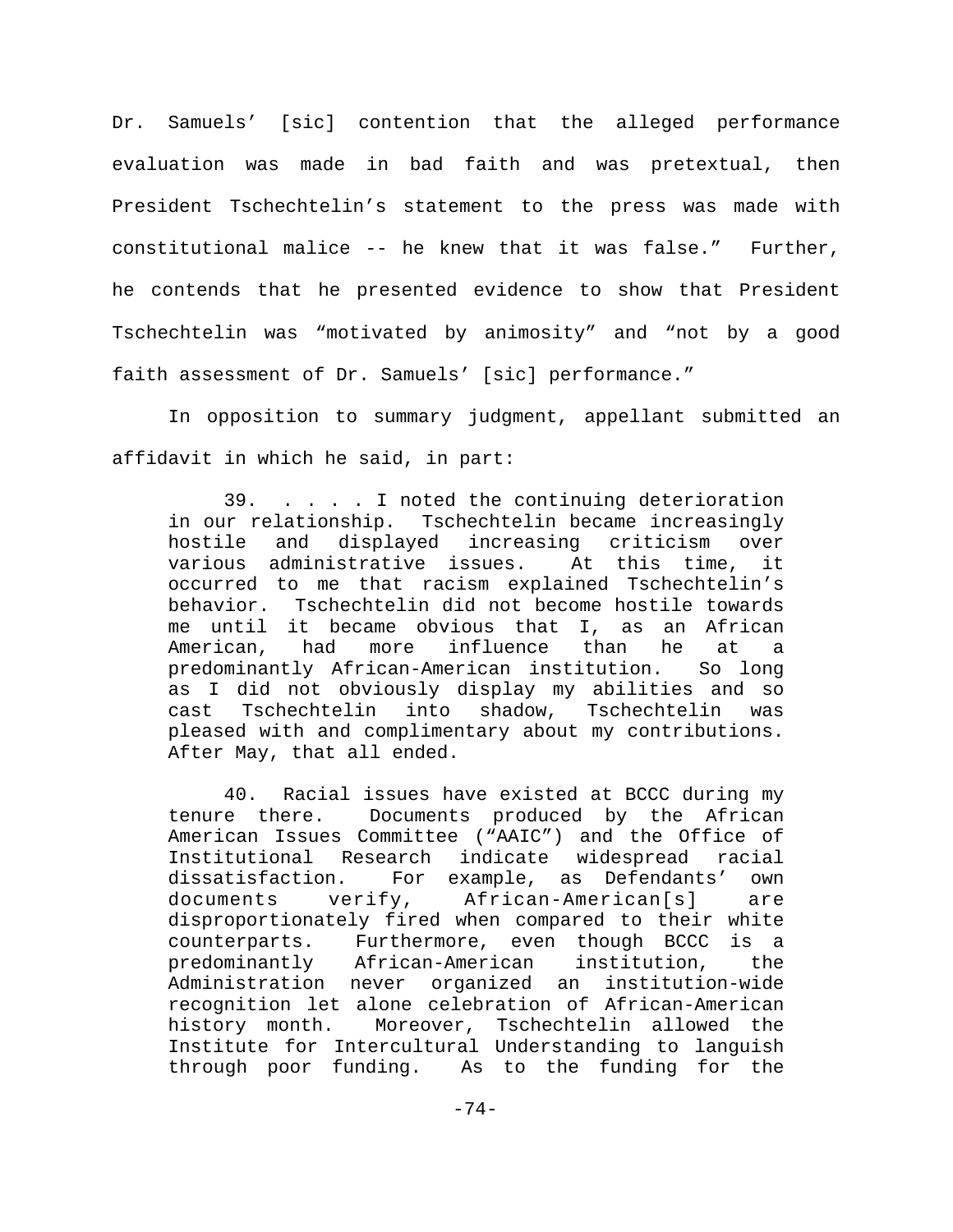Institute for Intercultural Understanding, I actively searched out funding and obtained a \$60,000 Beacon Grant from the American Association of Community Colleges. Furthermore, at the suggestion that BCCC was a "black institution," Tschechtelin displayed strong antagonism.

\* \* \*

42. On October 4, 1994, Tschechtelin met with me and told me that we "were not on the same page" and that he wanted to make a change in Vice Presidents. Tschechtelin offered me the option of being fired or resigning. When I asked why, Tschechtelin declared that he did not have to tell me anything because "he is the president." Whereupon, I told Tschechtelin that his decision was not performance based but discriminatory. Appellees quarrel with the adequacy of appellant's evidence

as to actual malice. But, "'disposition by summary judgment is generally inappropriate in cases involving motive or intent.'" *Clea v. Mayor of Baltimore, supra*, 312 Md. at 677 (quoting *DiGrazia v. County Exec. for Mont. Co.,* 288 Md. 437, 445 (1980)); *see Brown v. Dermer*, 357 Md. 344, 355 (2000). Such issues are generally "reserved for resolution by the factfinder" when they are "essential elements of the plaintiff's case . . . ." *Brown*, 357 Md. at 355.

Even if the statement was false, appellees challenge the adequacy of appellant's evidence as to damages. In the course of appellant's deposition, filed in opposition to summary judgment, appellant stated that, after termination, he applied to more than 100 institutions, but was unable to secure another

-75-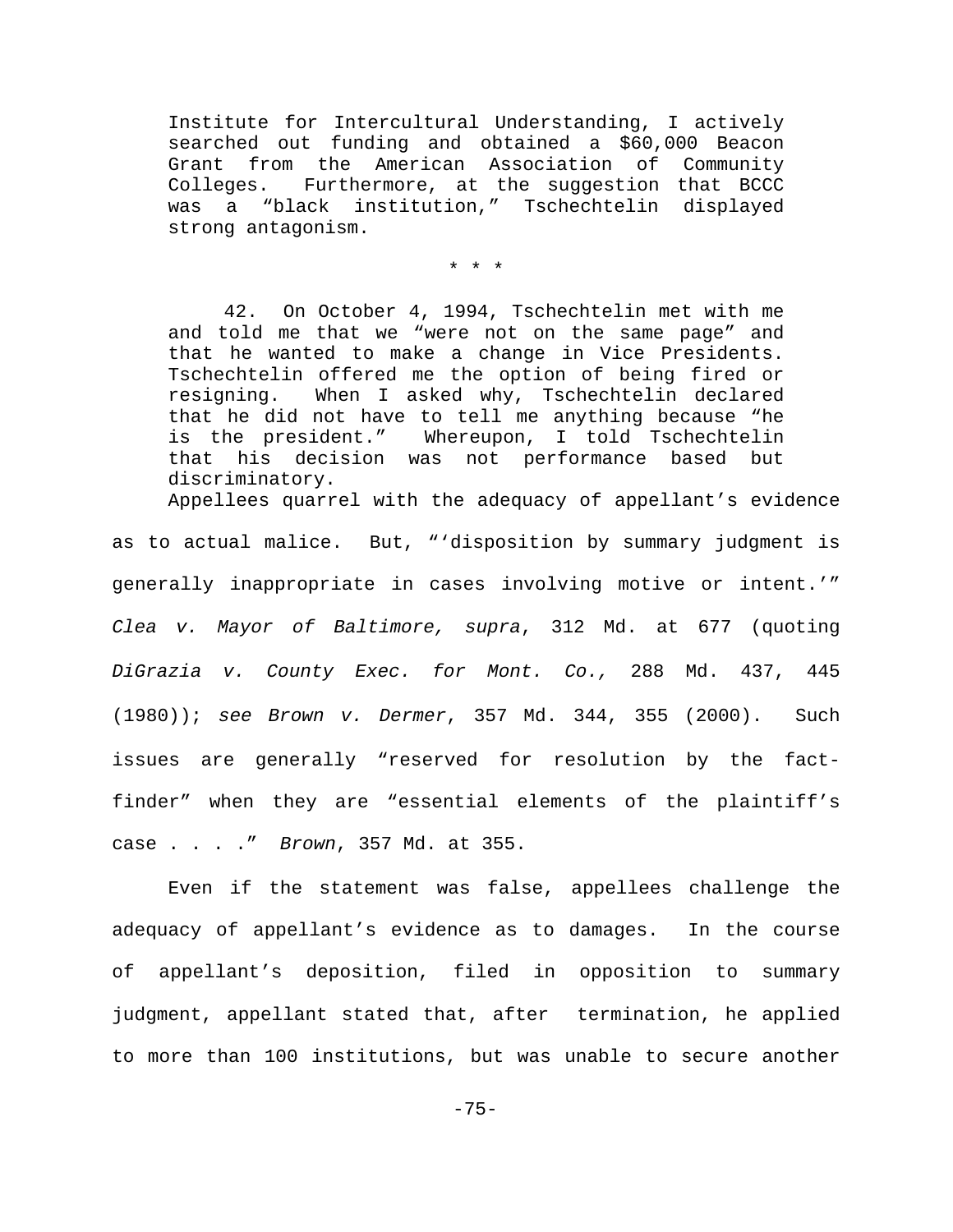position. Although appellant could not say whether the news article played a role in the decisions of any of those institutions, Dr. Samuels testified to one hearsay statement that suggested the article prevented him from obtaining employment. In any event, appellees overlook that if Dr. Tschechtelin's statement was defamatory *per se and* was made with actual malice, it would have been unnecessary for appellant to prove harm at the summary judgment stage, because damages would have been presumed. *See Shapiro*, 105 Md. App. at 774.

Given the posture of the case on summary judgment, we are of the view that the evidence was sufficient to defeat summary judgment with respect to the question of whether Dr. Tschechtelin's statement was false and whether it was made with knowledge of its falsity. Based on what was before the trial court, the truth or falsity of the statement and the degree of Dr. Tschechtelin's fault, if any, are questions for a jury to resolve.

In reaching our conclusion as to the defamation claim, we addressed the issues raised by the parties and considered by the court in granting summary judgment. We are constrained to point out, however, that the parties devoted little time in their briefs to the defamation count. For example, appellees did not address whether Dr. Tschechtelin enjoyed a defense of privilege.

-76-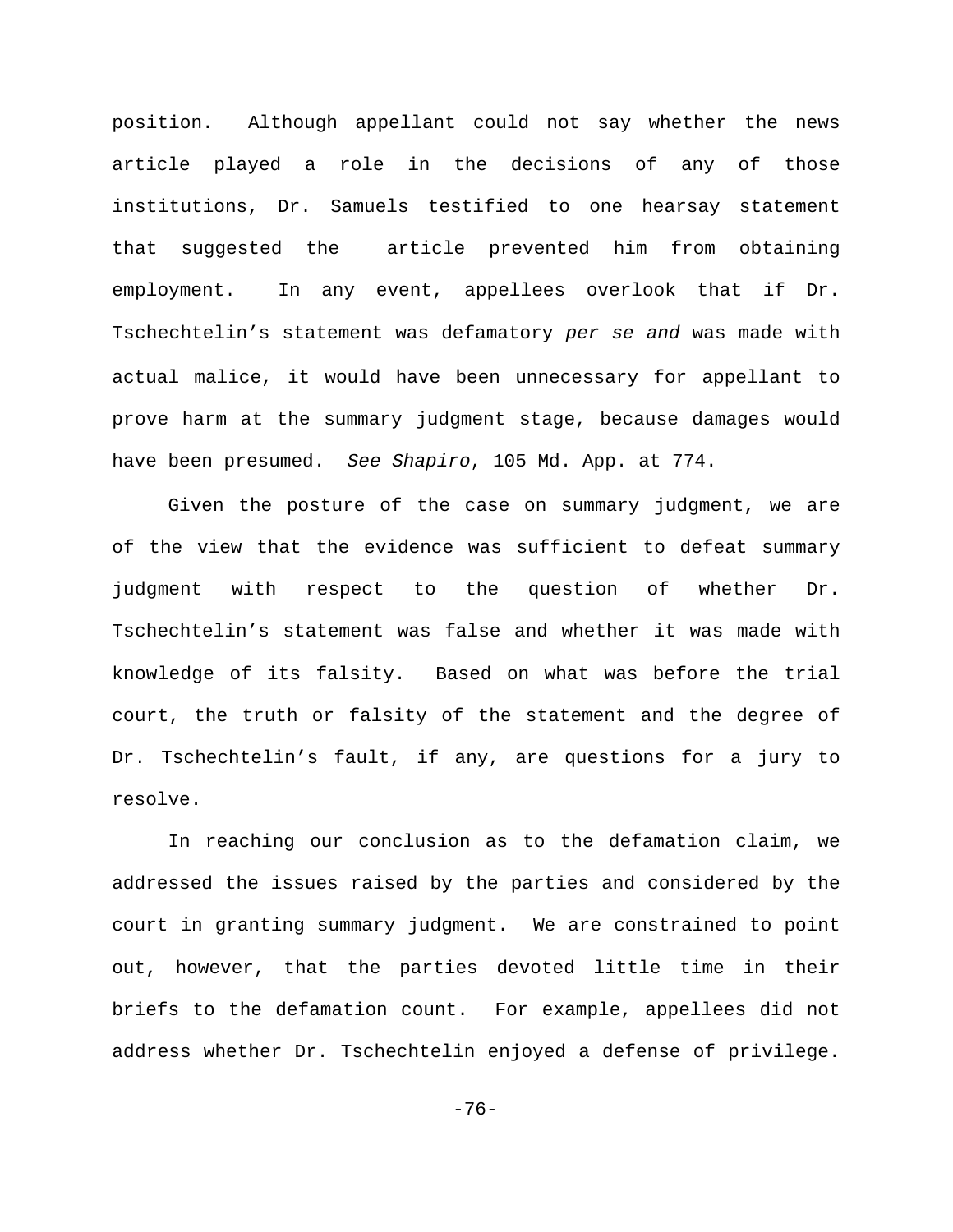Nor have the parties addressed whether the public had a right to know of the personnel actions taken by the College, including the reasons for such a course of action, in light of BCCC's status as a public institution. The parties also did not discuss the import, if any, of the Open Meetings Act. *See* S.G. §§ 10-501-10-512. In a footnote, appellees merely assert that Dr. Tschechtelin is immune from suit under the Maryland Tort Claims Act. *See* C.J. § 5-522(b) (stating, in part, that certain State personnel "are immune from suit in courts of the State and from liability in tort for a tortious act or omission that is within the scope of the public duties of the State personnel and is made without malice or gross negligence"). If Dr. Tschechtelin acted with actual malice, however, that statute may not apply.

Moreover, although truth is a defense to a defamation action, the parties did not address whether the truth or falsity of "poor performance" is assessed subjectively, based on the personal standards and expectations of Dr. Tschechtelin, or objectively. To be sure, Dr. Samuels denies that his performance was poor. As we see it, however, the concept of "poor performance" does not lend itself to a mathematically precise definition, in much the same way that "[t]here is no single definition of what constitutes good cause for discharge."

-77-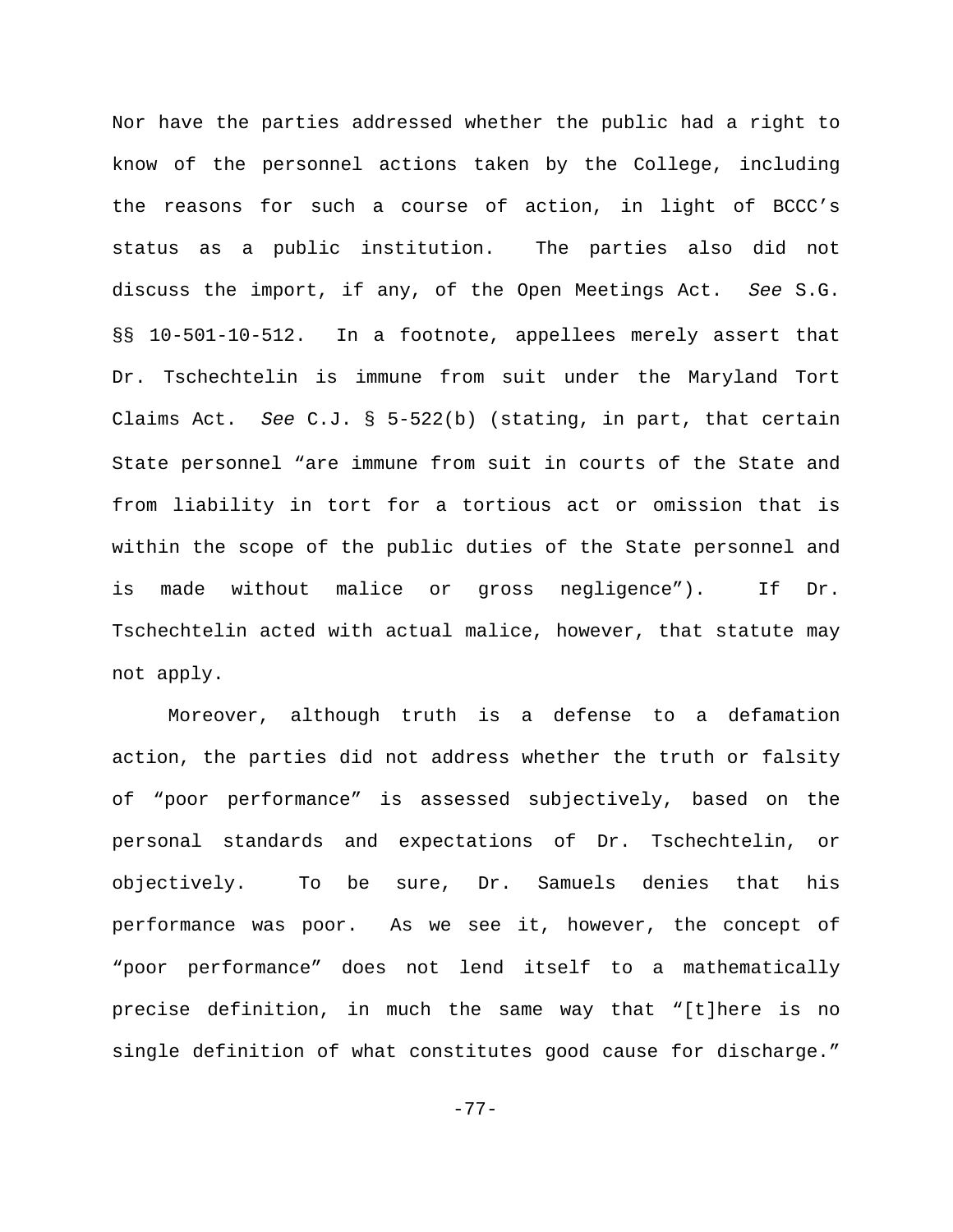STANLEY MAZEROFF, MARYLAND EMPLOYMENT LAW § 3.3(a), at 189 (1990); *Cf. Shapiro*, 105 Md. App. at 760. Thus, whether conduct amounts to "poor performance" necessarily varies with the nature of the particular employment; what constitutes poor performance in the context of one position or for one employer may not amount to poor performance in a different employment situation. Moreover, it seems reasonable that a college president needs to be able to work effectively with his or her senior staff. *Cf. University of Baltimore v. Iz*, *supra*, 123 Md. App. at 165-66 (1998) (recognizing that collegiality is a valid consideration for tenure review, but may not be used as pretext for discrimination). Thus, whether Dr. Samuels and Dr. Tschechtelin were compatible may have been a valid factor in Dr. Tschechtelin's assessment of Dr. Samuels's performance. *Cf. Dorrance v. Hoopes*, 122 Md. 344, 350 (1914); *Shapiro*, 105 Md. App. at 760.

These unanswered questions suggest that the parties should consider, *inter alia*, whether the statement was "false" under the law of defamation if Dr. Tschechtelin truly believed that Dr. Samuels's performance was poor, even if another college president might have been satisfied. They should also consider whether the status of BCCC as a public institution has any bearing on the defamation claim. Because these issues were

-78-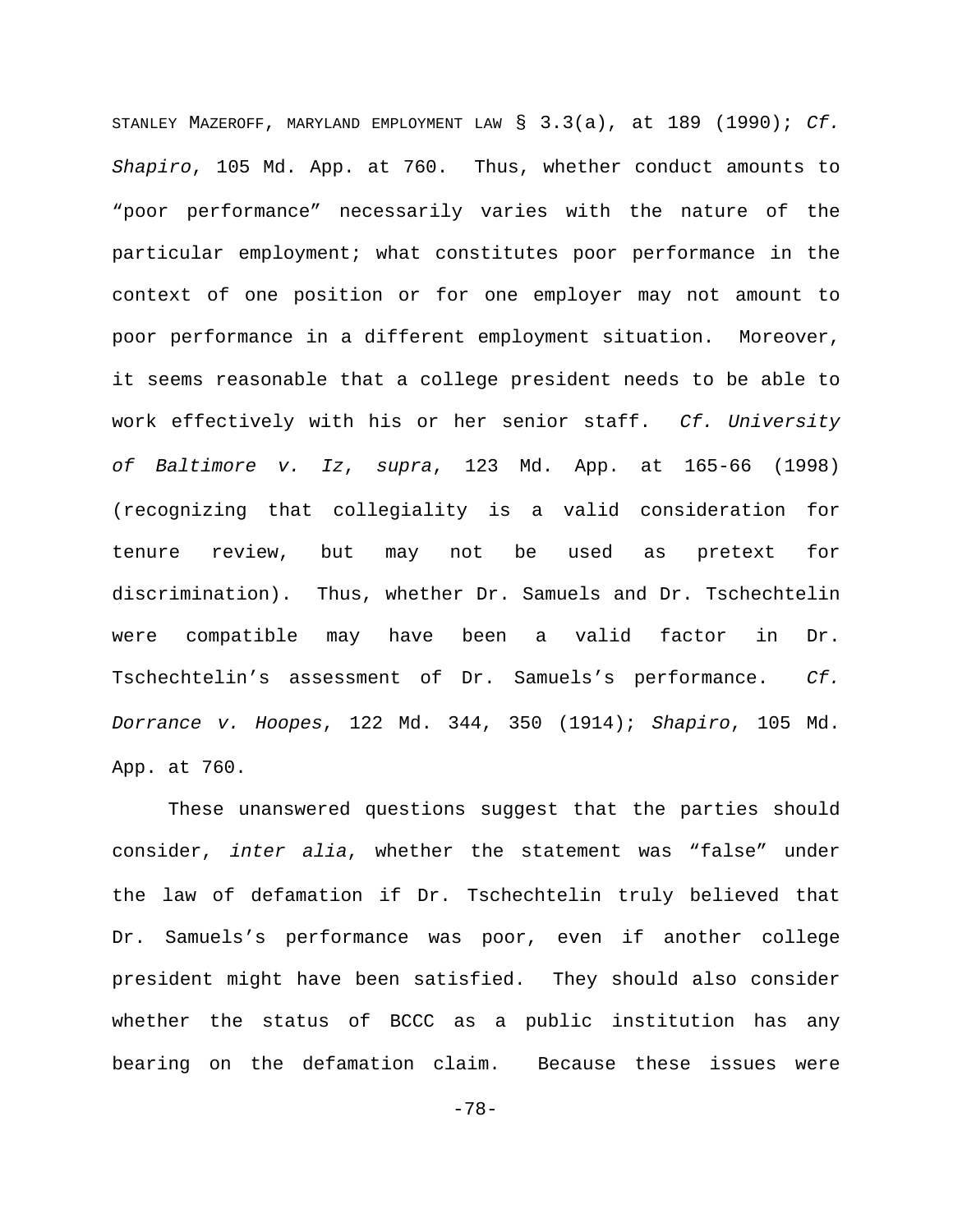never raised, we express no opinion as to them.

## **E. Section 1983 — Count VII**

Appellant contends that the circuit court erred in entering summary judgment in favor of Dr. Tschechtelin and the individual Trustees on his federal § 1983 action. Section 1983 provides:

Every person who, under color of any statute, ordinance, regulation, custom, or usage, of any State . . . , subjects, or causes to be subjected, any . . . person . . . to the deprivation of any rights, privileges, or immunities secured by the Constitution and laws, shall be liable to the party injured in an action at law, suit in equity, or other proper proceeding for redress.

42 U.S.C. § 1983; *see UAW v. Gaston Festivals, Inc.*, 43 F.3d 902, 906 (4th Cir. 1995) ("Liability under section 1983 only extends to persons acting under color of law, a requirement equivalent to that of state action under the Fourteenth Amendment.").

Because a § 1983 claim "'is not itself a source of substantive rights,'" but instead "'a method for vindicating federal rights elsewhere conferred,'" *Albright v. Oliver*, 510 U.S. 266, 271 (1994) (quoting *Baker v. McCollan*, 443 U.S. 137, 144, n.3 (1979)), an individual may seek redress of an alleged violation of the Fourteenth Amendment through an action pursuant to § 1983. *See Hafer v. Melo*, 502 U.S. 21, 28 (1991) ("Congress

-79-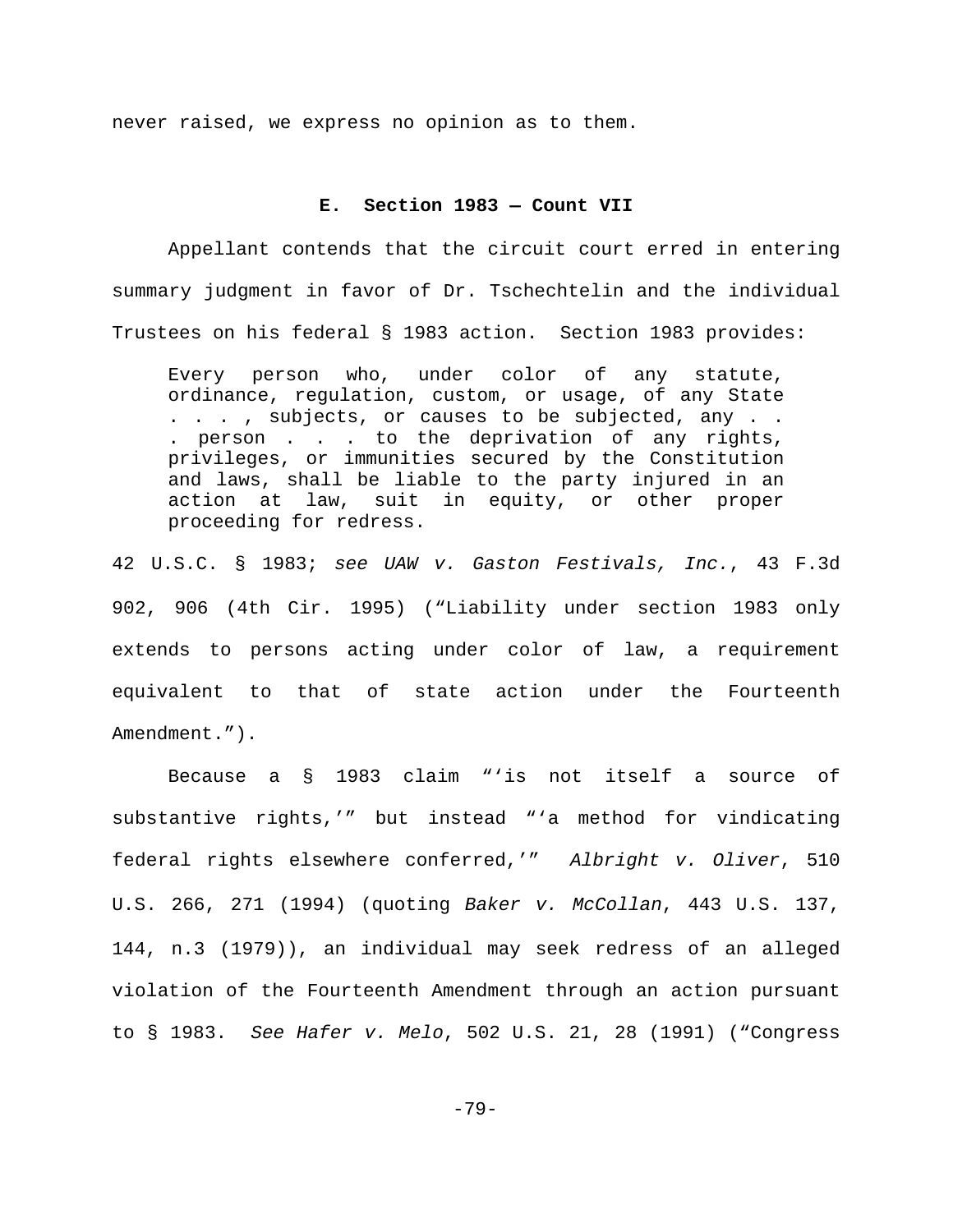enacted § 1983 '"to enforce provisions of the Fourteenth Amendment against those who carry a badge of authority of a State and represent it in some capacity, whether they act in accordance with their authority or misuse it."'" (citations omitted)); *Dennis v. Higgins*, 498 U.S. 439, 444-45 (1991) (stating that "the 'prime focus' of § 1983 and related provisions was to ensure 'a right of action to enforce the protections of the Fourteenth Amendment and the federal laws enacted pursuant thereto'" (citation omitted)); 14 C.J.S. *Civil Rights* § 6, at 495 (1991) (acknowledging that § 1983 "is designed to provide a federal remedy for the deprivation of constitutional rights or federally guaranteed rights").

Appellant does not challenge the court's dismissal of his § 1983 claims against the State and the Board. "[N]either a state nor a state agency nor a state official *sued in his official capacity* is a 'person' within the meaning of § 1983." *Ritchie v. Donnelly, supra*, 324 Md. at 355 (emphasis in original); *see Will v. Michigan Dep't of State Police*, 491 U.S. 58, 71 (1989); *Manikhi v. Mass Transit Admin.*, \_\_\_ Md. \_\_\_, No. 106, Sept. Term 1999, slip op. at 24 (filed Aug. 24, 2000). Consequently, a plaintiff cannot maintain a § 1983 action against a state, a state agency, or a state official for money damages. *Manikhi*, slip op. at 24; *Ritchie*, 324 Md. at 355; *but*

 $-80-$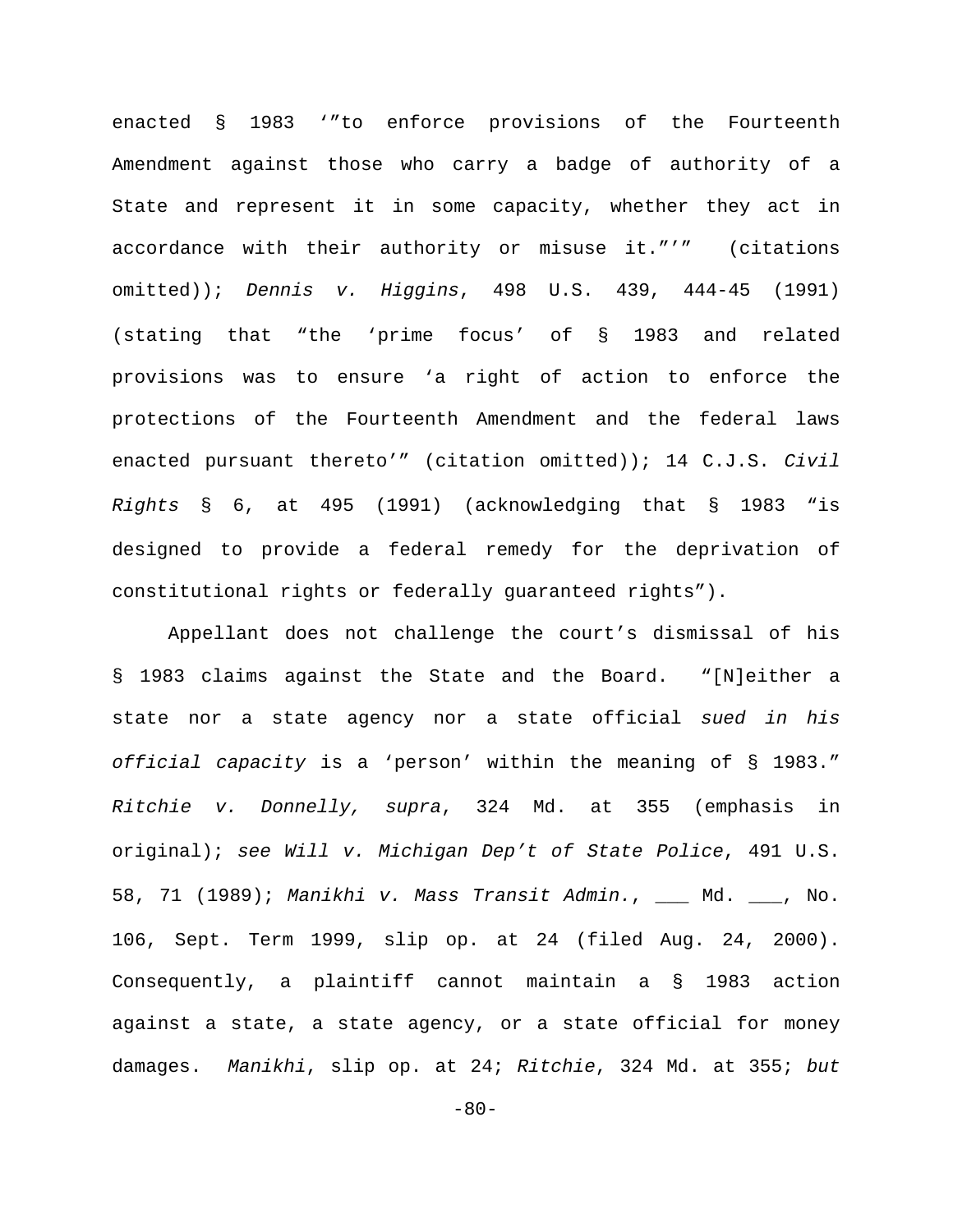*see Okwa*, slip op. at 28 n.16 ("An action for *injunctive* relief brought pursuant to § 1983 may be maintained against a state official or state employee regardless of which capacity the state official or employees [sic] is sued." (emphasis added)). The foregoing tenets also bar an action against Dr. Tschechtelin and the Trustees in their official capacities under § 1983.

Nevertheless, a state official may be sued in his or her individual capacity on the basis of official acts under § 1983. *See Kentucky v. Graham*, 473 U.S. 159, 165 (1985); *Okwa*, slip op. at 29; *Ashton v. Brown*, 339 Md. 70, 112 (1995); *Ritchie*, 324 Md. at 355. As the Court of Appeals explained in *DiPino v. Davis*, 354 Md. 18, 46 (1999):

A personal-capacity action seeks to establish personal liability on the part of the official for conduct committed under color of State law that causes the deprivation of a Federal right. If available under the facts of the case, the official may assert the good faith immunity defense set forth in *Harlow v. Fitzgerald*, 457 U.S. 800, 102 S. Ct. 2727, 73 L. Ed. 2d 396 (1982), *i.e.*, an objectively reasonable reliance on existing law.<sup>[14]</sup> Because it is the personal conduct of the official that is alleged to be wrongful, rather than any governmental policy or

<sup>&</sup>lt;sup>14</sup> Absolute immunity has been extended to "officials whose special functions or constitutional status requires complete protection from suit," i.e., legislators, judges, prosecutors, executive officers engaged in adjudicative functions, and the President of the United States. *Harlow*, 457 U.S. at 807; *see Ritchie*, 324 Md. at 360. "For executive officials in general, however, . . . qualified immunity represents the norm." *Harlow*, 457 U.S. at 807.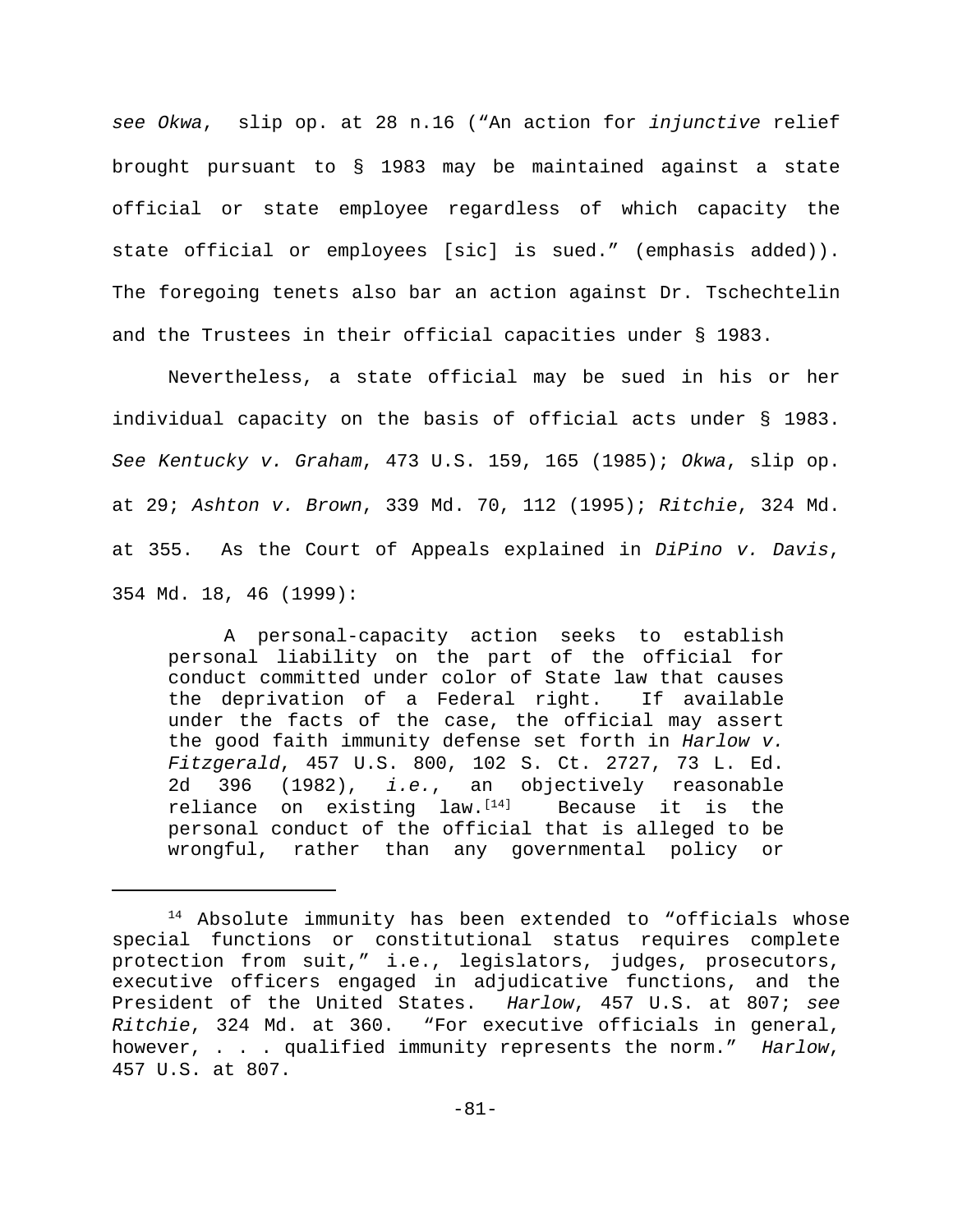custom, punitive damages are permissible in a personal-capacity action, but the plaintiff may look only to the personal assets of the official, and not to the entity, for the recovery of any damage award.

Expounding upon the rationale underlying the good faith or qualified immunity available to state officials, the Supreme Court stated in *Anderson v. Creighton*, 483 U.S. 635 (1987):

[P]ermitting damages suits against government officials can entail substantial social costs, including the risk that fear of personal monetary liability and harassing litigation will unduly inhibit officials in the discharge of their duties. Our cases have accommodated these conflicting concerns by generally providing government officials performing discretionary functions with a qualified immunity, shielding them from civil damages liability as long as their actions could reasonably have been thought consistent with the rights they are alleged to have violated. Somewhat more concretely, whether an official protected by qualified immunity may be held personally liable for an allegedly unlawful official action generally turns on the "objective legal reasonableness" of the action, assessed in light of the legal rules that were "clearly established" at the time it was taken.

The operation of this standard, however, depends substantially upon the level of generality at which the relevant "legal rule" is to be identified. For example, the right to due process of law is quite clearly established by the Due Process Clause, and thus there is a sense in which any action that violates that Clause (no matter how unclear it may be that the particular action is a violation) violates a clearly established right. Much the same could be said of any other constitutional or statutory violation. But if the test of "clearly established law" were to be applied at this level of generality, it would bear no relationship to the "objective legal reasonableness" that is the touchstone of *Harlow*. Plaintiffs would be able to convert the rule of qualified immunity that our cases plainly establish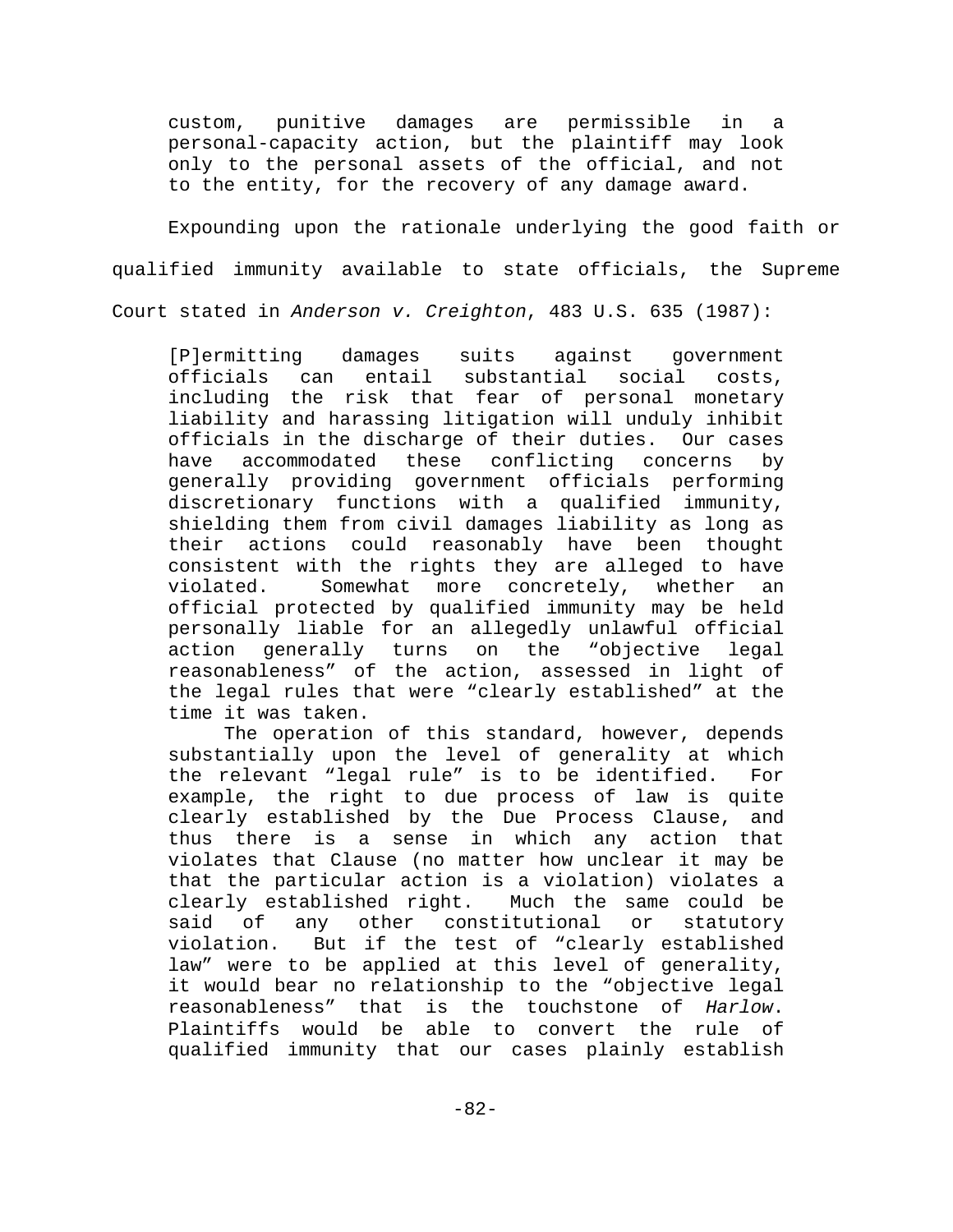into a rule of virtually unqualified liability simply by alleging violation of extremely abstract rights. *Harlow* would be transformed from a guarantee of immunity into a rule of pleading. Such an approach, in sum, would destroy "the balance that our cases strike between the interests in vindication of citizens' constitutional rights and in public officials' effective performance of their duties," by making it impossible for officials "reasonably [to] anticipate when their conduct may give rise to liability for damages." It should not be surprising, therefore, that our cases establish that the right the official is alleged to have violated must have been "clearly established" in a more particularized, and hence more relevant, sense: The contours of the right must be sufficiently clear that a reasonable official would understand that what he is doing violates that right. This is not to say that an official action is protected by qualified immunity unless the very action in question has previously been held unlawful, but it is to say that in the light of pre-existing law the unlawfulness must be apparent.

*Id*. at 638-40 (alteration in original) (citations omitted) (footnote omitted); *see Okwa*, slip op. at 34-36; *see also Ritchie*, 324 Md. at 360-61 (indicating that qualified immunity "varies with 'the scope of the discretion and responsibilities of the office and all the circumstances as they reasonably appeared at the time of the action.'" (quoting *Scheuer v. Rhodes*, 416 U.S. 232, 247 (1974)).

As we explained, § 1983 does not itself create a substantive right, but instead provides a method by which a party may obtain redress for violations of federally created rights. *See Albright*, 510 U.S. at 271 (1994); *Campbell*, No. 1579, slip op.

-83-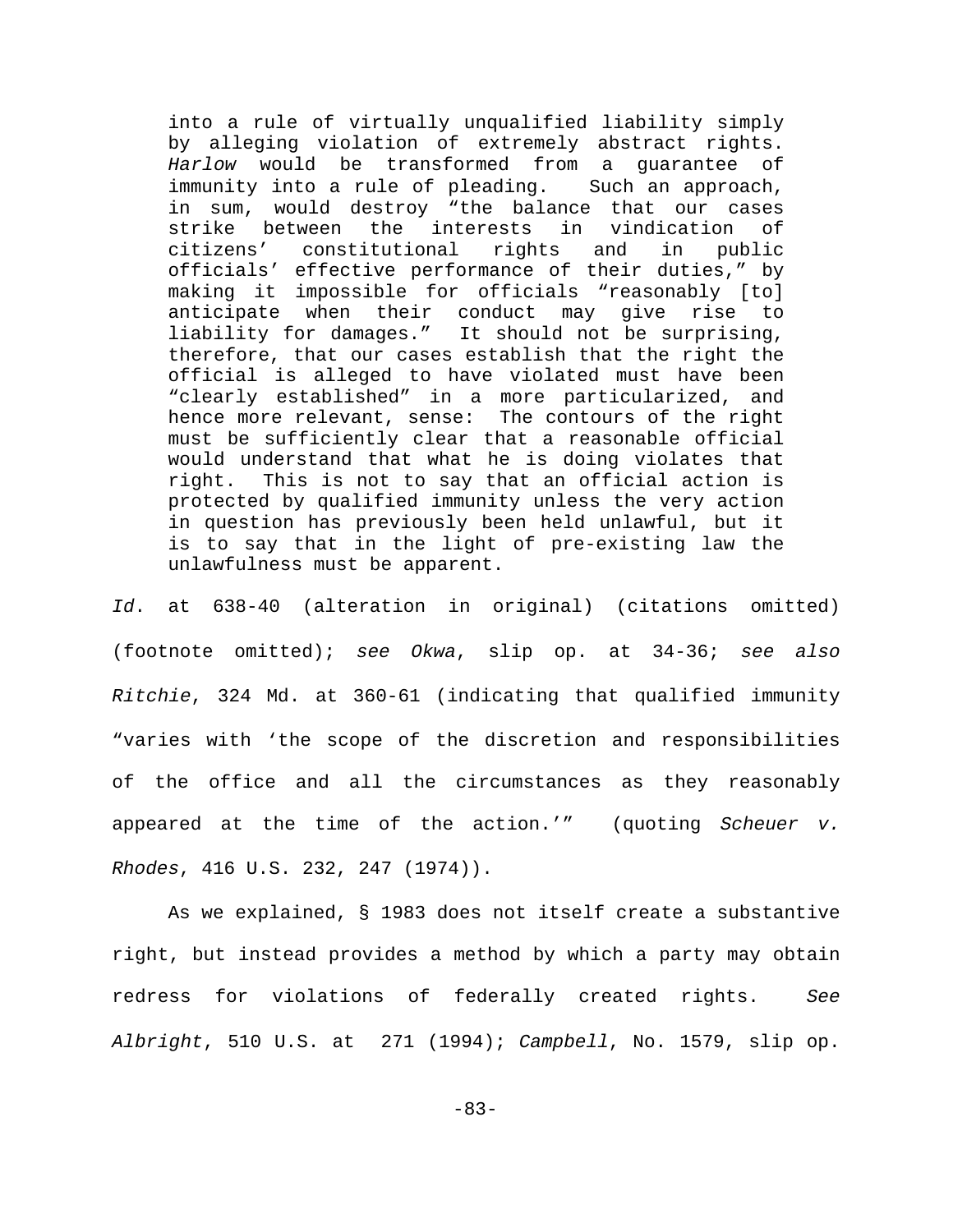at 12; *Nicholson Air Servs., Inc. v. Board of County Comm'rs*, 120 Md. App. 47, 83 (1998). Therefore, we must "identify the specific constitutional right allegedly infringed" in the present case. *Albright*, 510 U.S. at 271.

For reasons identical to those discussed in § II A, appellant contends that Dr. Tschechtelin and the Trustees infringed his constitutionally protected property and liberty interests, in violation of the substantive and procedural due process protections contained in the Due Process Clause. *See Zinermon v. Burch*, 494 U.S. 113, 125 (1990) (making clear that Fourteenth Amendment procedural and substantive due process violations are actionable under § 1983). Appellant suggests that he had a contractually derived property interest in his employment that entitled him to due process. He also maintains that the publication of the statements Dr. Tschechtelin made to the Newspaper effected a deprivation of his liberty interest, in violation of the Due Process Clause. Thus, we are again confronted with the four possible "categories" of due process claims outlined earlier, which we restate for clarity: (1) a procedural due process claim premised on the deprivation of a property interest; (2) a procedural due process claim premised on the deprivation of a liberty interest; (3) a substantive due process claim premised on the deprivation of a property

-84-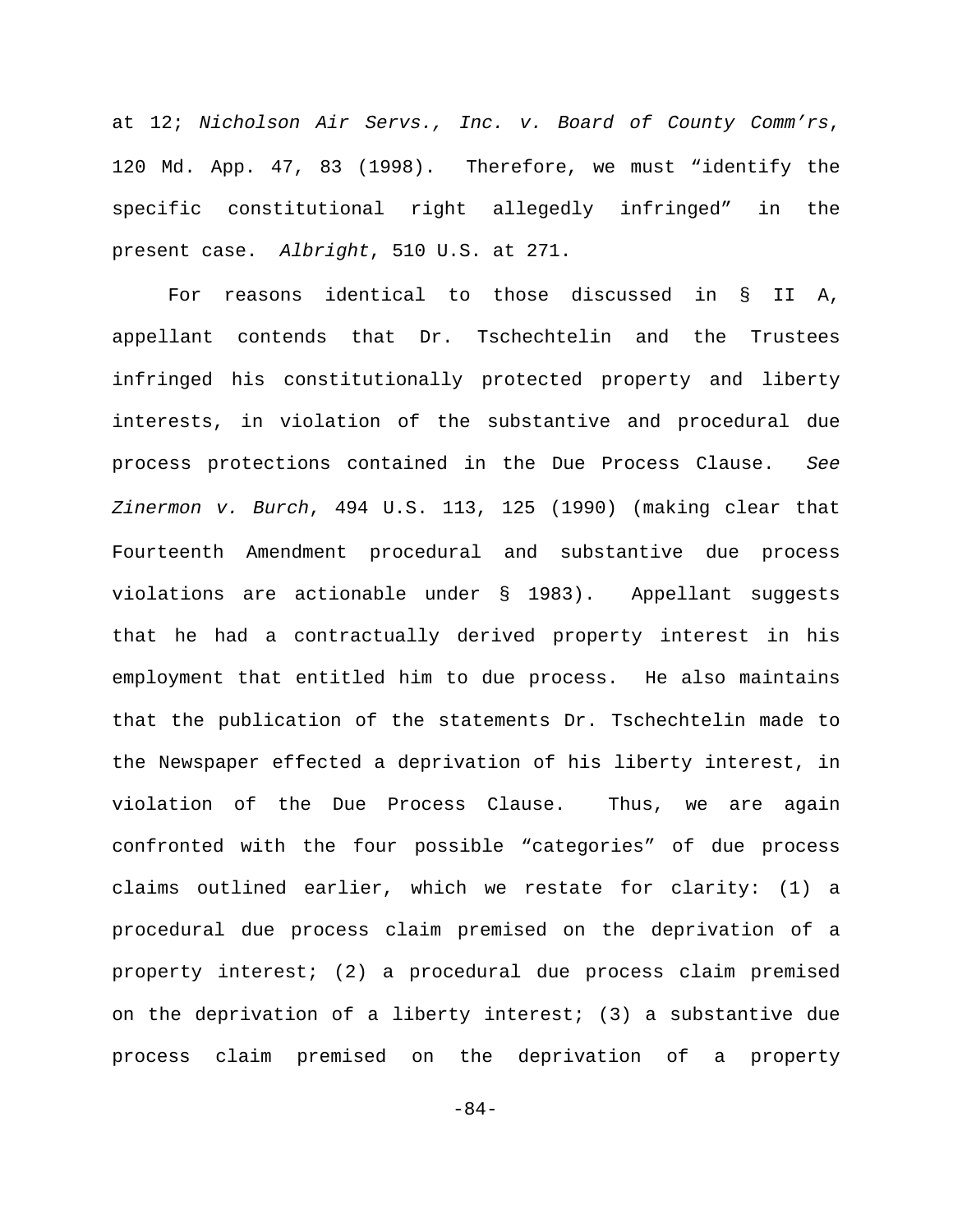interest; and (4) a substantive due process claim premised on the deprivation of a liberty interest.

Preliminarily, we conclude that the development of the record after the resolution of appellees' motion to dismiss does not affect the reasoning that disposed of three of the four categories of due process claims brought under Article 24. Because our courts have equated Article 24 and the Due Process Clause, *see Comm'n on Med. Discipline v. Stillman, supra*, 291 Md. at 414 n.9, we rely on our reasoning in § II A, and offer the following holdings in connection with the present issue. First, we conclude that no liberty interest was implicated in this case that might require substantive and procedural due process protections under the Fourteenth Amendment. Second, appellant's supposed contract-based property interest in his employment does not amount to a fundamental right for purposes of Fourteenth Amendment substantive due process. Third, there is no basis for a § 1983 claim against the Trustees, for reasons articulated in § II A.

Thus, the only federal due process claim requiring further consideration is that alleging deprivation of a property interest, in violation of procedural due process by Dr. Tschechtelin. Relying on the Employment Contract, its renewal for two terms, and the Revised Policy, appellant argues that he

-85-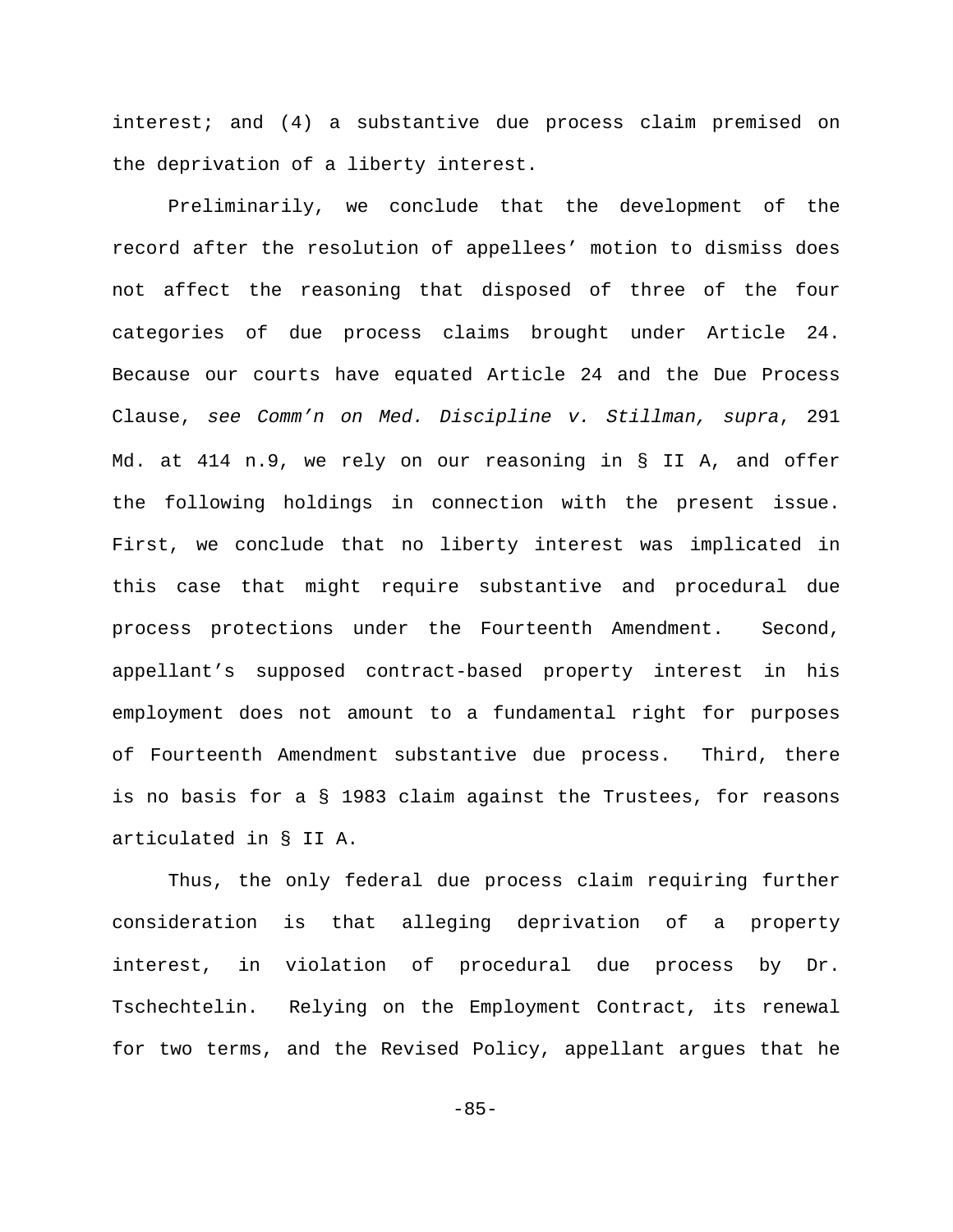had a protected property interest in employment. We set out the following excerpt from appellant's brief in an effort to clarify his position:

[T]he defendants have asserted that in late January of 1992, the Board of Trustees adopted [the Revised Policy] under which the renewable one year contracts were replaced with letters of appointment which provided that administrators and staff "serve[d] at the pleasure of the President and the Board of Trustees." That fact alone, however, is not determinative under the other circumstances of the case.

[The Revised Policy] was not implemented until after Dr. Samuels had already accepted his appointment. The College in fact sent the renewable one year [Employment C]ontract to Dr. Samuels. That form contract provided that Dr. Samuels could be terminated "for cause" or for "financial exigency." The Board of Trustees did not take any action at its December [21,<sup>15</sup> 1994] meeting. Subsequently, President Tschechtelin sent the January 17[, 1995] letter which asserted that he was recommending a performance based termination. In discharging Dr. Samuels, the College did not simply end the employment relationship with no stated reason; rather, it attempted to comply with the [Revised Policy] in an effort to perfect a "for cause" termination.

These facts support a finding that, under the circumstances of this case, Dr. Samuels could be terminated only "for cause." As such, he was not purely an at-will employee. Further, having elected to invoke [the Revised Policy], the College was required to abide by the obligations imposed by it.

\* \* \*

In this case, through the [Revised Policy], the parties' employment contract [sic] added specific limitations and conditions on the College's right to

Without reference to the year, appellant's brief 15 erroneously provides a date of December 18.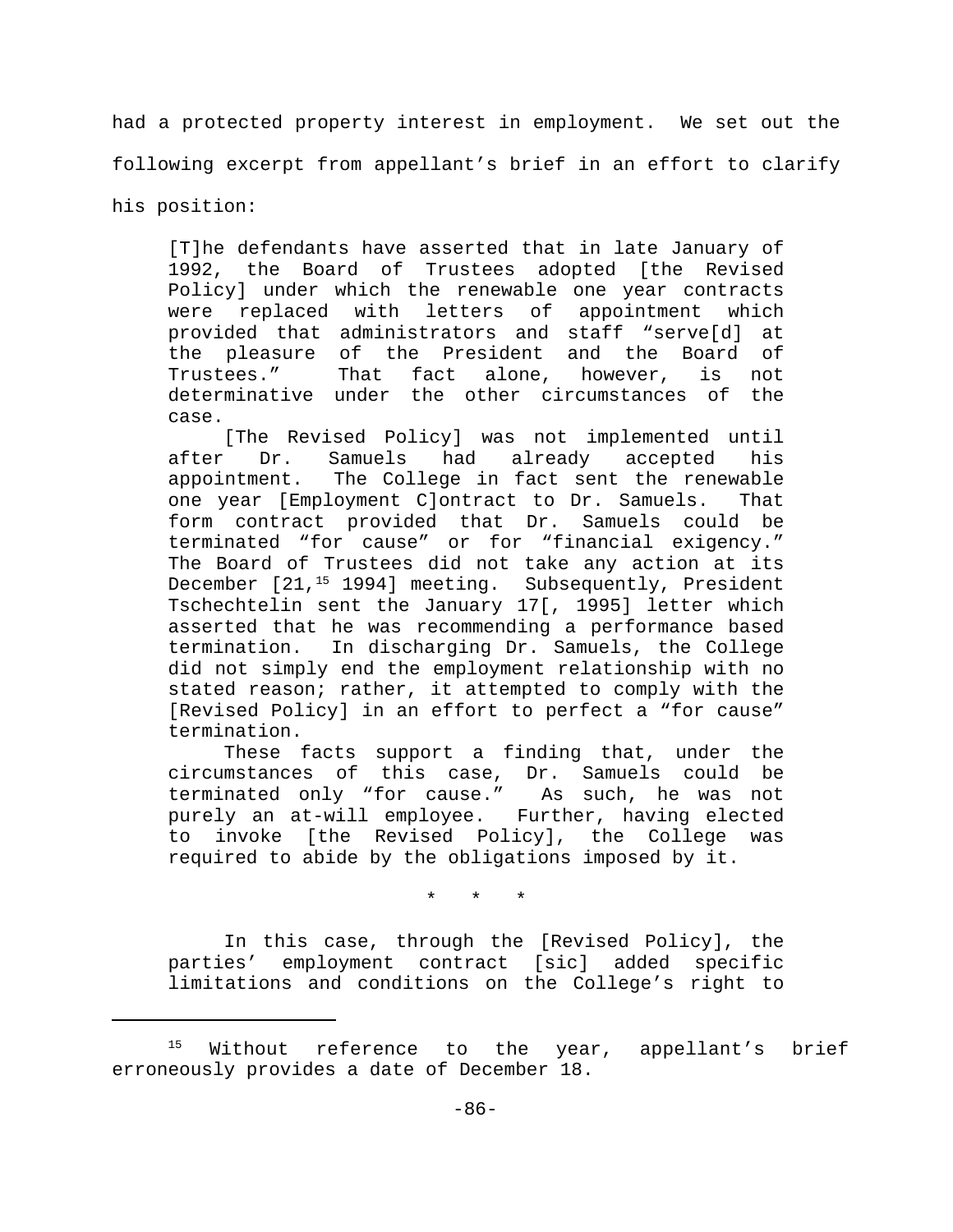terminate Dr. Samuels' employment. If his performance was "fair," he could be terminated for performance related reasons only if the College gave him the specified opportunity for improvement. If his performance was better than "fair," the College would not be able to discharge him for performance related reasons.

The [Revised Policy] clearly set forth a requirement for a substantive determination. That substantive determination, in turn, carried with it an obligation that the College's discretion be exercised in good faith. Accordingly . . . , the College could not use [the Revised Policy] as a pretext.

(Citation to record extract omitted).

Appellees respond that Dr. Samuels had no property interest in his employment. They aver that the Letter of Appointment is the only document executed by a State official in this regard, and it made Dr. Samuels an at-will employee. Additionally, in support of their contention, appellees refer to the provision in the Revised Policy that reads: "The appointments will have no end date; administrators and professional staff will serve at the pleasure of the President and the Board of Trustees." Appellees assert that the evaluation procedures contained in the Revised Policy did not alter appellant's at-will status. As to the Employment Contract contained in the Record, appellees point out that appellant would have received it after he accepted his appointment. Moreover, they suggest that, because it was unsigned, it is not a valid contract under State law.

As we discussed in § II A, resolution of this issue

-87-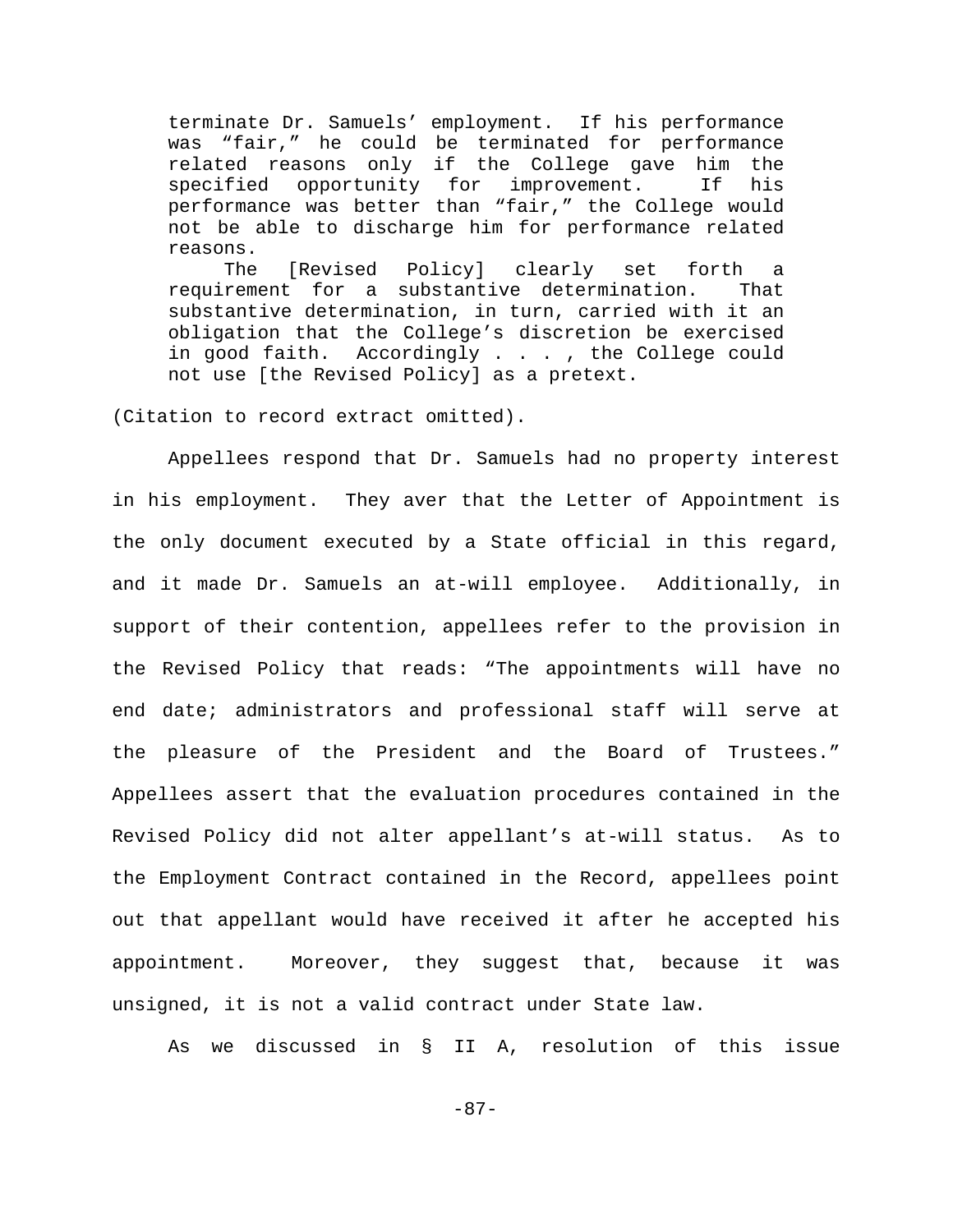necessarily turns on a fact finder's determination of the employment status of appellant. As evidenced by the parties' arguments, there appears to be an inherent conflict between the Revised Policy and the Employment Contract (assuming it was a valid contract and was renewed). The Revised Policy expressly states that administrators will serve at the pleasure of the Board. Whether the evaluation procedures are mandatory, and whether they create an at-will employment agreement, are not before us. The Employment Contract, on the other hand, clearly sets out a termination date. If, as appellant suggests, the Employment Contract was renewed for the 1994/1995 term, it is likely that the term expired February 2, 1993, after Dr. Samuels received the letter of termination, but nearly a month before the termination became effective. Nevertheless, if amended by the Revised Policy, perhaps appellant could not be terminated without evaluation by the Board.

For these reasons, we shall vacate the award of summary judgment as to Count VII insofar as it states a property interest-based procedural due process claim against Dr. Tschechtelin. A fuller factual record will allow for the determination of whether Dr. Tschechtelin is entitled to good faith immunity.

> **DISMISSAL OF COUNT III VACATED AS TO DR. TSCHECHTELIN; SUMMARY**

-88-